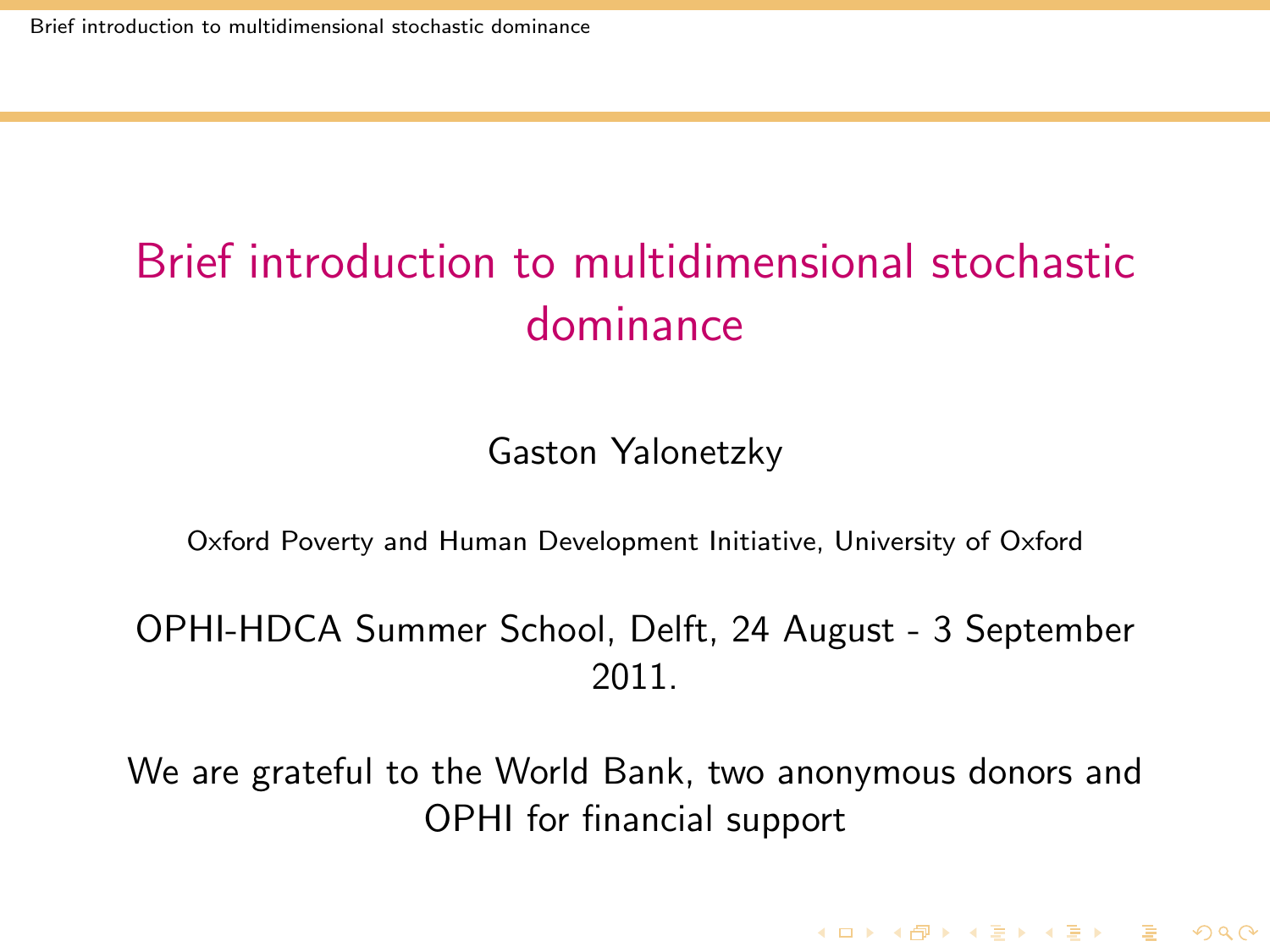### Table of contents

#### **[Introduction](#page-2-0)**

[Stochastic dominance conditions: for univariate to multivariate](#page-13-0) [settings](#page-13-0)

[Multidimensional stochastic dominance and](#page-38-0) [complementarity/substitutability](#page-38-0)

[Relevance for poverty measurement](#page-41-0)

[Tests for univariate and multivariate stochastic dominance](#page-46-0) [The test of Barrett and Donald \(2003\)](#page-46-0)

**KORKA REPARA DE VOOR** 

[Concluding remarks](#page-65-0)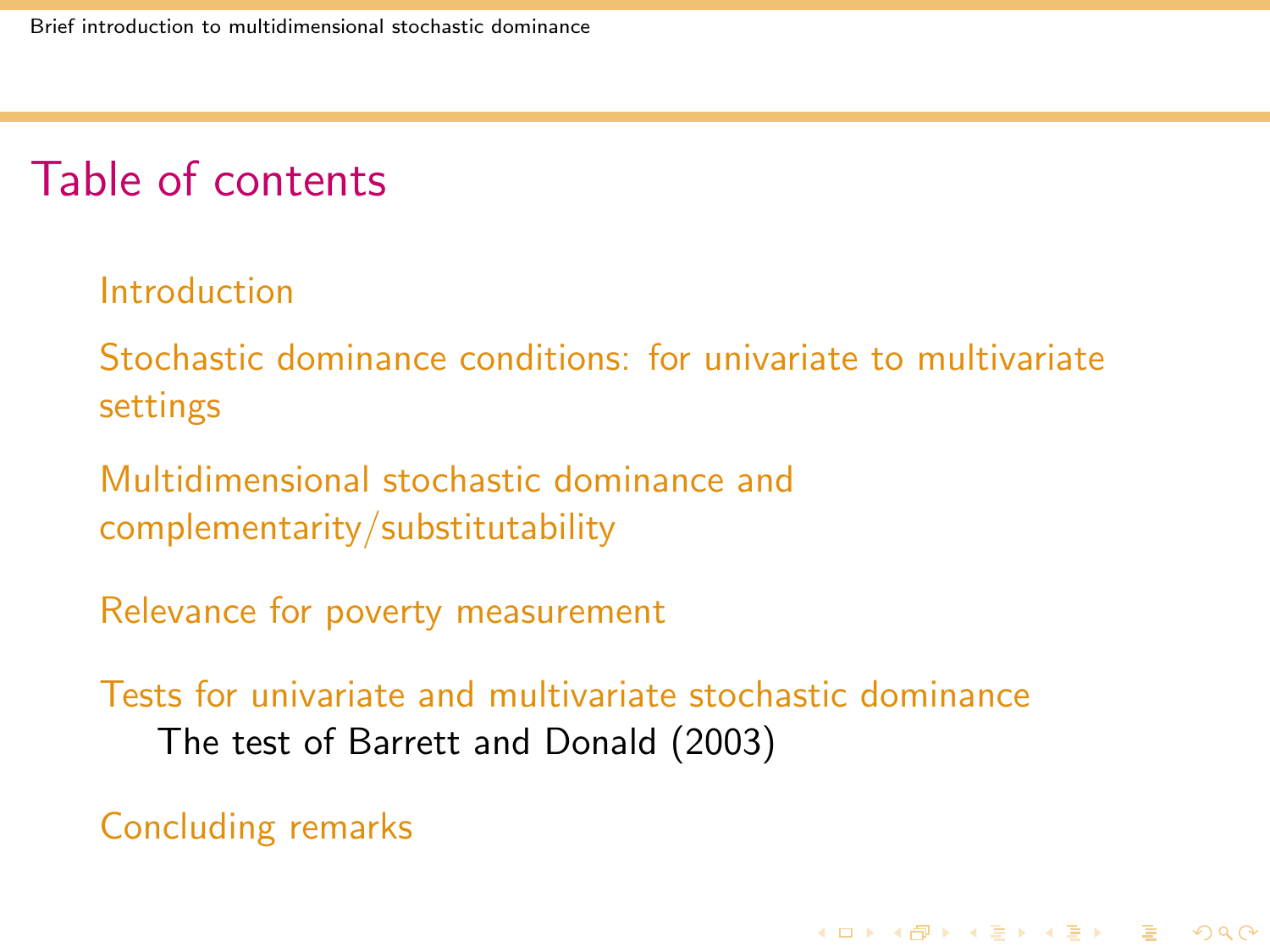<span id="page-2-0"></span> $\triangleright$  Stochastic dominance conditions provide an extreme form of robustness for ordinal comparisons: if they are fulfilled a comparison is robust to a broad range of parameter values and families of indices.

**KORKA SERKER SHORA**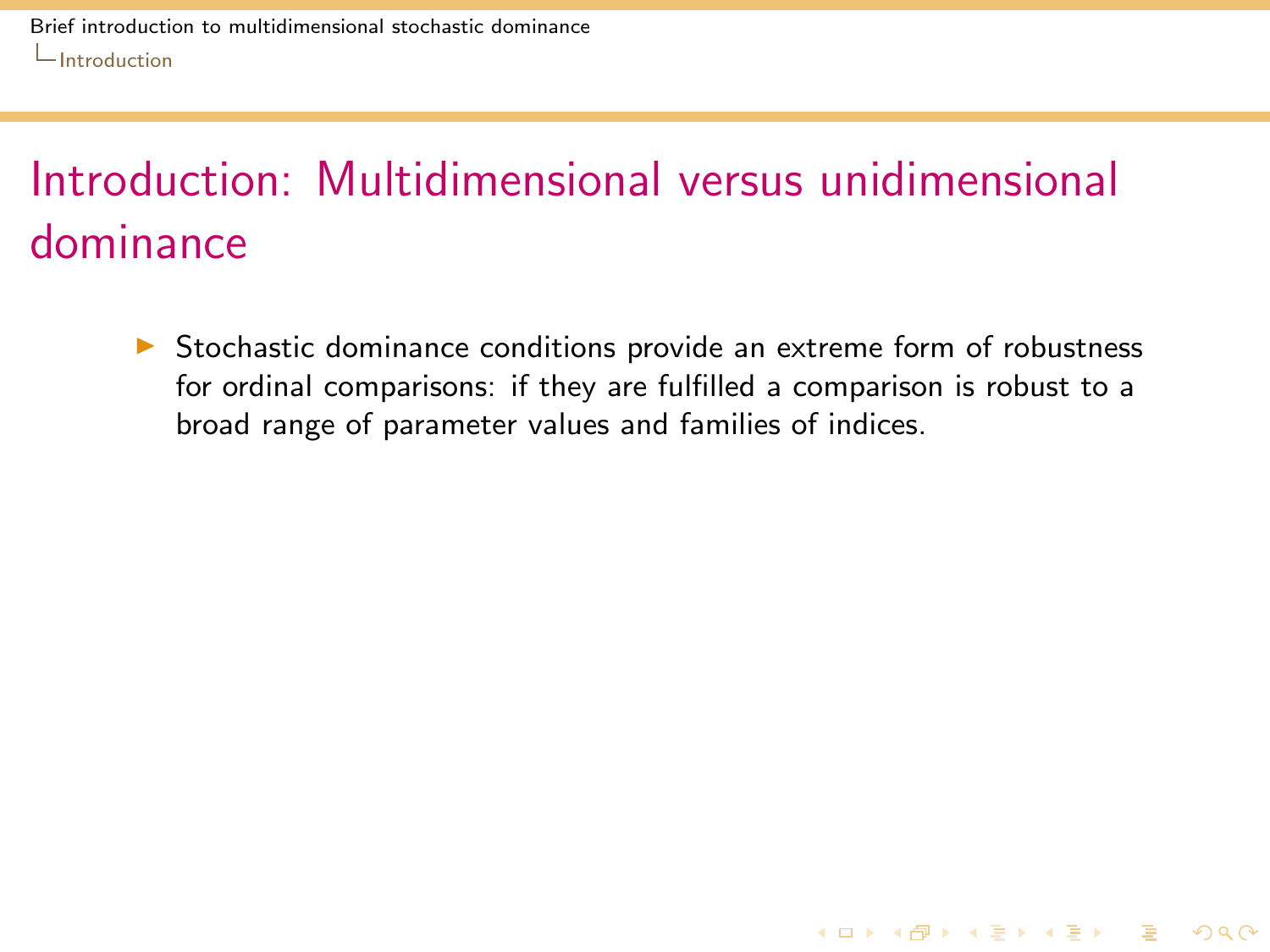- $\triangleright$  Stochastic dominance conditions provide an extreme form of robustness for ordinal comparisons: if they are fulfilled a comparison is robust to a broad range of parameter values and families of indices.
- <span id="page-3-0"></span> $\triangleright$  Multidimensional dominance is relevant for evaluation functions that map from a multivariate space.

K ロ ▶ K @ ▶ K 할 ▶ K 할 ▶ 이 할 → 9 Q Q\*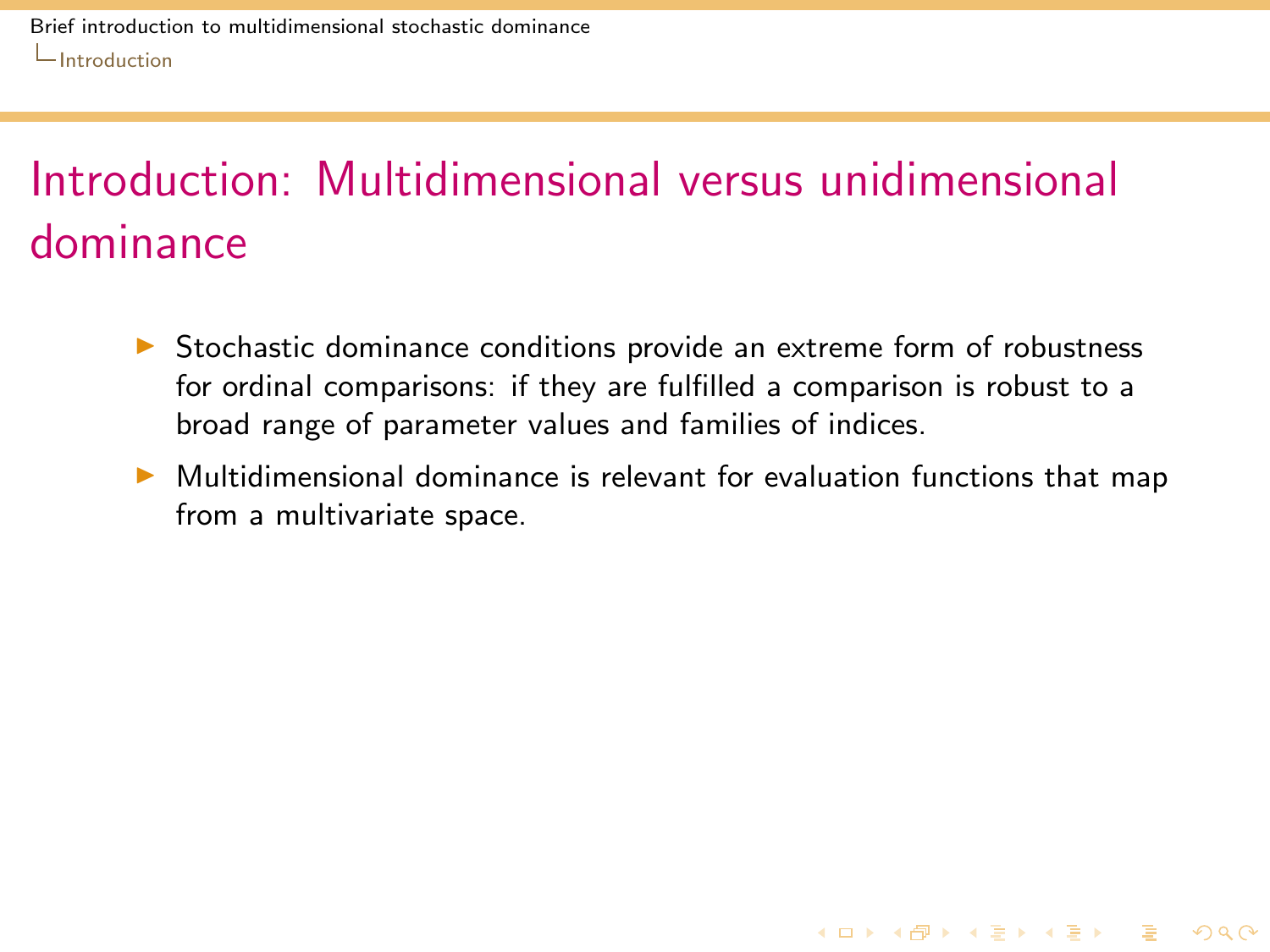- $\triangleright$  Stochastic dominance conditions provide an extreme form of robustness for ordinal comparisons: if they are fulfilled a comparison is robust to a broad range of parameter values and families of indices.
- <span id="page-4-0"></span> $\triangleright$  Multidimensional dominance is relevant for evaluation functions that map from a multivariate space. E.g. An index of well-being that depends on several aspects of wellbeing.

**KORKA SERKER SHORA**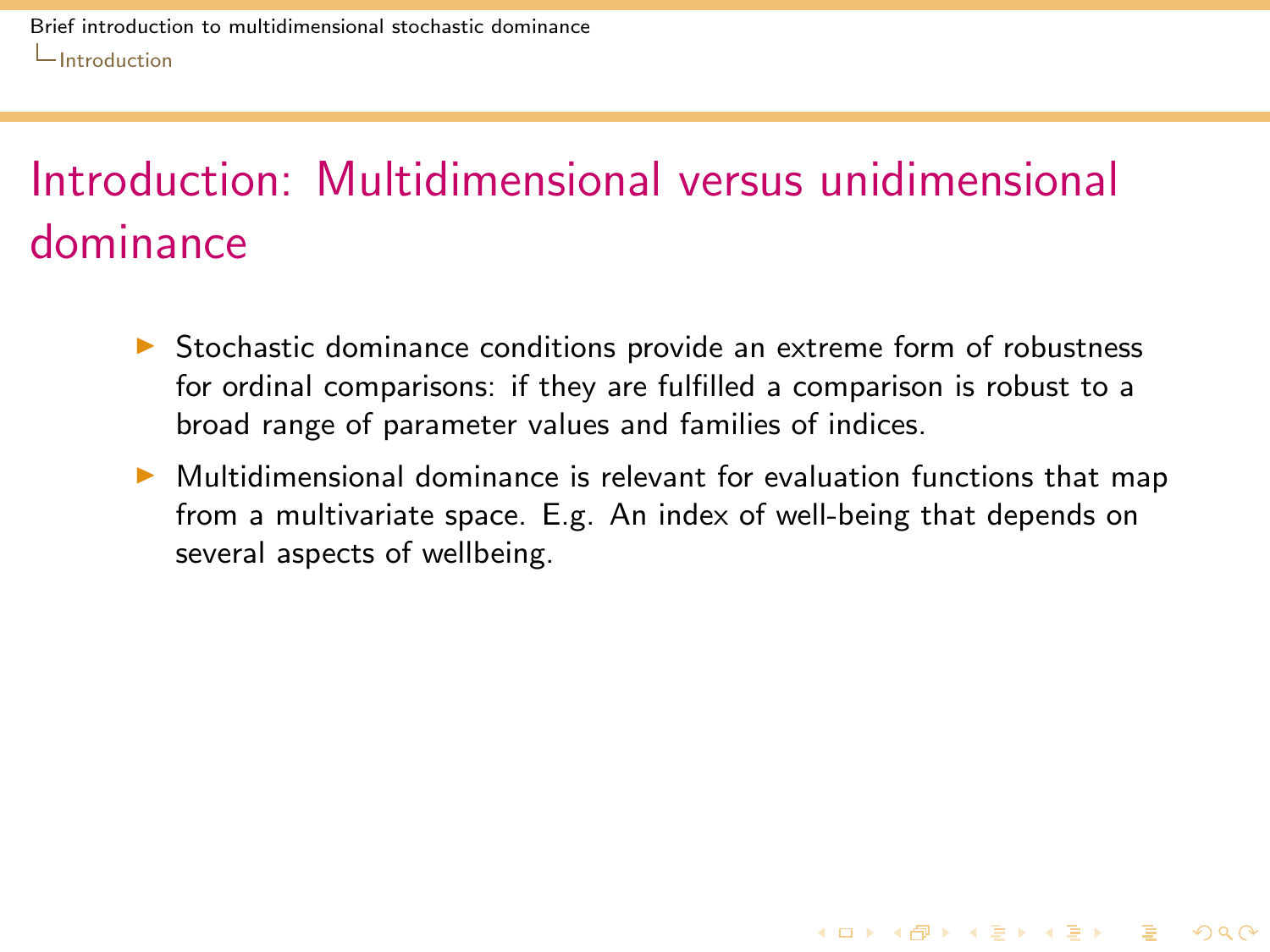- $\triangleright$  Stochastic dominance conditions provide an extreme form of robustness for ordinal comparisons: if they are fulfilled a comparison is robust to a broad range of parameter values and families of indices.
- $\triangleright$  Multidimensional dominance is relevant for evaluation functions that map from a multivariate space. E.g. An index of well-being that depends on several aspects of wellbeing.

**KORKA SERKER SHORA** 

<span id="page-5-0"></span> $\triangleright$  In unidimensional dominance second and even third orders may be interesting/relevant.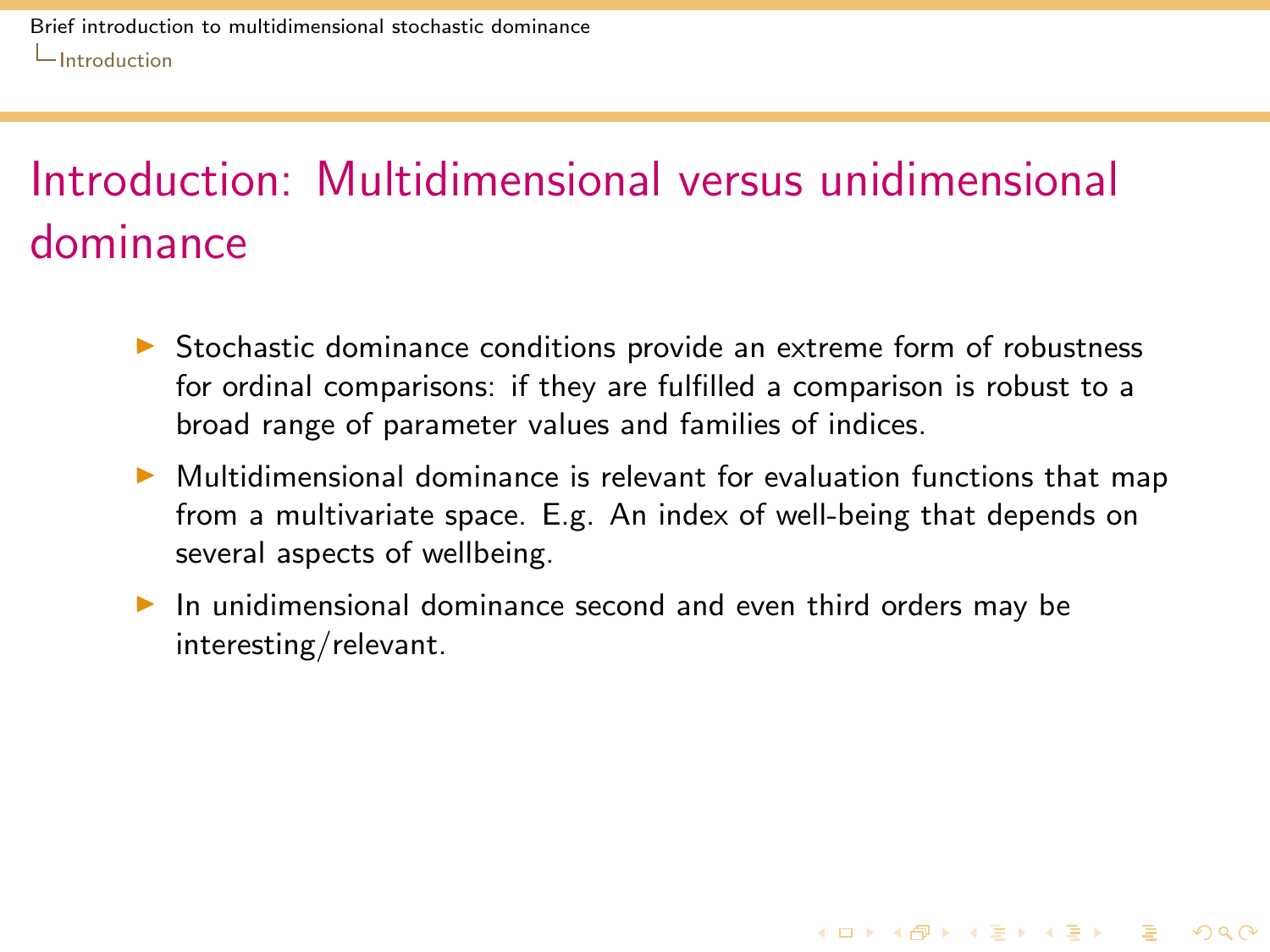- $\triangleright$  Stochastic dominance conditions provide an extreme form of robustness for ordinal comparisons: if they are fulfilled a comparison is robust to a broad range of parameter values and families of indices.
- $\triangleright$  Multidimensional dominance is relevant for evaluation functions that map from a multivariate space. E.g. An index of well-being that depends on several aspects of wellbeing.
- <span id="page-6-0"></span> $\triangleright$  In unidimensional dominance second and even third orders may be interesting/relevant. In multidimensional dominance second and higher orders are not that easy to interpret.

**KORKA SERKER SHORA**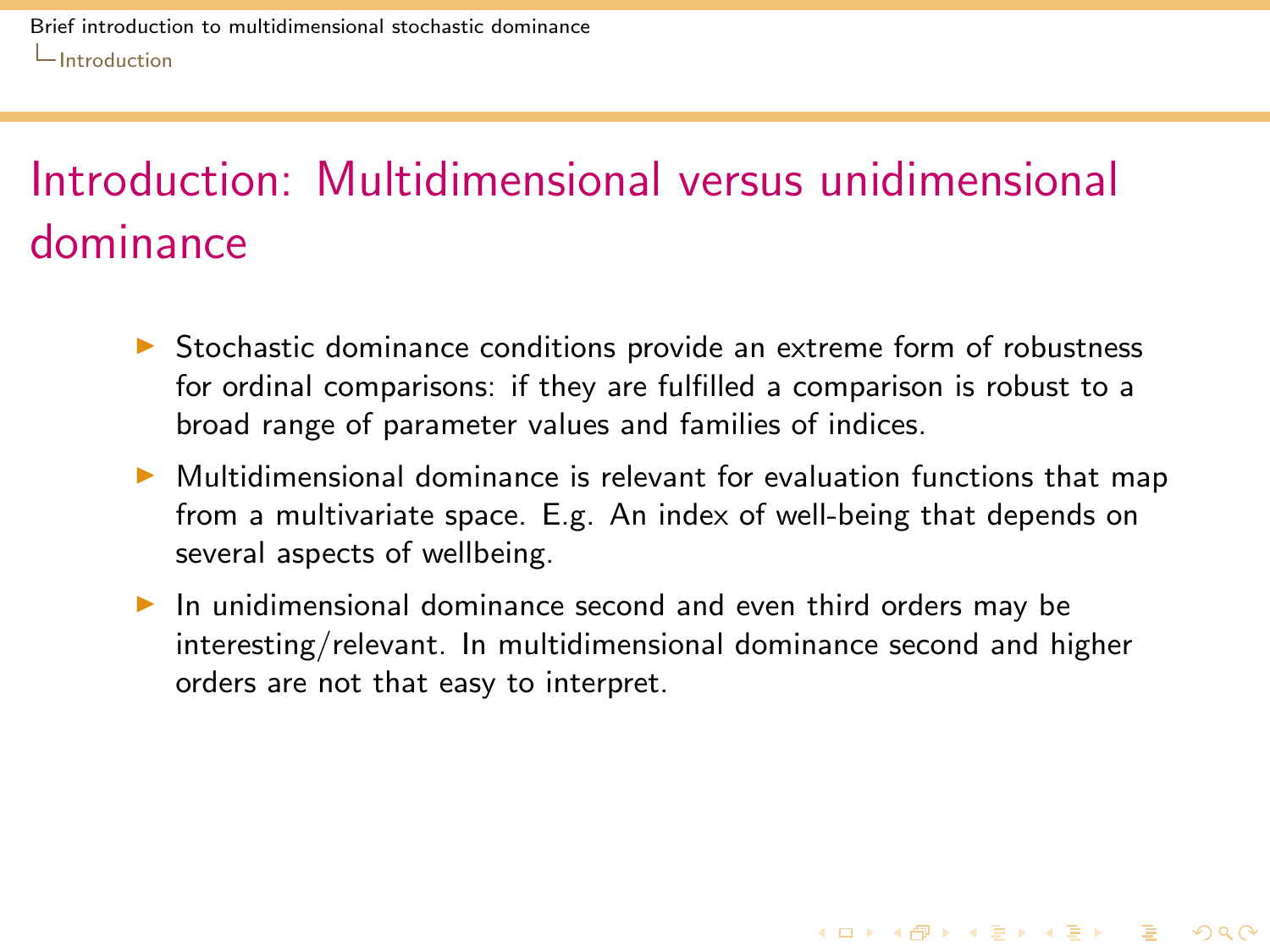- $\triangleright$  Stochastic dominance conditions provide an extreme form of robustness for ordinal comparisons: if they are fulfilled a comparison is robust to a broad range of parameter values and families of indices.
- $\triangleright$  Multidimensional dominance is relevant for evaluation functions that map from a multivariate space. E.g. An index of well-being that depends on several aspects of wellbeing.
- $\triangleright$  In unidimensional dominance second and even third orders may be interesting/relevant. In multidimensional dominance second and higher orders are not that easy to interpret.
- <span id="page-7-0"></span> $\triangleright$  By contrast, in multidimensional dominance other things matter: the joint distribution of the variables, as well as how they complement, or substitute, each other in their contributions toward the evaluation function (e.g. "increasing wellbeing").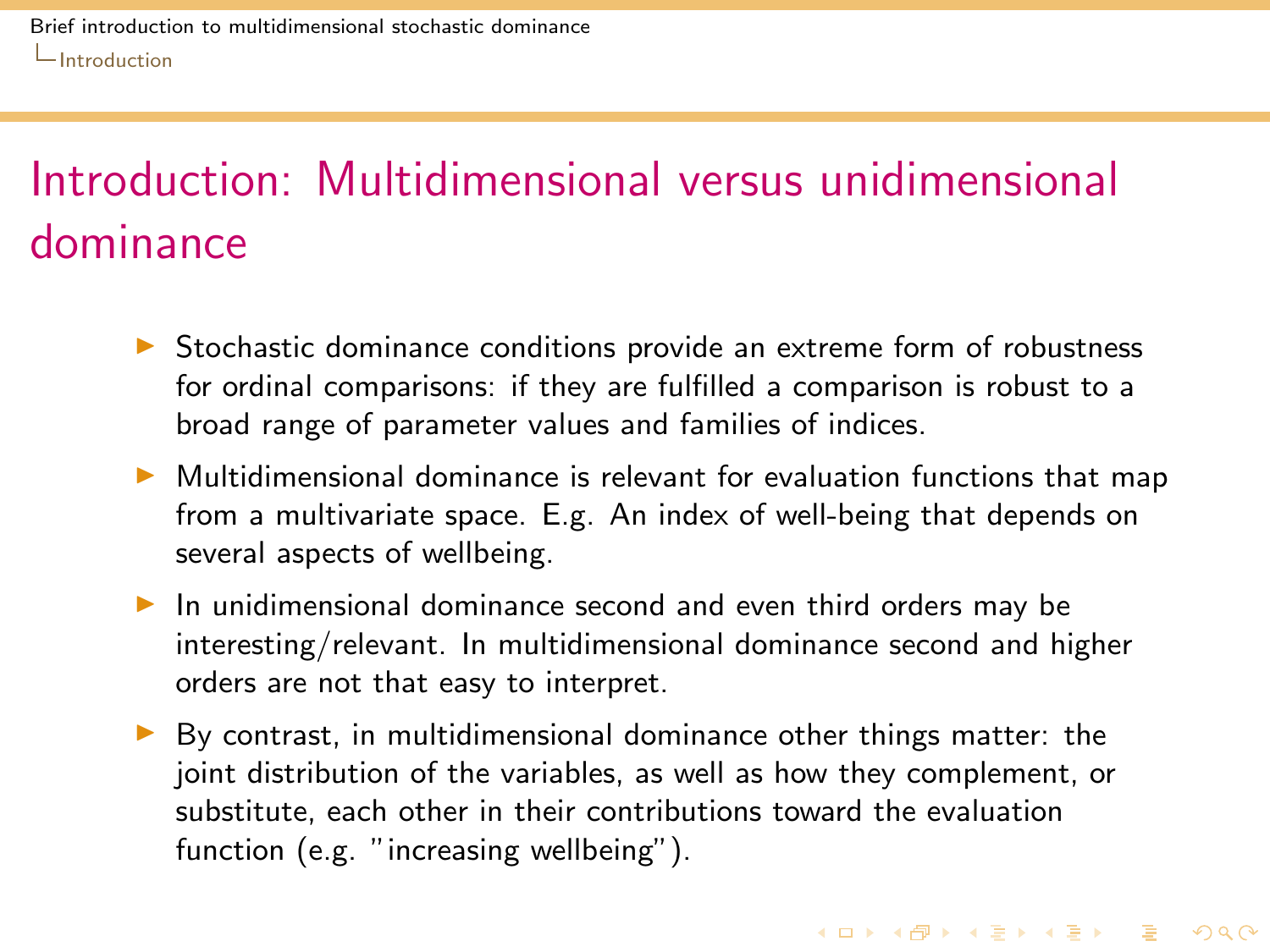<span id="page-8-0"></span>In this lecture we are going to review the derivation of dominance conditions and extend it to multivariate settings.

**KORKA SERKER SHORA**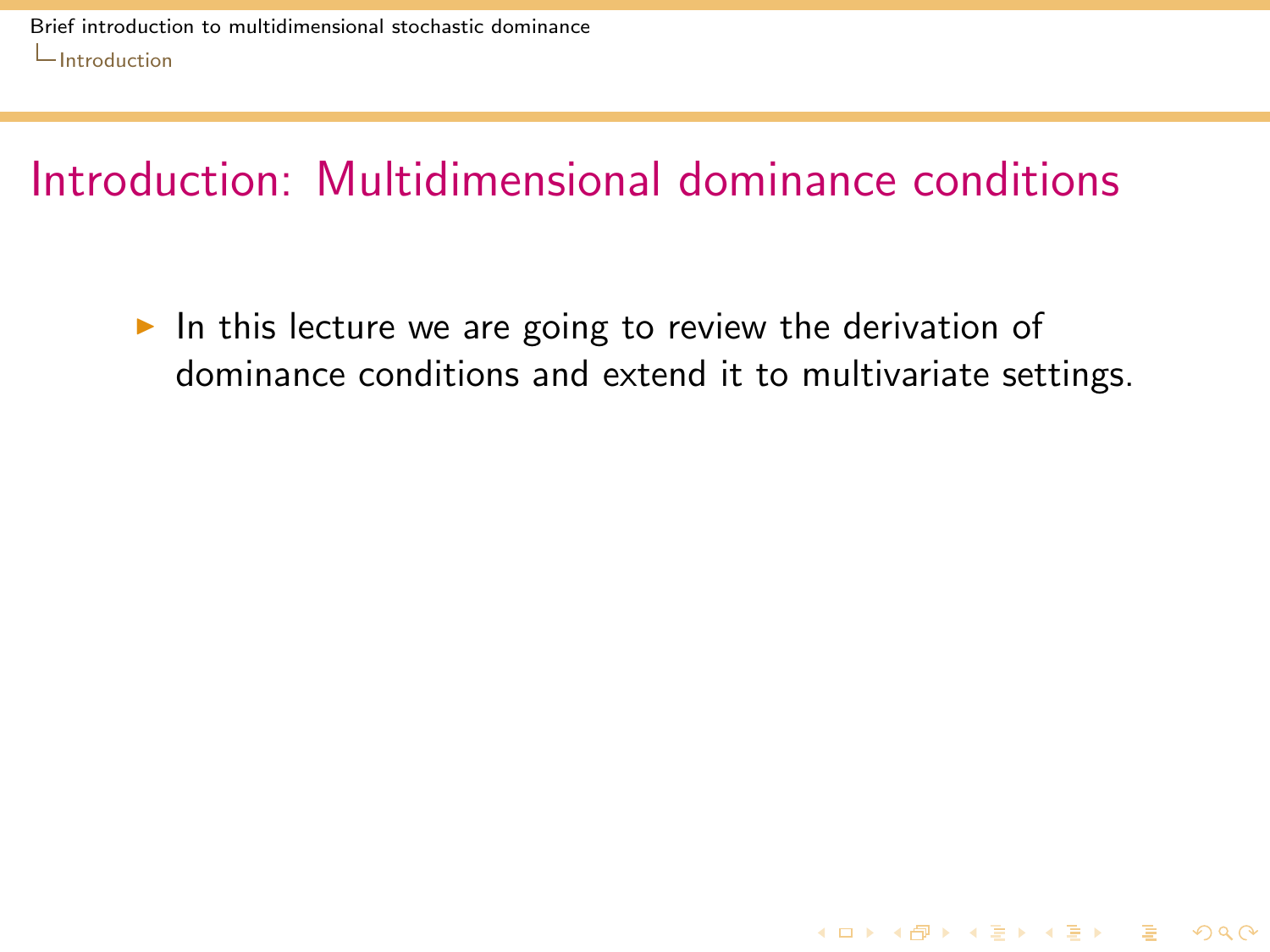In this lecture we are going to review the derivation of dominance conditions and extend it to multivariate settings.

**KORKA REPARA DE VOOR** 

<span id="page-9-0"></span> $\triangleright$  We will focus on first-order dominance and bivariate distributions and derive the respective conditions.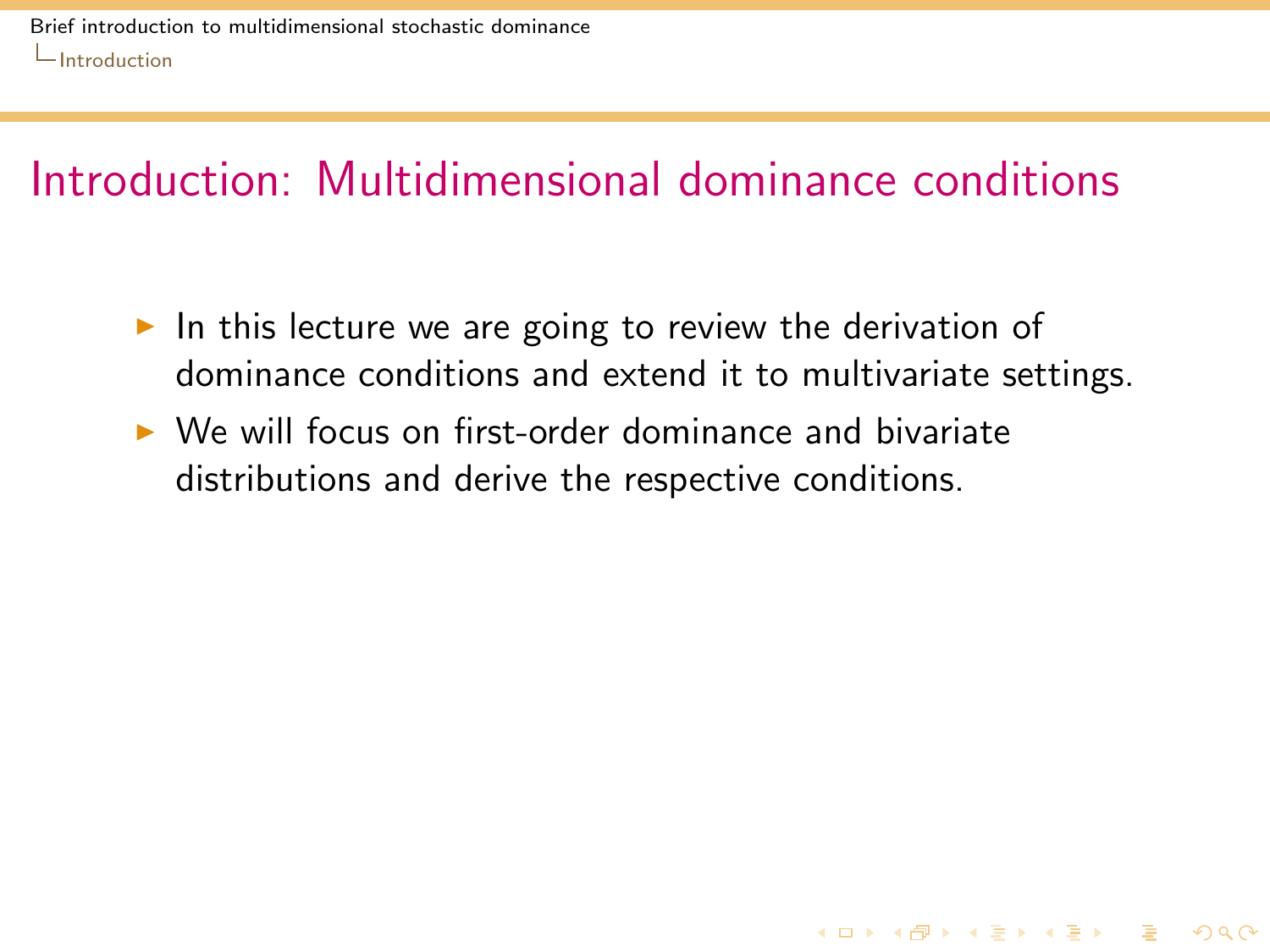- In this lecture we are going to review the derivation of dominance conditions and extend it to multivariate settings.
- $\triangleright$  We will focus on first-order dominance and bivariate distributions and derive the respective conditions.
- <span id="page-10-0"></span> $\triangleright$  We will discuss the logic behind some of the conditions and their connections to complementarity and substitutability between variables.

**KORKA REPARA DE VOOR**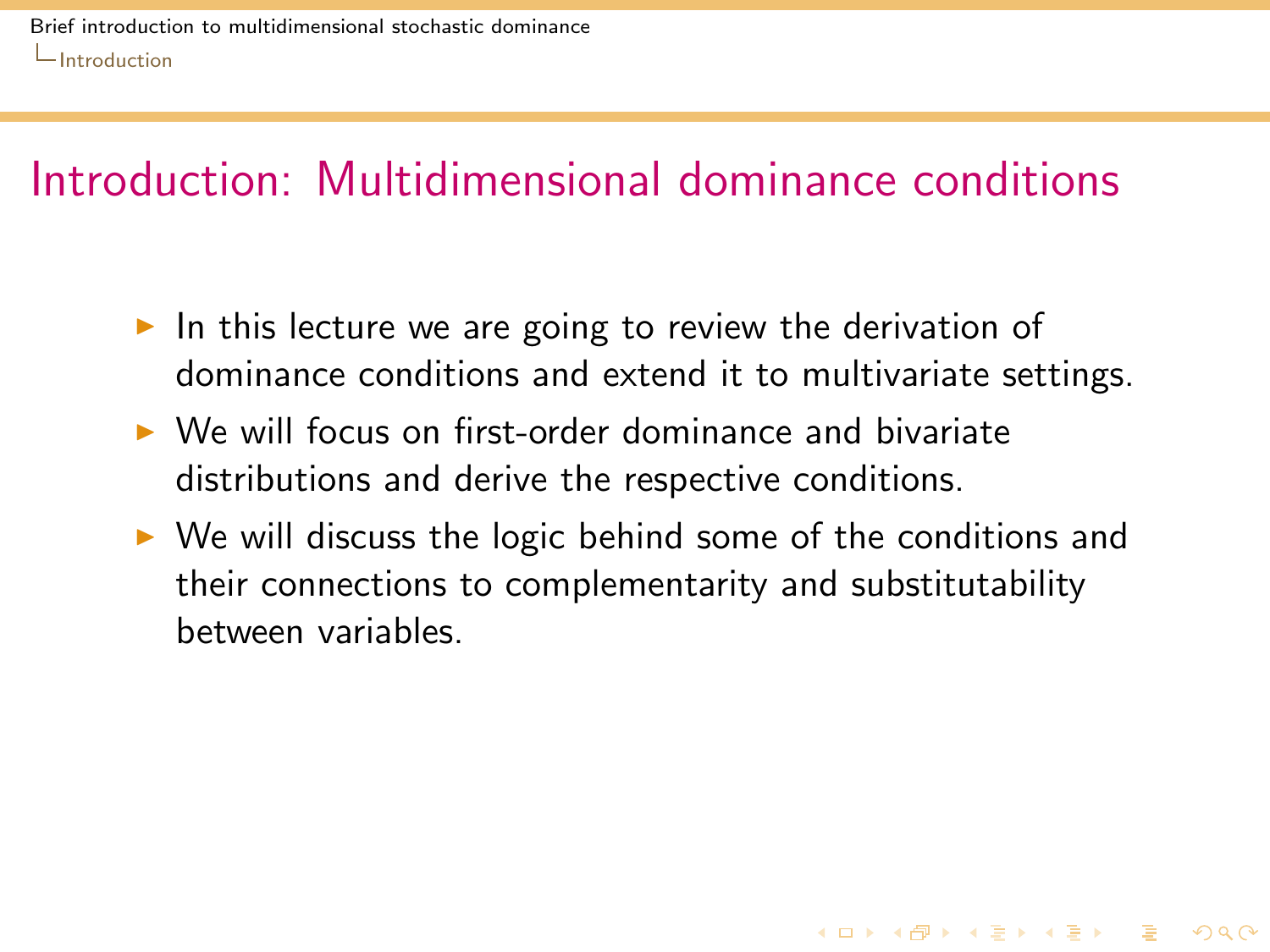- In this lecture we are going to review the derivation of dominance conditions and extend it to multivariate settings.
- $\triangleright$  We will focus on first-order dominance and bivariate distributions and derive the respective conditions.
- $\triangleright$  We will discuss the logic behind some of the conditions and their connections to complementarity and substitutability between variables.
- <span id="page-11-0"></span> $\triangleright$  We will discuss why these conditions are also relevant for poverty assessments.

**KORKA REPARA DE VOOR**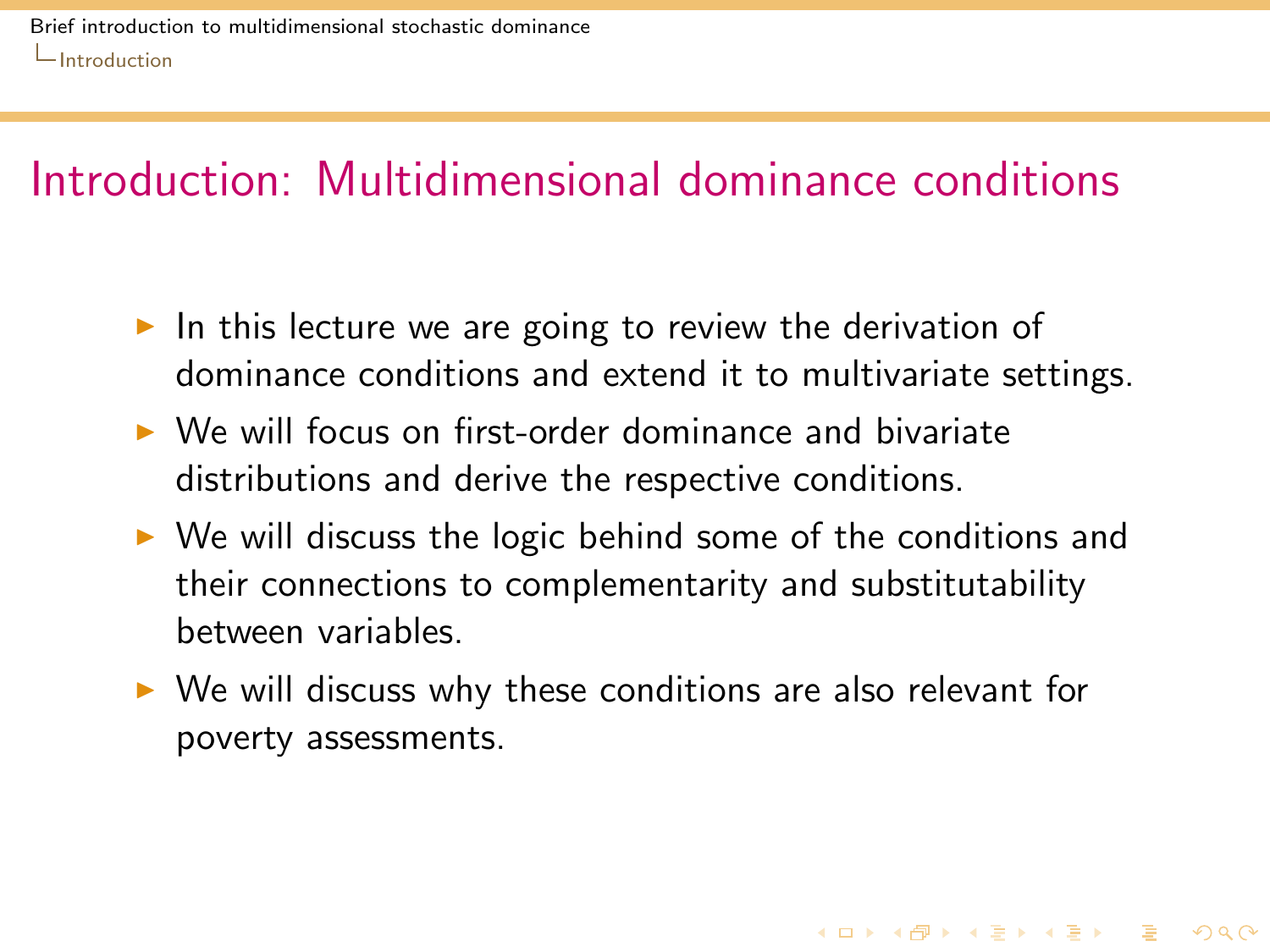- In this lecture we are going to review the derivation of dominance conditions and extend it to multivariate settings.
- $\triangleright$  We will focus on first-order dominance and bivariate distributions and derive the respective conditions.
- $\triangleright$  We will discuss the logic behind some of the conditions and their connections to complementarity and substitutability between variables.
- $\triangleright$  We will discuss why these conditions are also relevant for poverty assessments.

**KORKA REPARA DE VOOR** 

<span id="page-12-0"></span> $\triangleright$  We will briefly discuss how to test these conditions.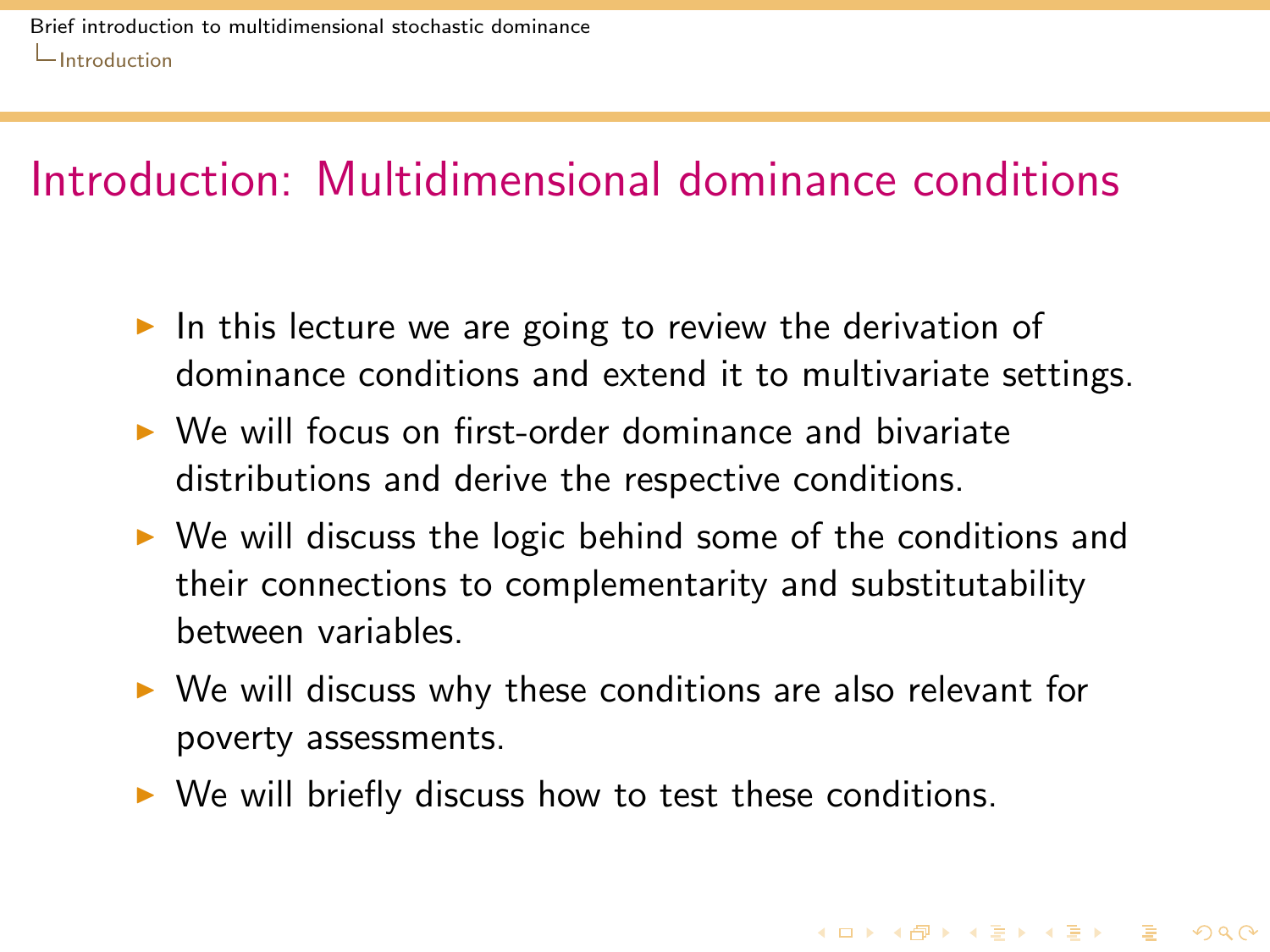[Stochastic dominance conditions: for univariate to multivariate settings](#page-13-0)

# Traditional dominance conditions with one variable: an example

<span id="page-13-0"></span>Consider the following wellbeing function:  $W(x) = \int_{x_{min}}^{x_{max}} U(x) dF(x)$ 

**K ロ ▶ K @ ▶ K 할 ▶ K 할 ▶ 이 할 → 9 Q Q ^**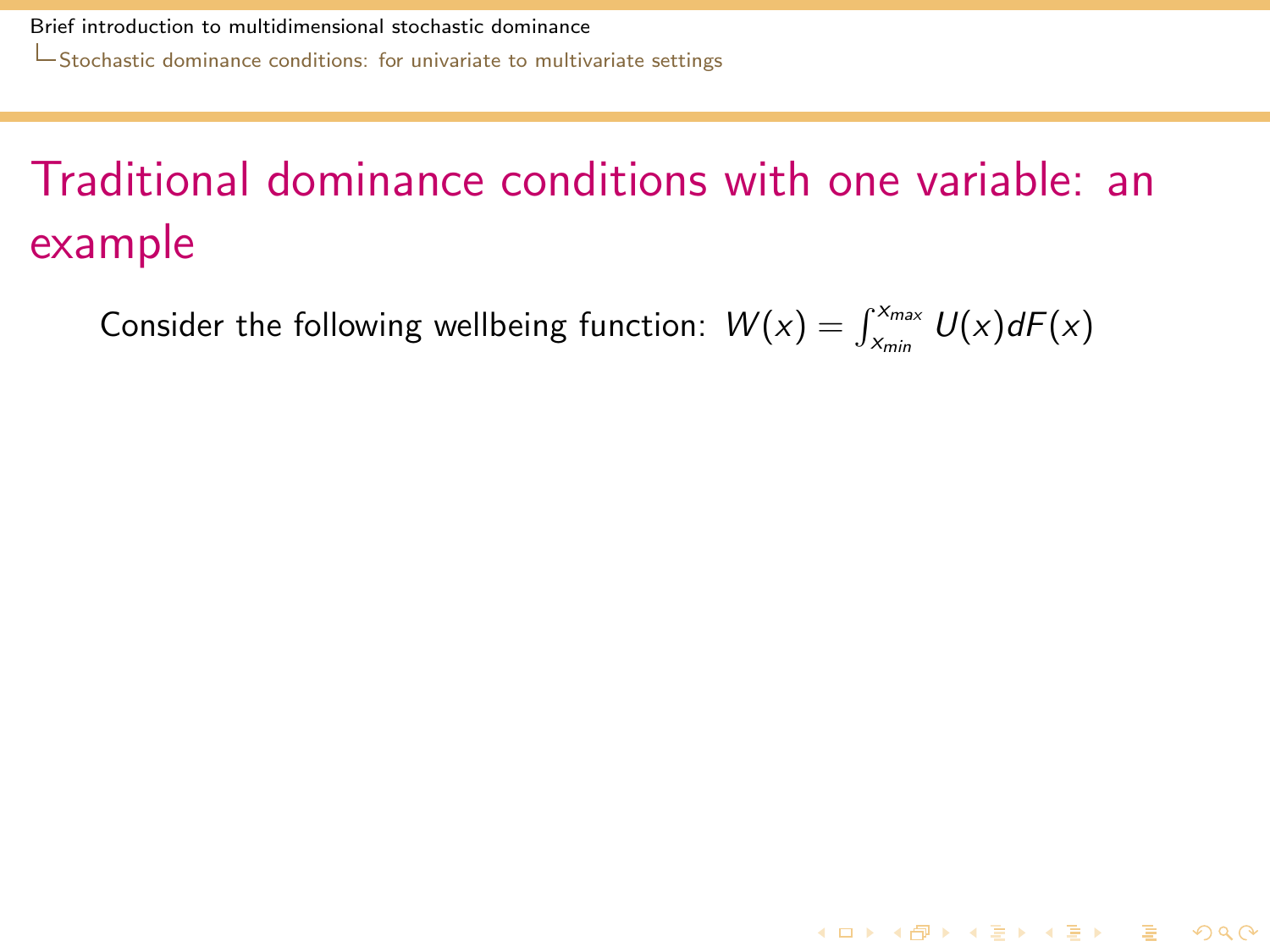# Traditional dominance conditions with one variable: an example

<span id="page-14-0"></span>Consider the following wellbeing function:  $W(x) = \int_{x_{min}}^{x_{max}} U(x) dF(x)$ Traditional dominance conditions stem from expressing differences in social welfare functions as sums of products of derivatives of the individual welfare functions and functions of the cumulative (or survival) densities. Example:

**KORKA REPARA DE VOOR**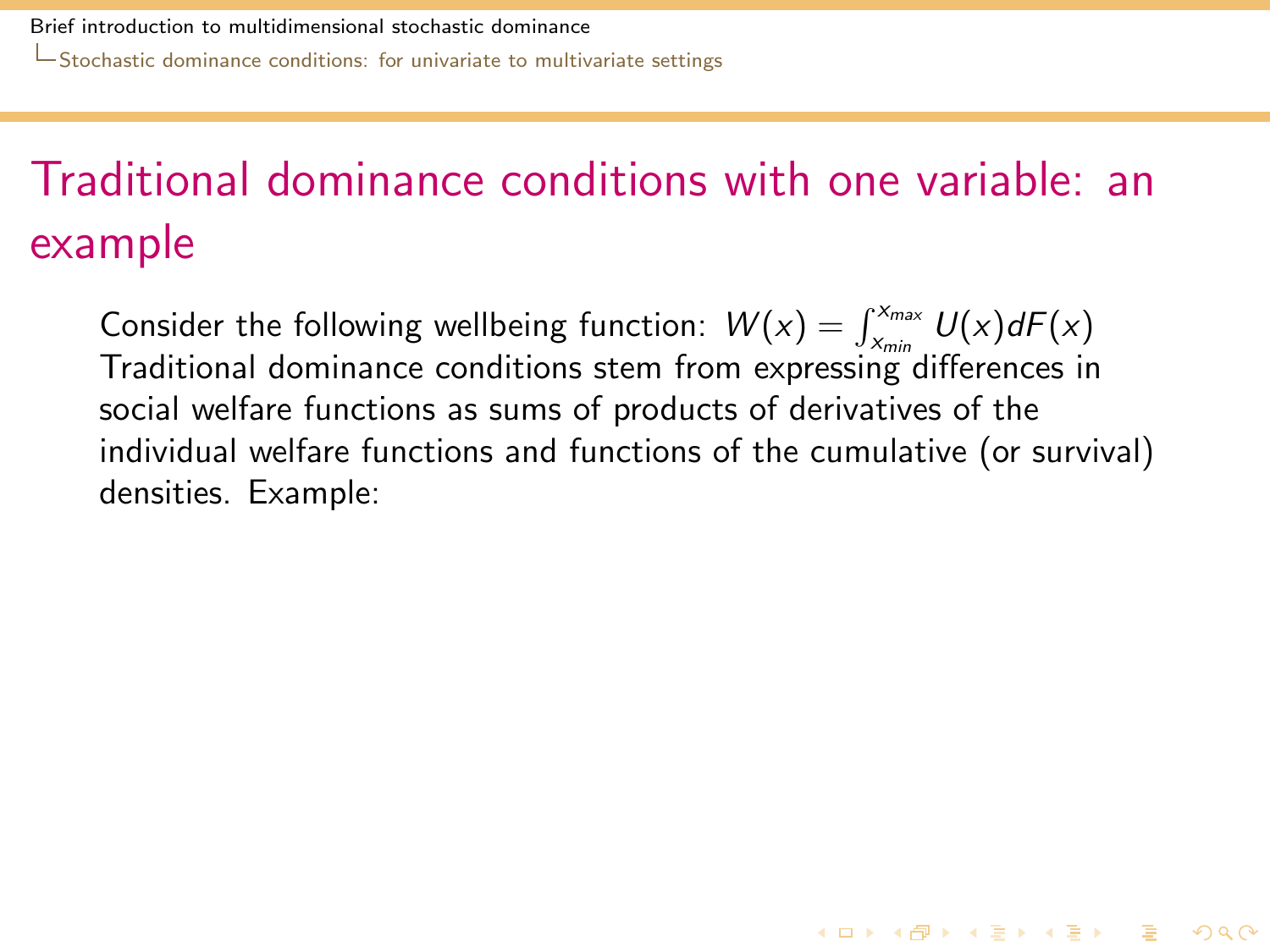# Traditional dominance conditions with one variable: an example

Consider the following wellbeing function:  $W(x) = \int_{x_{min}}^{x_{max}} U(x) dF(x)$ Traditional dominance conditions stem from expressing differences in social welfare functions as sums of products of derivatives of the individual welfare functions and functions of the cumulative (or survival) densities. Example:

$$
\Delta W = -\int_{x_{min}}^{x_{max}} \frac{\delta U}{\delta x}(x) \Delta F(x) dx
$$

**KORKAR KERKER DRA** 

<span id="page-15-0"></span>The condition is then:  $\Delta W \geq 0$   $\forall U \mid \frac{\delta U}{\delta x}(x) \geq 0 \leftrightarrow \Delta F(x) \leq 0 \forall x$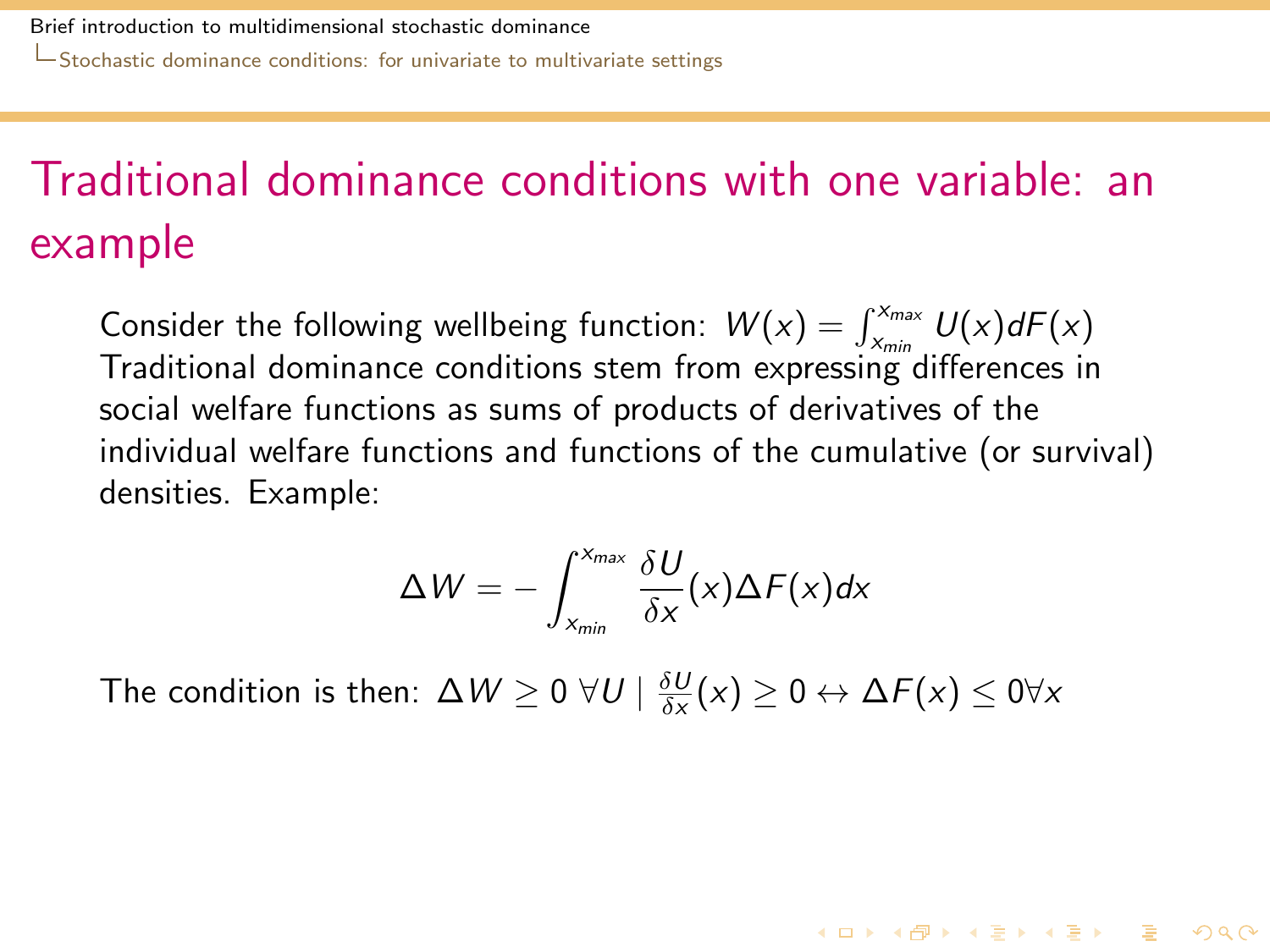# Traditional dominance conditions with one variable: an example

Consider the following wellbeing function:  $W(x) = \int_{x}^{x_{max}} U(x) dF(x)$ Traditional dominance conditions stem from expressing differences in social welfare functions as sums of products of derivatives of the individual welfare functions and functions of the cumulative (or survival) densities. Example:

$$
\Delta W = -\int_{x_{min}}^{x_{max}} \frac{\delta U}{\delta x}(x) \Delta F(x) dx
$$

The condition is then:  $\Delta W \geq 0$   $\forall U \mid \frac{\delta U}{\delta x}(x) \geq 0 \leftrightarrow \Delta F(x) \leq 0 \forall x$ 

<span id="page-16-0"></span>The dominance condition is usually expressed in terms of distributions. E.g. if ∀x :  $F^A(x)$   $\leq$   $F^B(x)$  then we say that "distribution A (first-order) dominates B".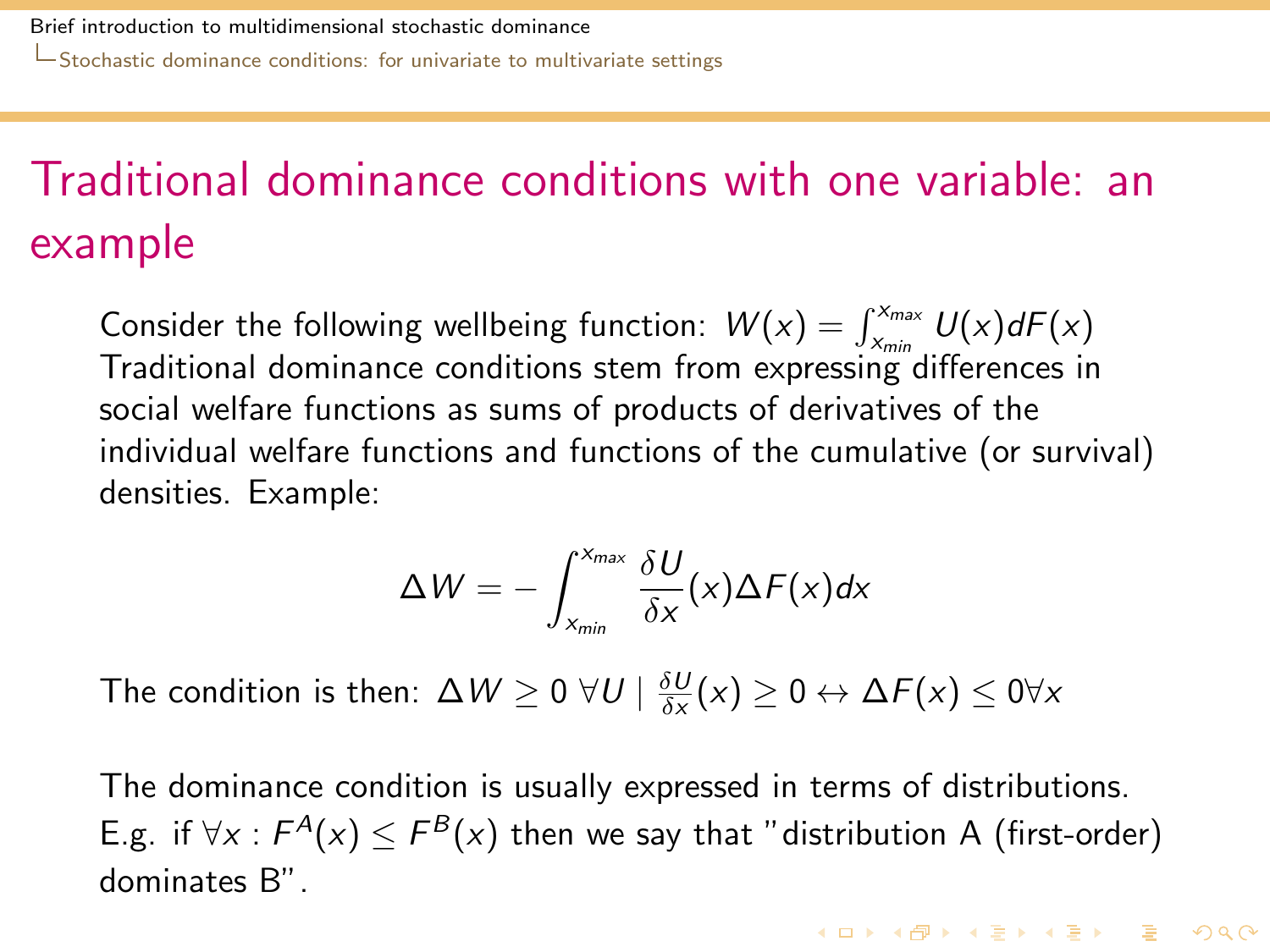### First-order conditions for the bivariate case

<span id="page-17-0"></span>With two variables we integrate by parts the following function:

$$
W = \int_{y_{min}}^{y_{max}} \int_{x_{min}}^{x_{max}} U(x)f(x,y) \, dx \, dy
$$

KID K@ K K E K (E K E K 1940)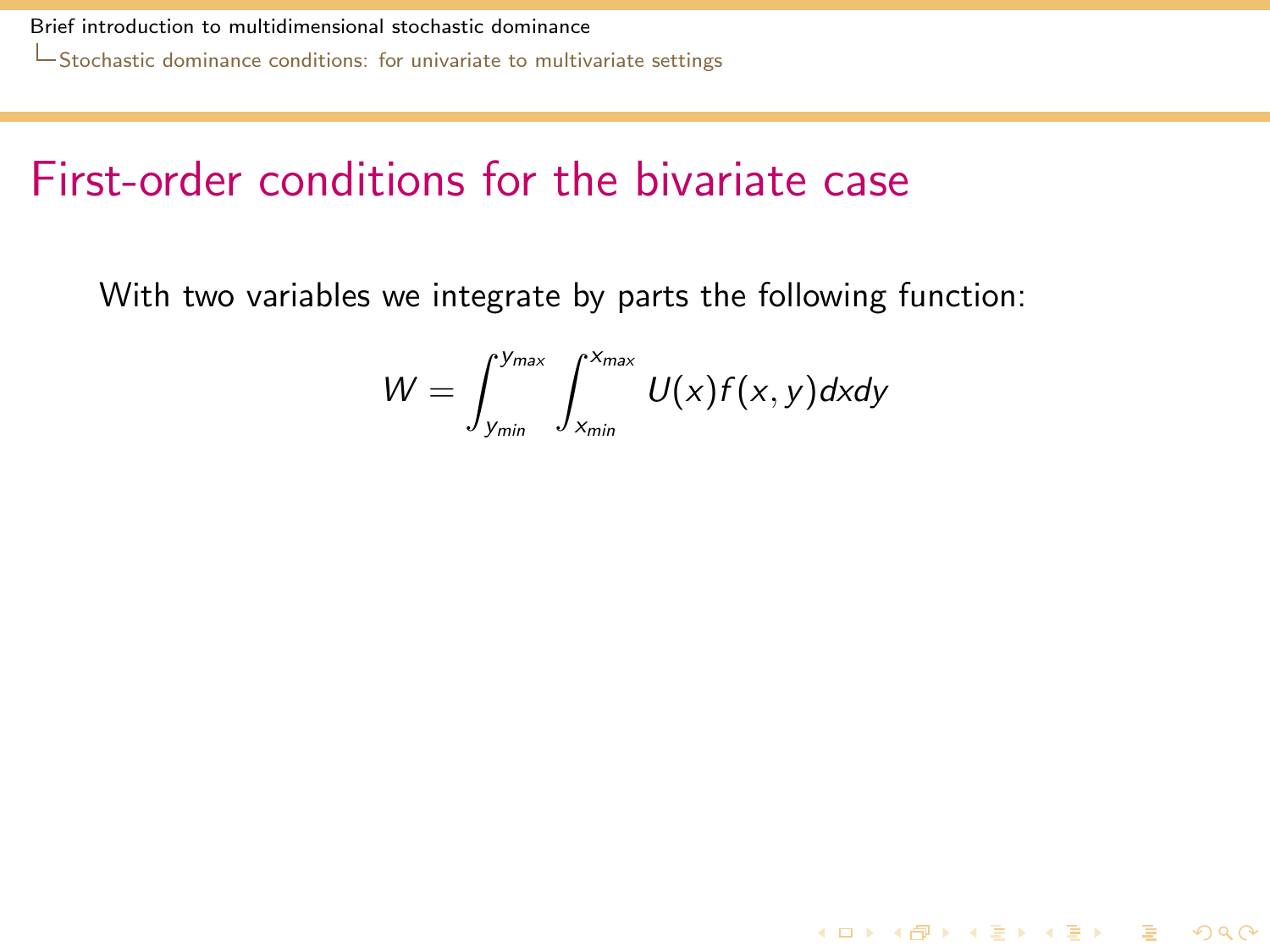### First-order conditions for the bivariate case

With two variables we integrate by parts the following function:

$$
W=\int_{y_{min}}^{y_{max}}\int_{x_{min}}^{x_{max}}U(x)f(x,y)dxdy
$$

<span id="page-18-0"></span>Because we have a joint density  $(f(x, y))$  we can integrate using either cumulative functions:

**K ロ ▶ K @ ▶ K 할 ▶ K 할 ▶ 이 할 → 9 Q Q ^**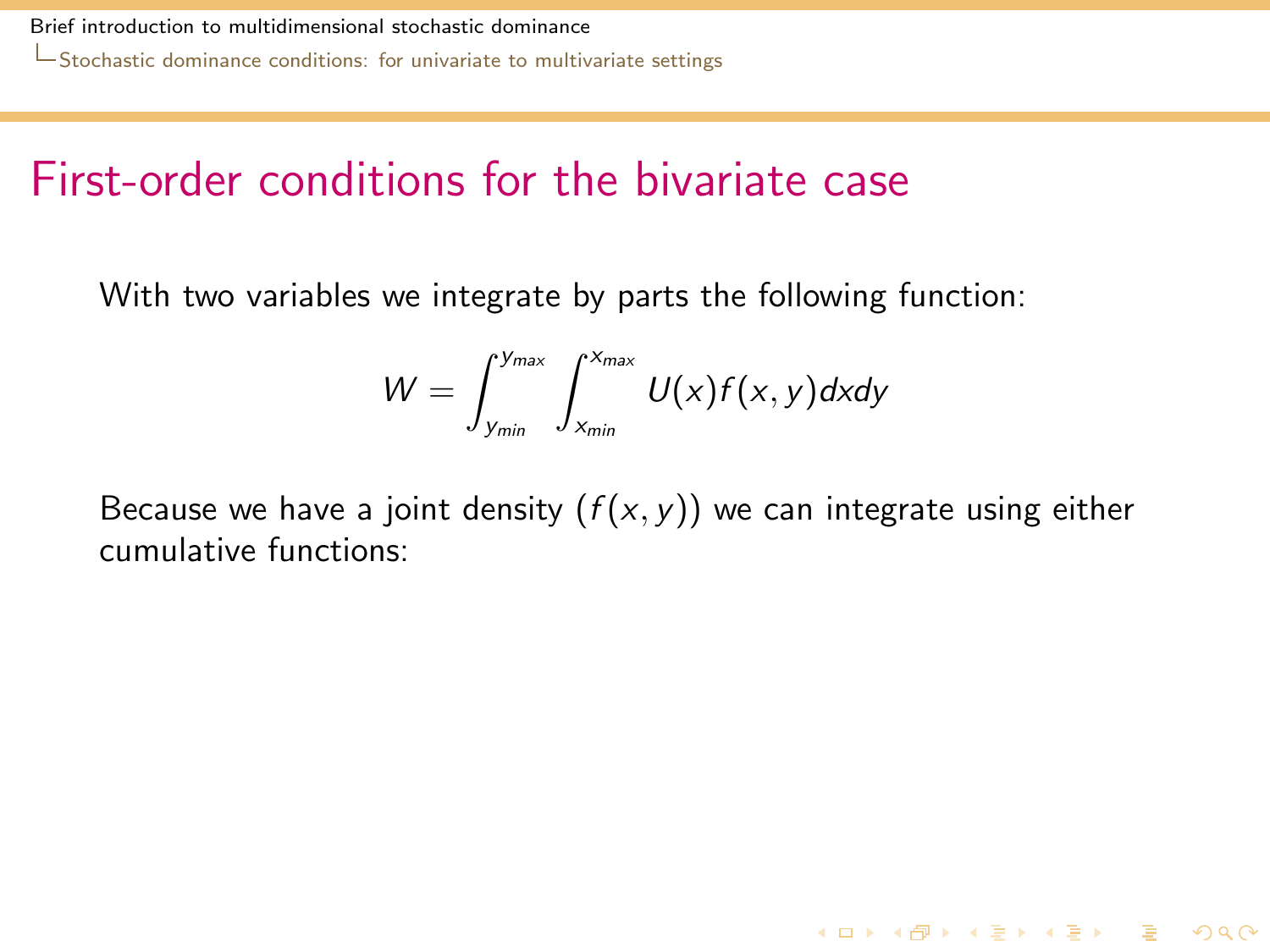#### First-order conditions for the bivariate case

With two variables we integrate by parts the following function:

$$
W=\int_{y_{min}}^{y_{max}}\int_{x_{min}}^{x_{max}}U(x)f(x,y)dxdy
$$

Because we have a joint density  $(f(x, y))$  we can integrate using either cumulative functions:

$$
\Delta W = -\int_{x_{min}}^{x_{max}} \frac{\delta U}{\delta x}(x, y_{max}) \Delta F^{x}(x) dx
$$

<span id="page-19-0"></span>
$$
-\int_{y_{min}}^{y_{max}}\frac{\delta U}{\delta y}(x_{max},y)\Delta F^y(y)dy+\int_{y_{min}}^{y_{max}}\int_{x_{min}}^{x_{max}}\frac{\delta^2 U}{\delta x\delta y}(x,y)\Delta F(x,y)dxdy
$$

**K ロ ▶ K @ ▶ K 할 ▶ K 할 ▶ 이 할 → 9 Q Q ^**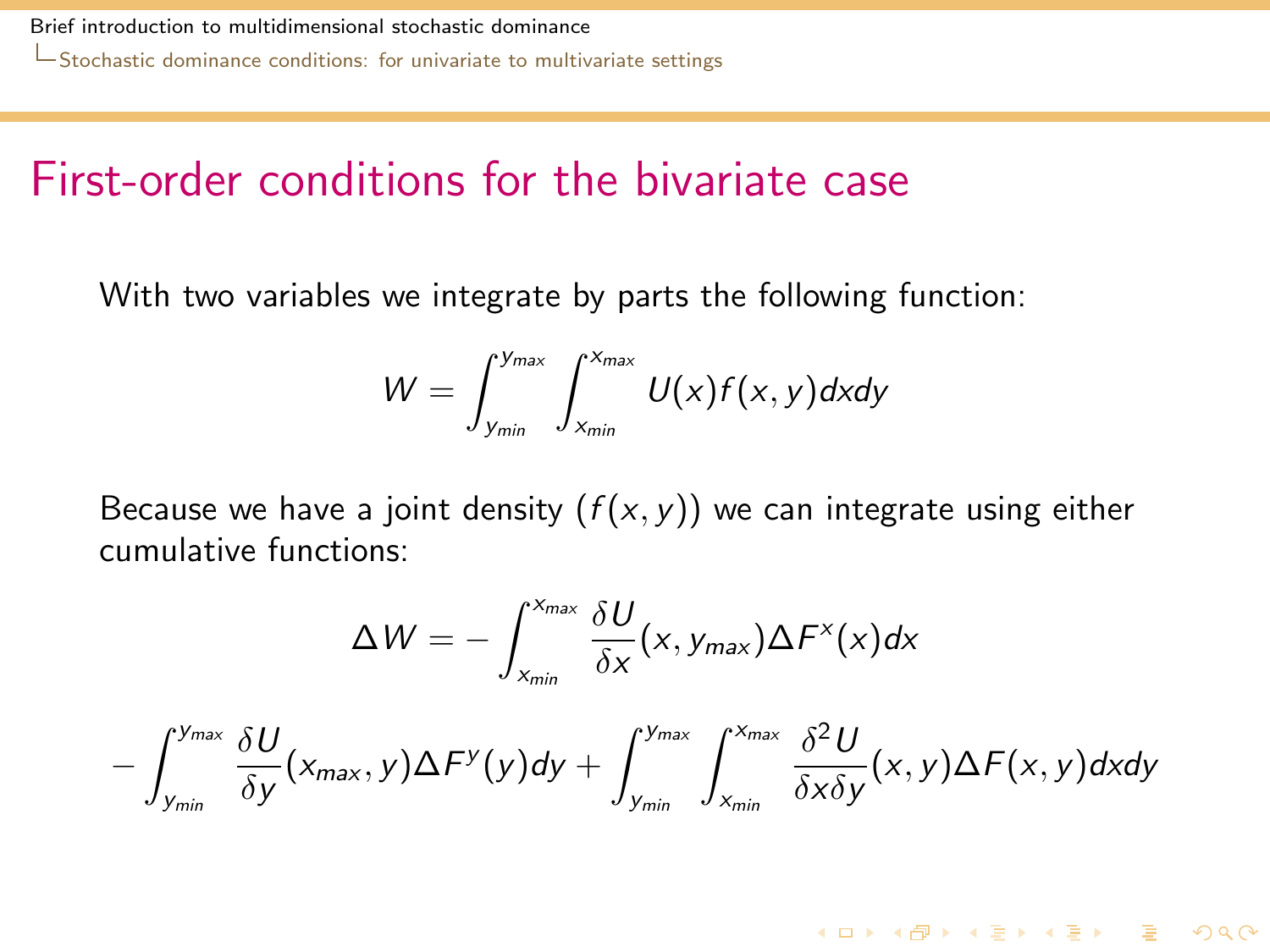[Stochastic dominance conditions: for univariate to multivariate settings](#page-20-0)

### First-order conditions for the bivariate case

<span id="page-20-0"></span>...or survival functions:

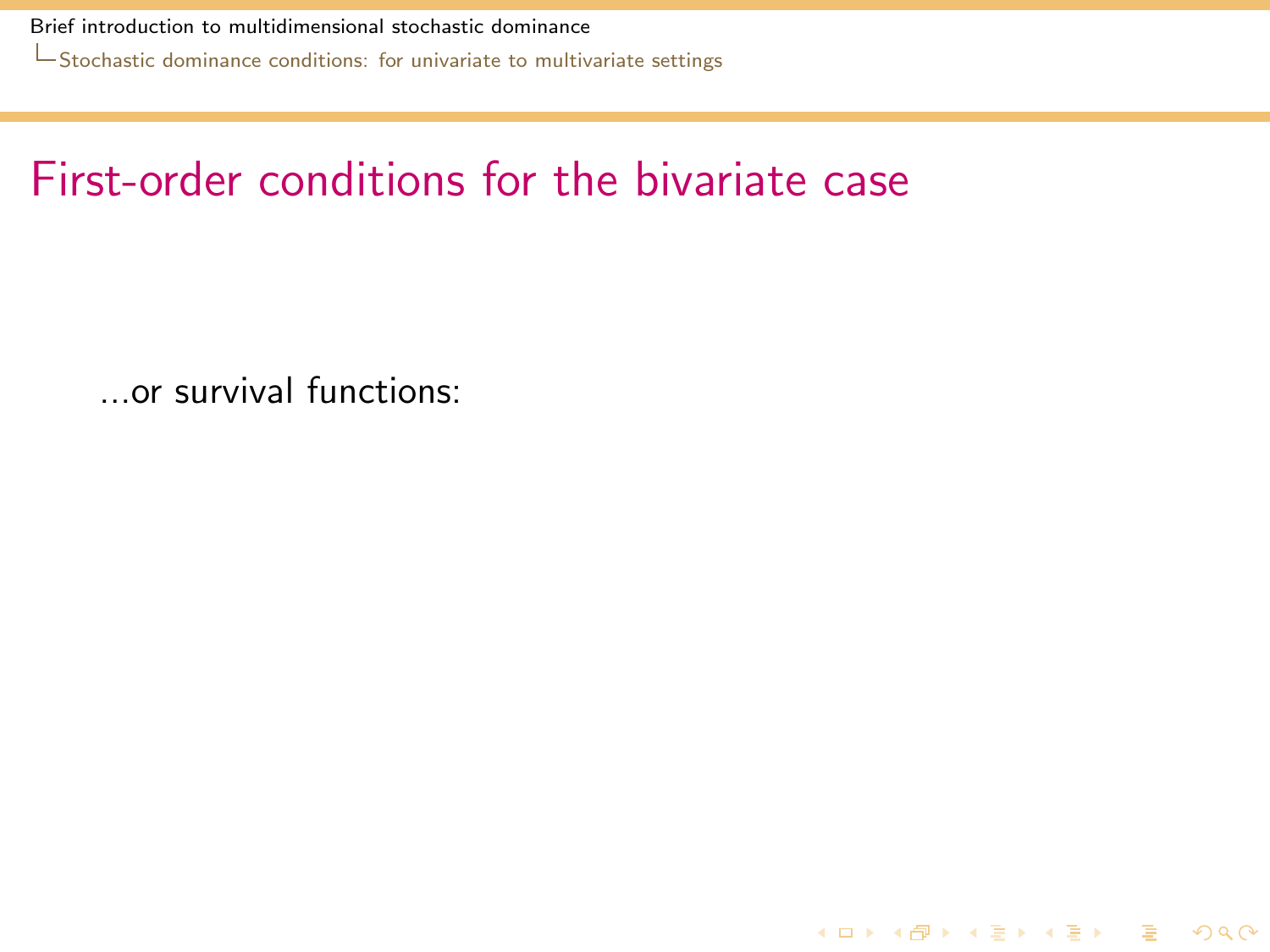[Stochastic dominance conditions: for univariate to multivariate settings](#page-21-0)

### First-order conditions for the bivariate case

...or survival functions:

$$
\Delta W = \int_{x_{min}}^{x_{max}} \frac{\delta U}{\delta x}(x, y_{min}) \Delta \bar{F}^{x}(x) dx
$$

<span id="page-21-0"></span>
$$
\int_{y_{min}}^{y_{max}} \frac{\delta U}{\delta y}(x_{min}, y) \Delta \bar{F}^y(y) dy + \int_{y_{min}}^{y_{max}} \int_{x_{min}}^{x_{max}} \frac{\delta^2 U}{\delta x \delta y}(x, y) \Delta \bar{F}(x, y) dx dy
$$

K ロ ▶ K @ ▶ K 할 ▶ K 할 ▶ 이 할 → 9 Q @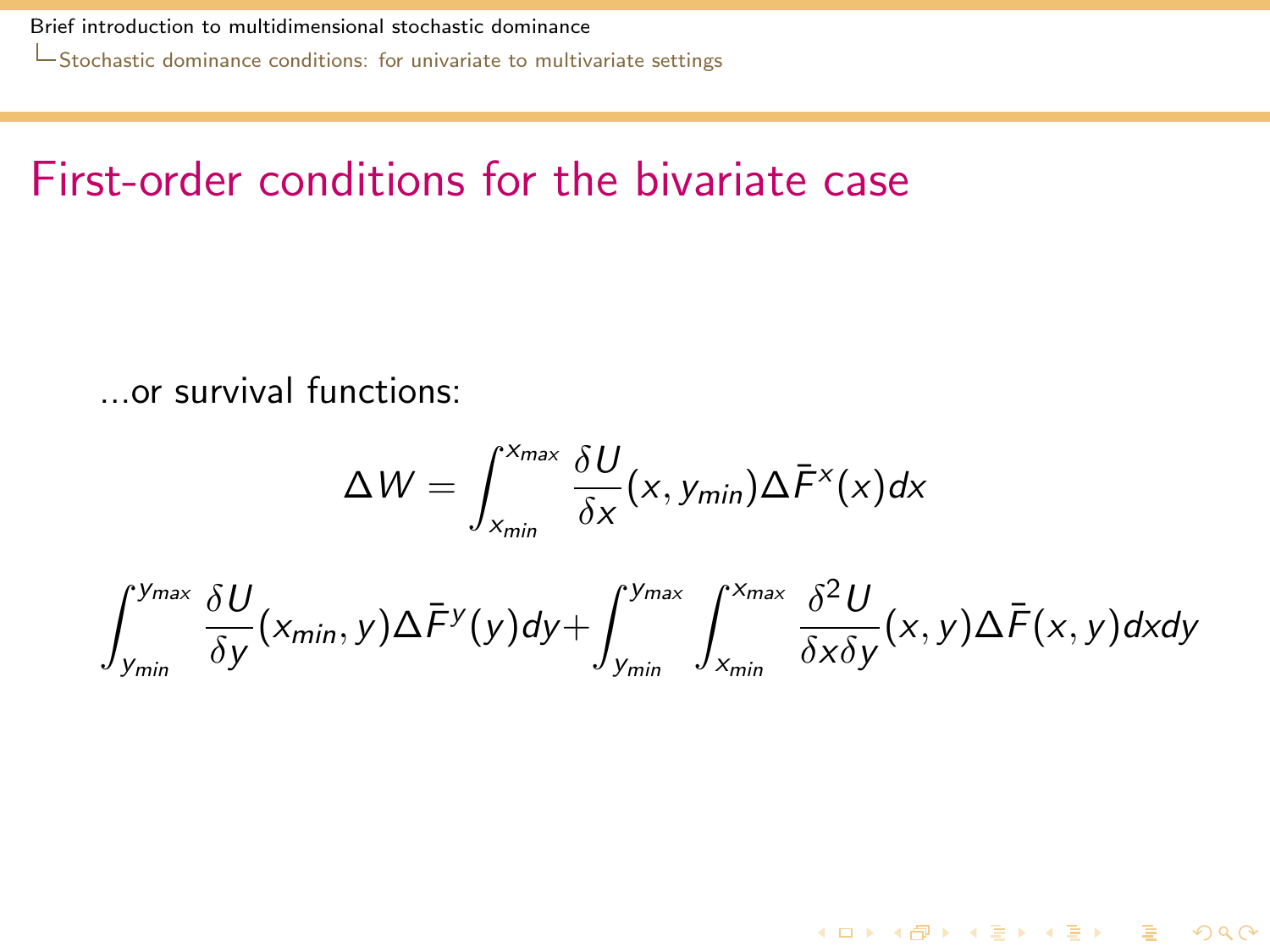[Stochastic dominance conditions: for univariate to multivariate settings](#page-22-0)

### First-order conditions for the bivariate case

**K ロ ▶ K @ ▶ K 할 ▶ K 할 ▶ 이 할 → 9 Q Q ^** 

<span id="page-22-0"></span>Notice the appearance of  $\frac{\delta^2 U}{\delta x \delta y}(x, y)$ .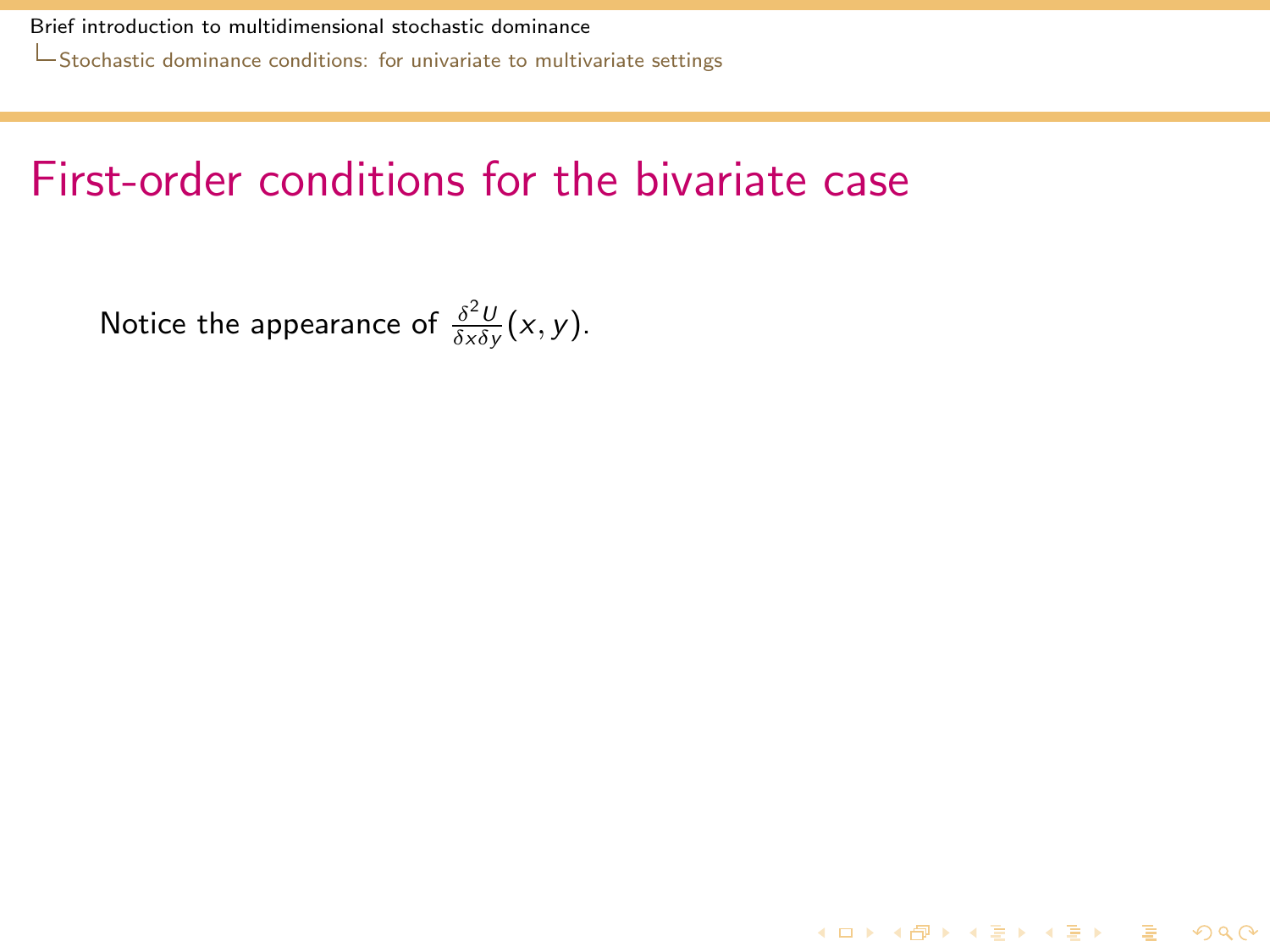### First-order conditions for the bivariate case

<span id="page-23-0"></span>Notice the appearance of  $\frac{\delta^2 U}{\delta x \delta y}(x, y)$ . This cross-partial derivative determines whether  $x$  and  $y$  are  $ALEP$  complements or  $ALEP$  substitutes in their contributions to U.

**K ロ ▶ K @ ▶ K 할 ▶ K 할 ▶ 이 할 → 9 Q Q ^**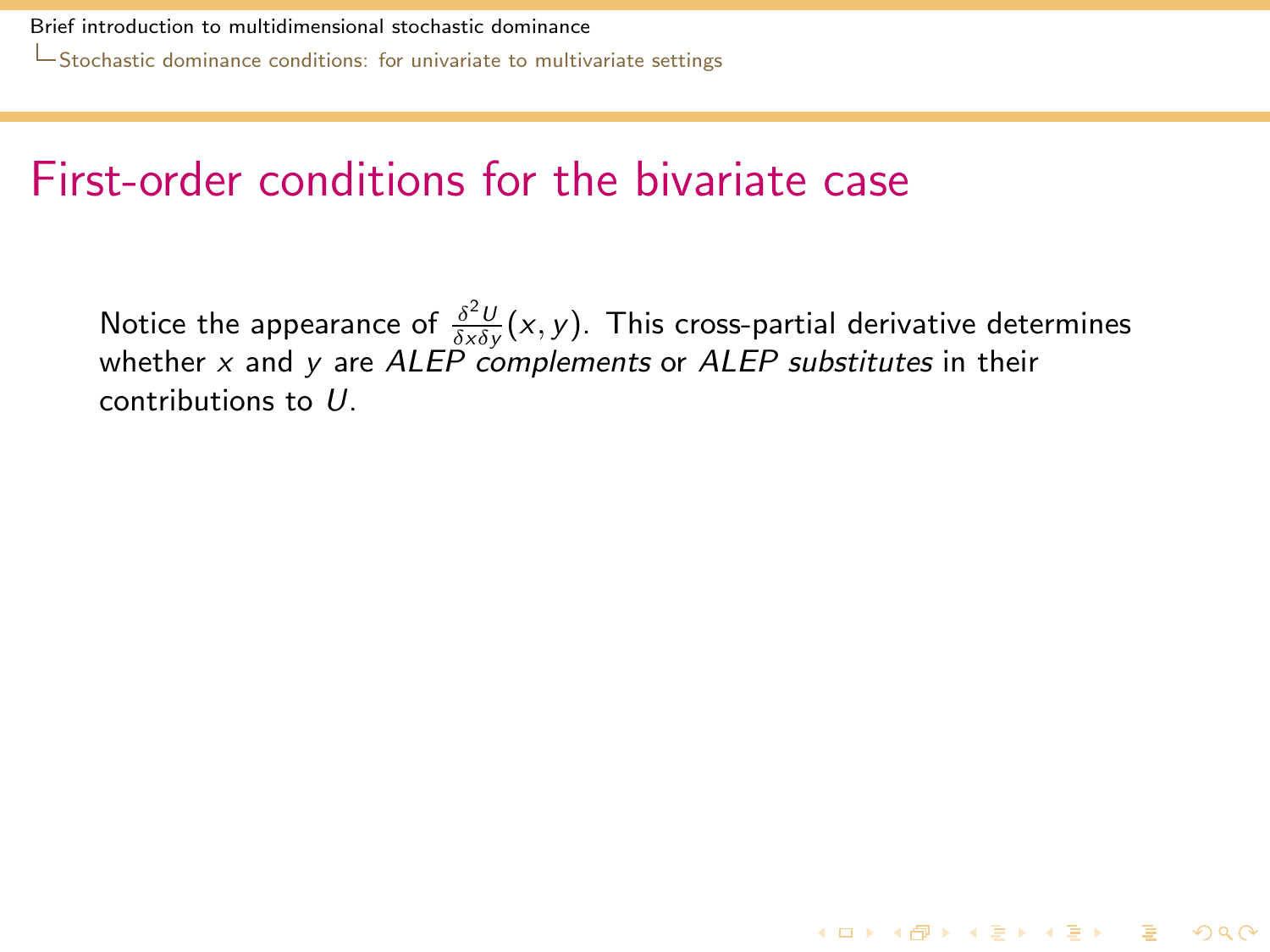### First-order conditions for the bivariate case

<span id="page-24-0"></span>Notice the appearance of  $\frac{\delta^2 U}{\delta x \delta y}(x, y)$ . This cross-partial derivative determines whether  $x$  and  $y$  are ALEP complements or ALEP substitutes in their contributions to  $U$ . Four conditions stem from the two previous equations: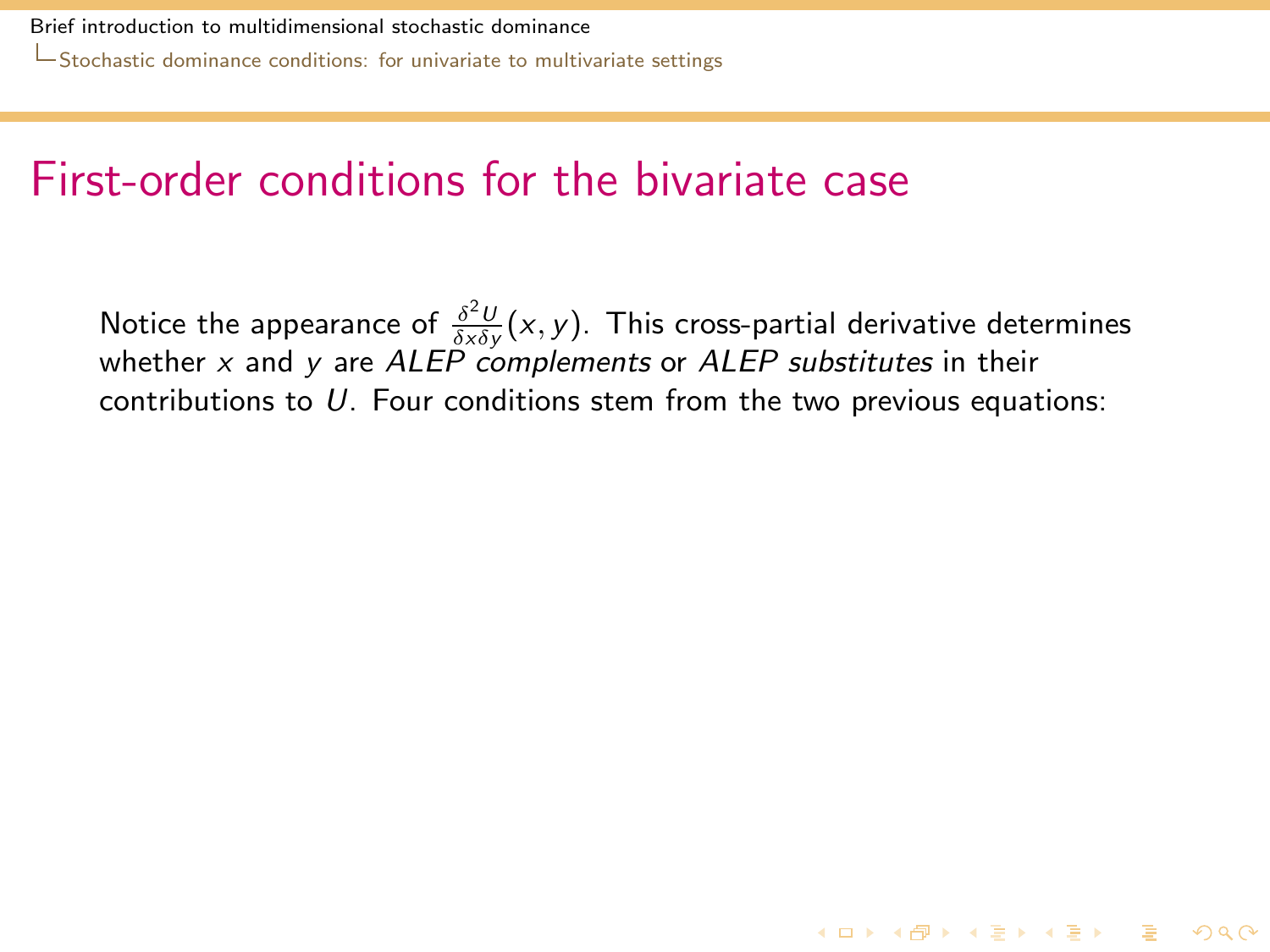#### First-order conditions for the bivariate case

Notice the appearance of  $\frac{\delta^2 U}{\delta x \delta y}(x, y)$ . This cross-partial derivative determines whether  $x$  and  $y$  are ALEP complements or ALEP substitutes in their contributions to U. Four conditions stem from the two previous equations:

<span id="page-25-0"></span>1. A condition for monotonically increasing functions with ALEP substitute arguments (e.g.  $\frac{\delta^2 U}{\delta x \delta y}(x, y) \le 0$ ):

$$
\forall x, y : \Delta W \ge 0 \forall U \mid \frac{\delta U}{\delta i}(x, y) \ge 0 \land \frac{\delta^2 U}{\delta x \delta y}(x, y) \le 0 \leftrightarrow \Delta F^*(x), \Delta F^*(y), \Delta F(x, y) \le 0
$$

**K ロ ▶ K 個 ▶ K 할 ▶ K 할 ▶ 이 할 → 900**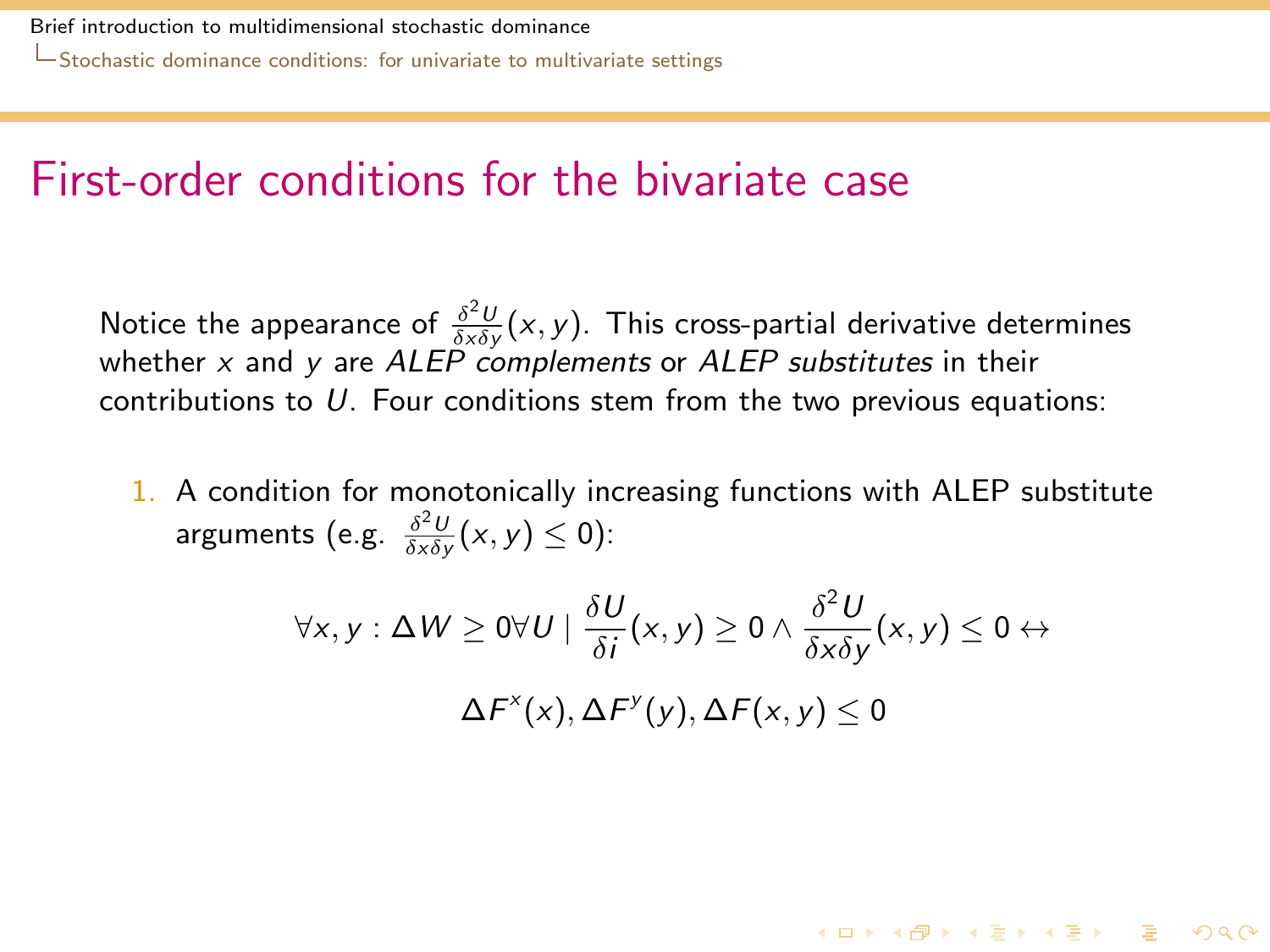#### First-order conditions for the bivariate case

Notice the appearance of  $\frac{\delta^2 U}{\delta x \delta y}(x, y)$ . This cross-partial derivative determines whether  $x$  and  $y$  are ALEP complements or ALEP substitutes in their contributions to U. Four conditions stem from the two previous equations:

1. A condition for monotonically increasing functions with ALEP substitute arguments (e.g.  $\frac{\delta^2 U}{\delta x \delta y}(x, y) \le 0$ ):

$$
\forall x, y : \Delta W \ge 0 \forall U \mid \frac{\delta U}{\delta i}(x, y) \ge 0 \land \frac{\delta^2 U}{\delta x \delta y}(x, y) \le 0 \leftrightarrow \Delta F^x(x), \Delta F^y(y), \Delta F(x, y) \le 0
$$

**KORKAR KERKER DRA** 

<span id="page-26-0"></span>Notice that  $\forall x, y : \Delta F(x, y) \leq 0$  suffices to ascertain  $\Delta W \geq 0$ .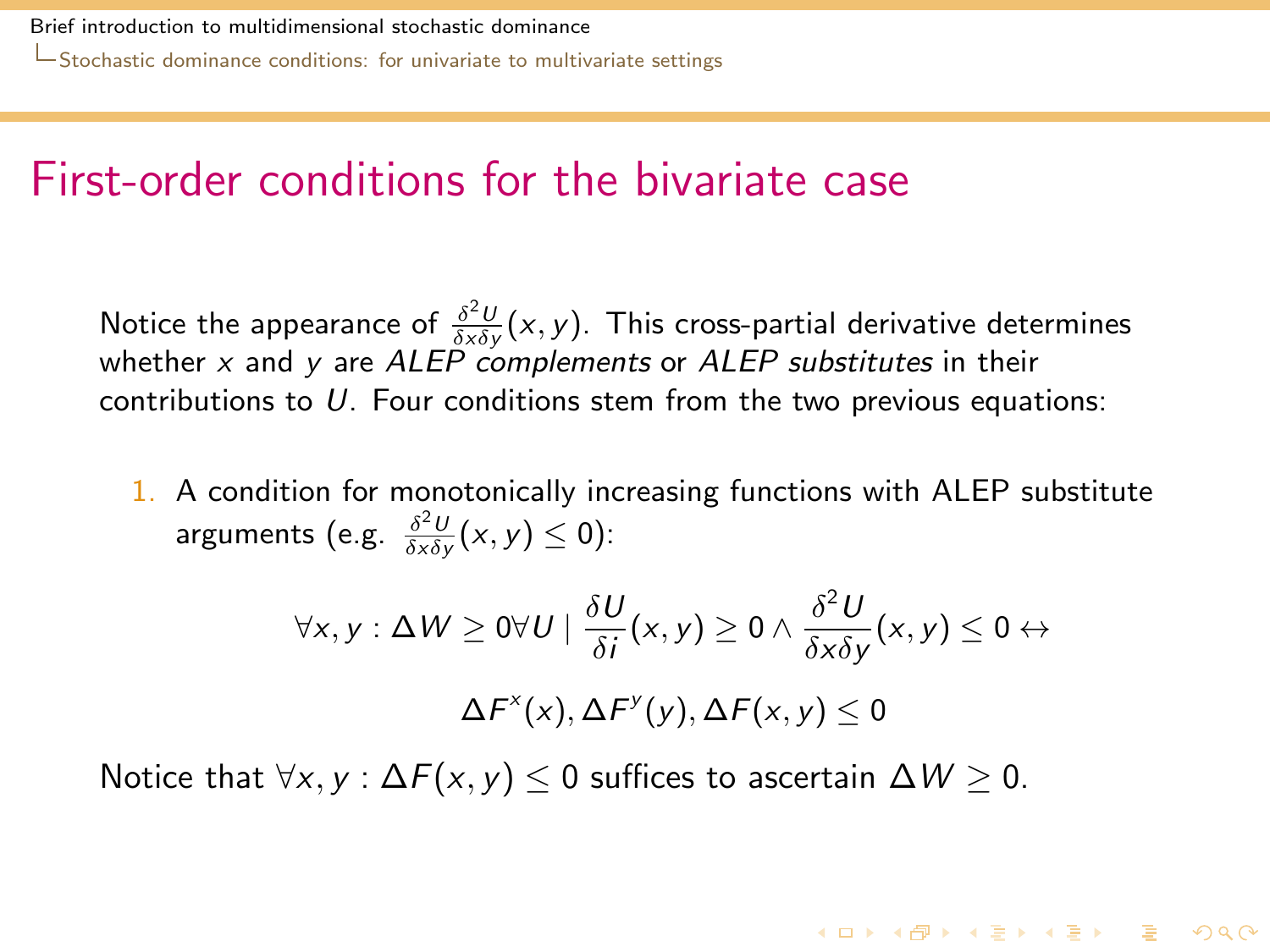### First-order conditions for the bivariate case

2. A condition for monotonically increasing functions with ALEP complement arguments (e.g.  $\frac{\delta^2 U}{\delta x \delta y}$  $\frac{\partial^2 U}{\partial x \partial y}(x, y) \geq 0$ ):

<span id="page-27-0"></span>
$$
\forall x, y : \Delta W \ge 0 \forall U \mid \frac{\delta U}{\delta i}(x, y) \ge 0 \land \frac{\delta^2 U}{\delta x \delta y}(x, y) \ge 0 \leftrightarrow \Delta \bar{F}^x(x), \Delta \bar{F}^y(y), \Delta \bar{F}(x, y) \ge 0
$$

**K ロ ▶ K 個 ▶ K 할 ▶ K 할 ▶ 이 할 → 900**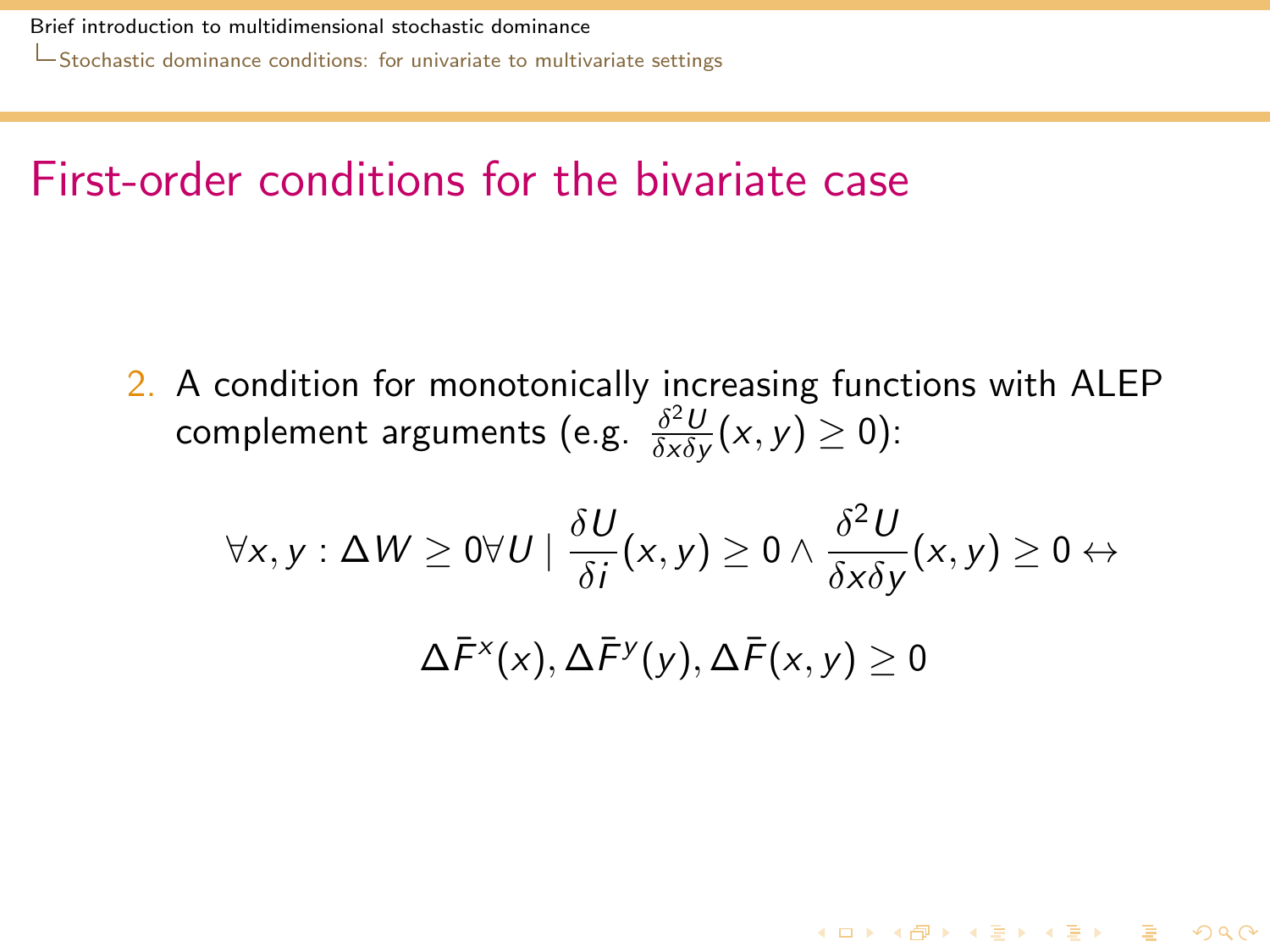### First-order conditions for the bivariate case

2. A condition for monotonically increasing functions with ALEP complement arguments (e.g.  $\frac{\delta^2 U}{\delta x \delta y}$  $\frac{\partial^2 U}{\partial x \partial y}(x, y) \geq 0$ ):

$$
\forall x, y : \Delta W \ge 0 \forall U \mid \frac{\delta U}{\delta i}(x, y) \ge 0 \land \frac{\delta^2 U}{\delta x \delta y}(x, y) \ge 0 \leftrightarrow \Delta \overline{F}^x(x), \Delta \overline{F}^y(y), \Delta \overline{F}(x, y) \ge 0
$$

**KORKAR KERKER DRA** 

<span id="page-28-0"></span>Notice that  $\forall x, y : \Delta \overline{F}(x, y) \geq 0$  suffices to ascertain  $\Delta W \geq 0$ .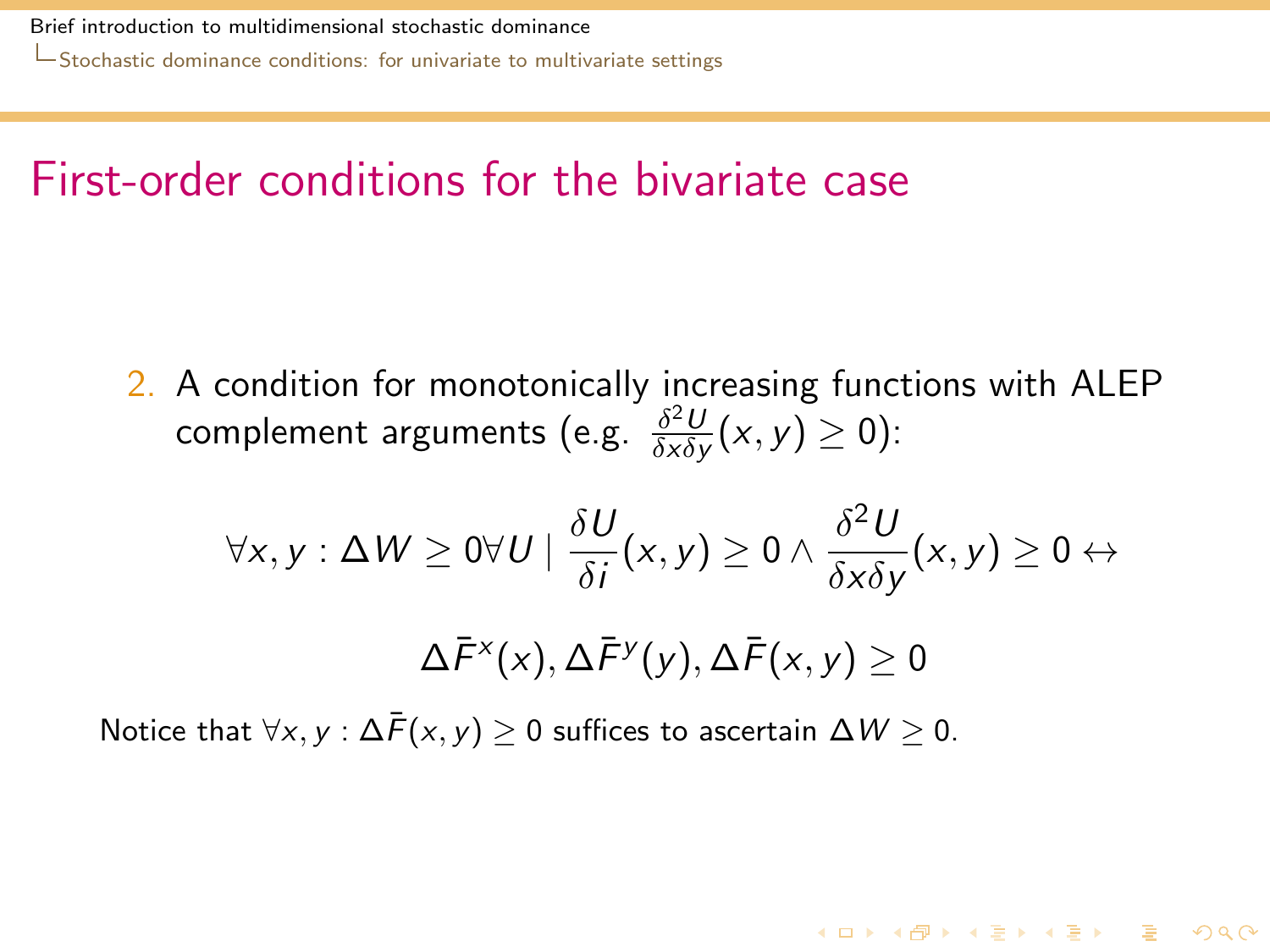### First-order conditions for the bivariate case

3. A condition for monotonically increasing functions with ALEP neutral arguments (e.g. $\frac{\delta^2 U}{\delta x \delta y}$  $\frac{\partial^2 U}{\partial x \partial y}(x, y) = 0$ ):

<span id="page-29-0"></span>
$$
\forall x, y : \Delta W \ge 0 \forall U \mid \frac{\delta U}{\delta i}(x, y) \ge 0 \land \frac{\delta^2 U}{\delta x \delta y}(x, y) = 0 \leftrightarrow \Delta F^x(x), \Delta F^y(y) \le 0
$$

**K ロ ▶ K 個 ▶ K 할 ▶ K 할 ▶ 이 할 → 900**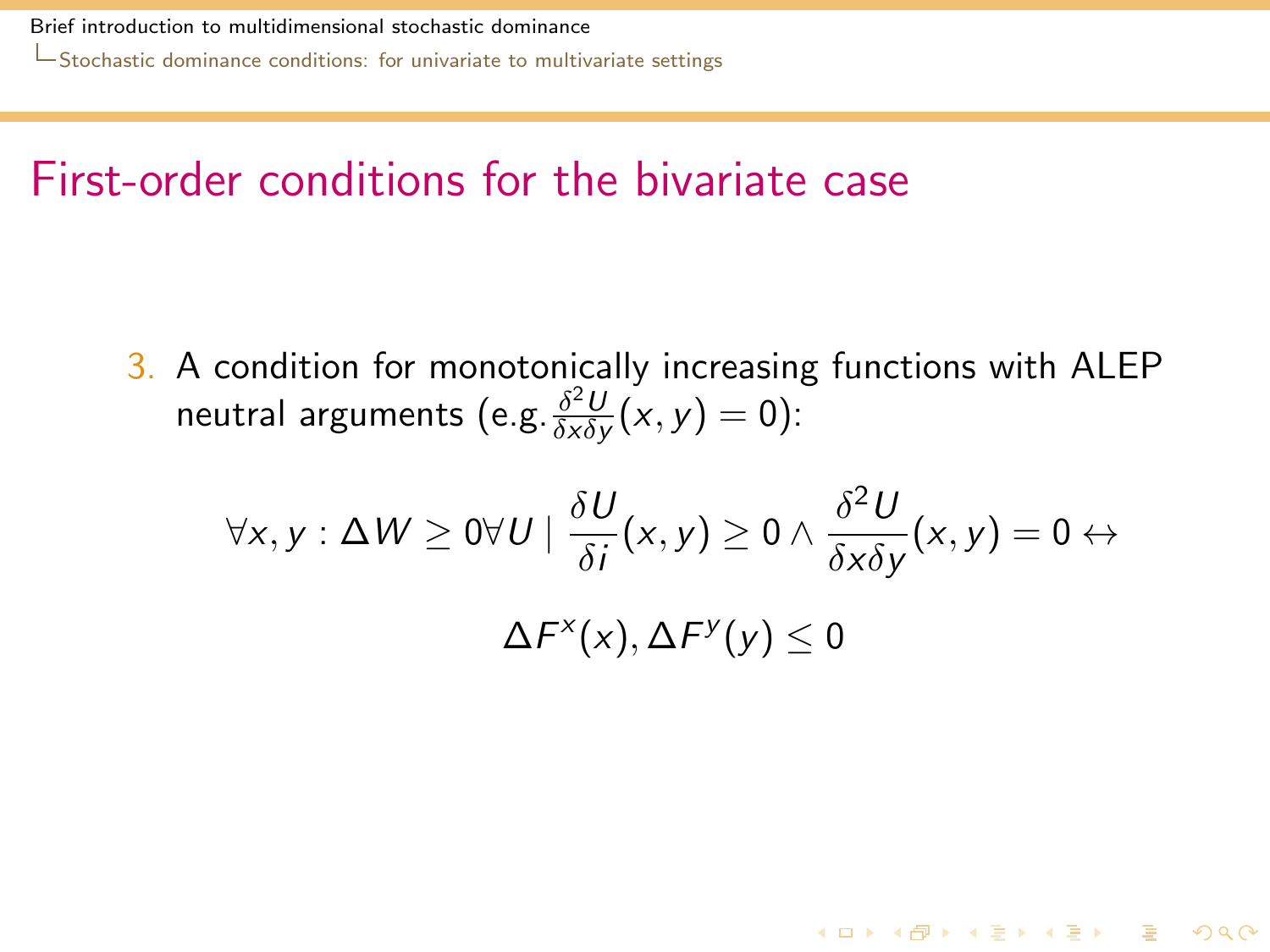### First-order conditions for the bivariate case

3. A condition for monotonically increasing functions with ALEP neutral arguments (e.g. $\frac{\delta^2 U}{\delta x \delta y}$  $\frac{\partial^2 U}{\partial x \partial y}(x, y) = 0$ ):

$$
\forall x, y : \Delta W \ge 0 \forall U \mid \frac{\delta U}{\delta i}(x, y) \ge 0 \land \frac{\delta^2 U}{\delta x \delta y}(x, y) = 0 \leftrightarrow \Delta F^x(x), \Delta F^y(y) \le 0
$$

**K ロ ▶ K 個 ▶ K 할 ▶ K 할 ▶ 이 할 → 900** 

<span id="page-30-0"></span>Notice that, in this case, it is necessary to test  $\Delta F^{i}(i) \leq 0$  for every variable (unlike in the previous cases).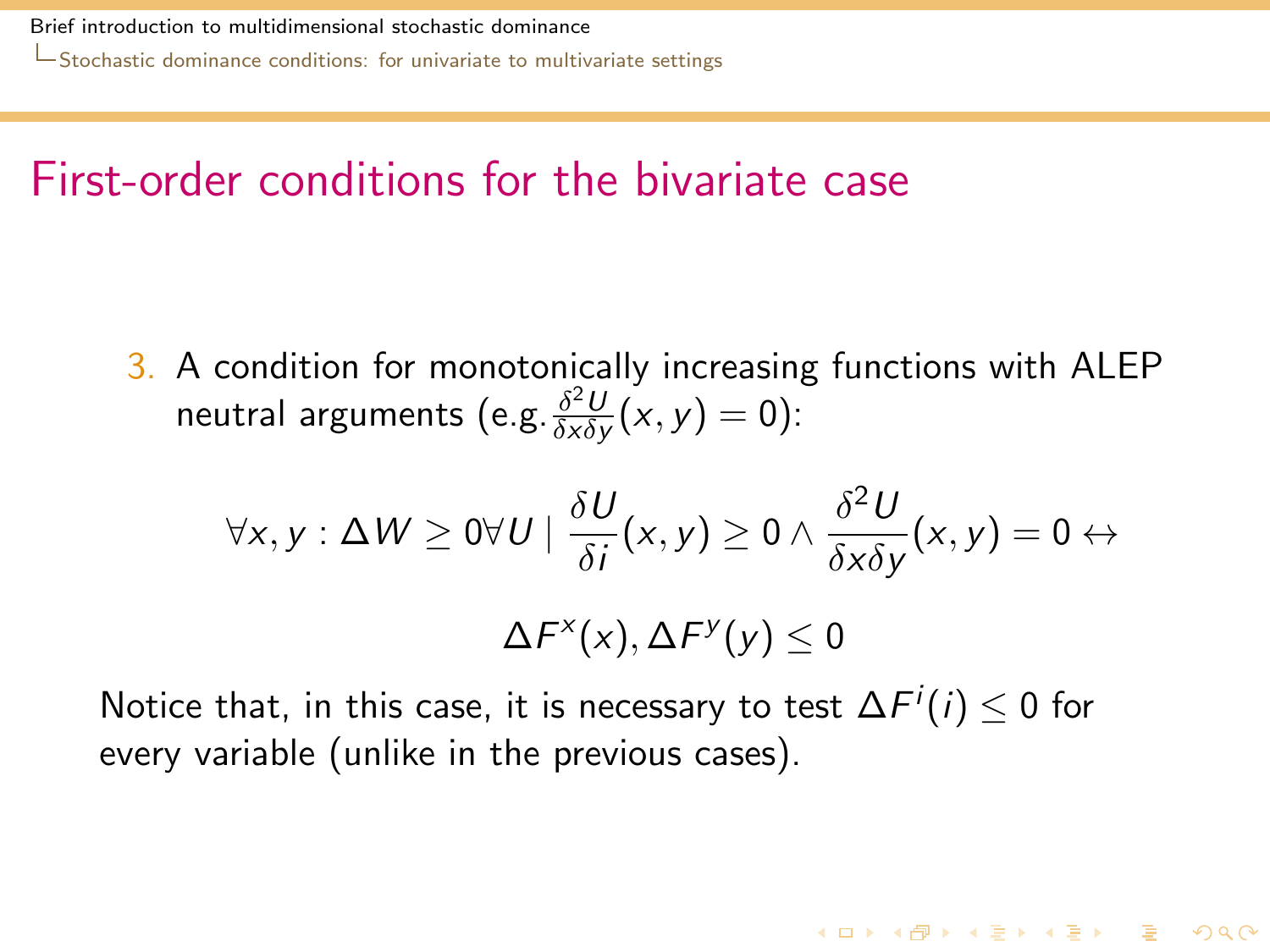[Stochastic dominance conditions: for univariate to multivariate settings](#page-31-0)

### First-order conditions for the bivariate case

4. A condition for ALL individual welfare functions that are monotonically increasing!

$$
\forall x, y : \Delta W \ge 0 \forall U \mid \frac{\delta U}{\delta i}(x, y) \ge 0 \leftrightarrow
$$

<span id="page-31-0"></span> $\Delta \digamma^{\sf x}({\sf x}), \Delta \digamma^{\sf y}({\sf y}), \Delta \digamma({\sf x},{\sf y}) \leq 0$   $\wedge$   $\Delta \bar{\digamma}^{\sf x}({\sf x}), \Delta \bar{\digamma}^{\sf y}({\sf y}), \Delta \bar{\digamma}({\sf x},{\sf y}) \geq 0$ 

**KORKA REPARA DE VOOR**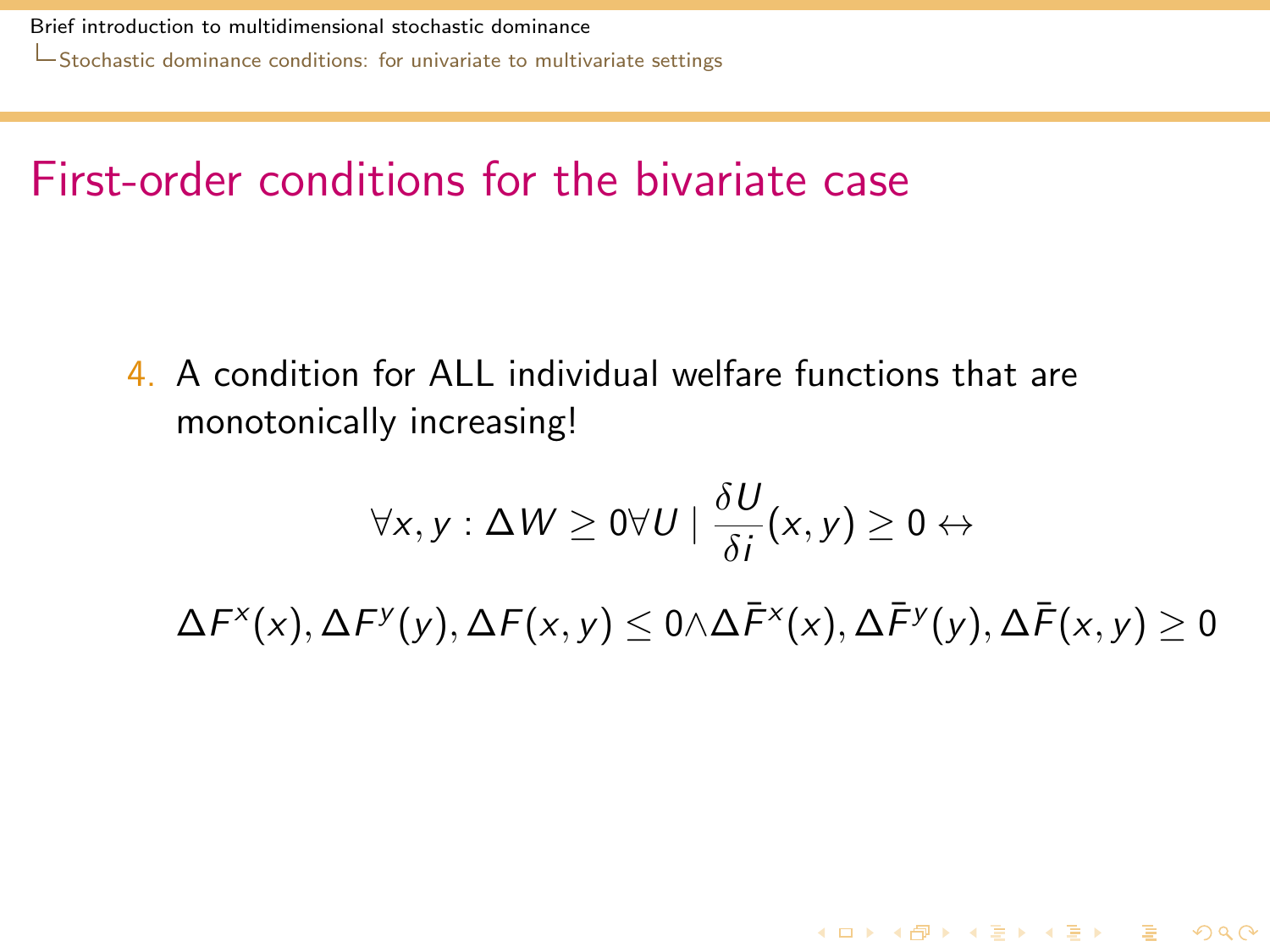[Stochastic dominance conditions: for univariate to multivariate settings](#page-32-0)

### First-order conditions for the bivariate case

4. A condition for ALL individual welfare functions that are monotonically increasing!

$$
\forall x, y : \Delta W \geq 0 \forall U \mid \frac{\delta U}{\delta i}(x, y) \geq 0 \leftrightarrow
$$

 $\Delta \digamma^{\sf x}({\sf x}), \Delta \digamma^{\sf y}({\sf y}), \Delta \digamma({\sf x},{\sf y}) \leq 0$   $\wedge$   $\Delta \bar{\digamma}^{\sf x}({\sf x}), \Delta \bar{\digamma}^{\sf y}({\sf y}), \Delta \bar{\digamma}({\sf x},{\sf y}) \geq 0$ 

**KORKA REPARA DE VOOR** 

<span id="page-32-0"></span>Notice that, in this case, it is necessary and sufficient to test  $\Delta F(x, y)$  < 0 and  $\Delta \bar{F}(x, y)$  > 0.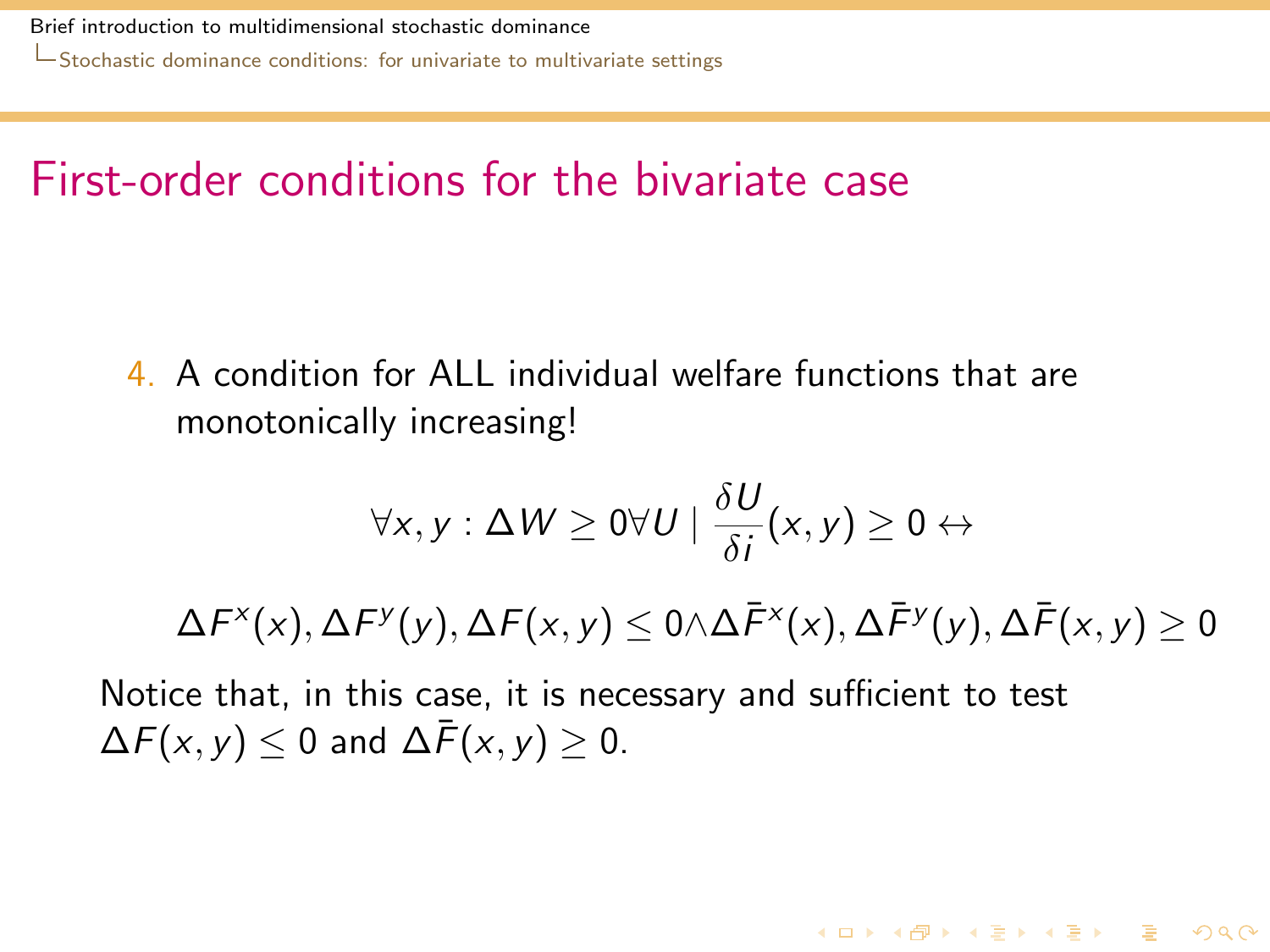### First-order conditions for the general *multivariate* case

**K ロ ▶ K @ ▶ K 할 ▶ K 할 ▶ 이 할 → 9 Q Q ^** 

<span id="page-33-0"></span>In the general multivariate case, first-order conditions are based on all cumulative and/or survival functions combining all variables.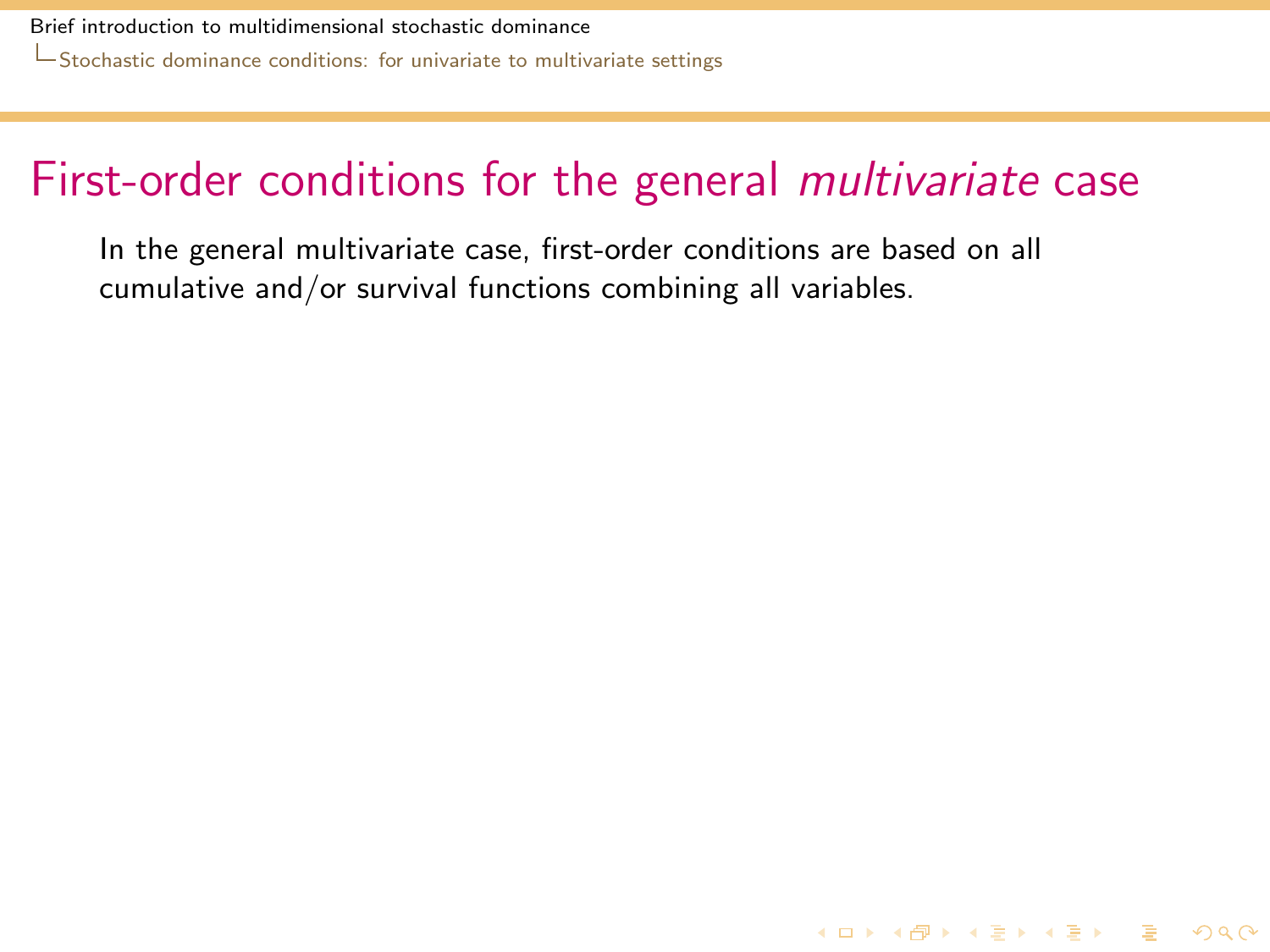### First-order conditions for the general multivariate case

<span id="page-34-0"></span>In the general multivariate case, first-order conditions are based on all cumulative and/or survival functions combining all variables. They include all marginal distributions,  $F^i(i)$  and all cumulative and survival joints up to  $F(x, y, ..., w, z)$  and  $\bar{F}(x, y, ..., w, z)$ .

**K ロ ▶ K @ ▶ K 할 ▶ K 할 ▶ 이 할 → 9 Q Q ^**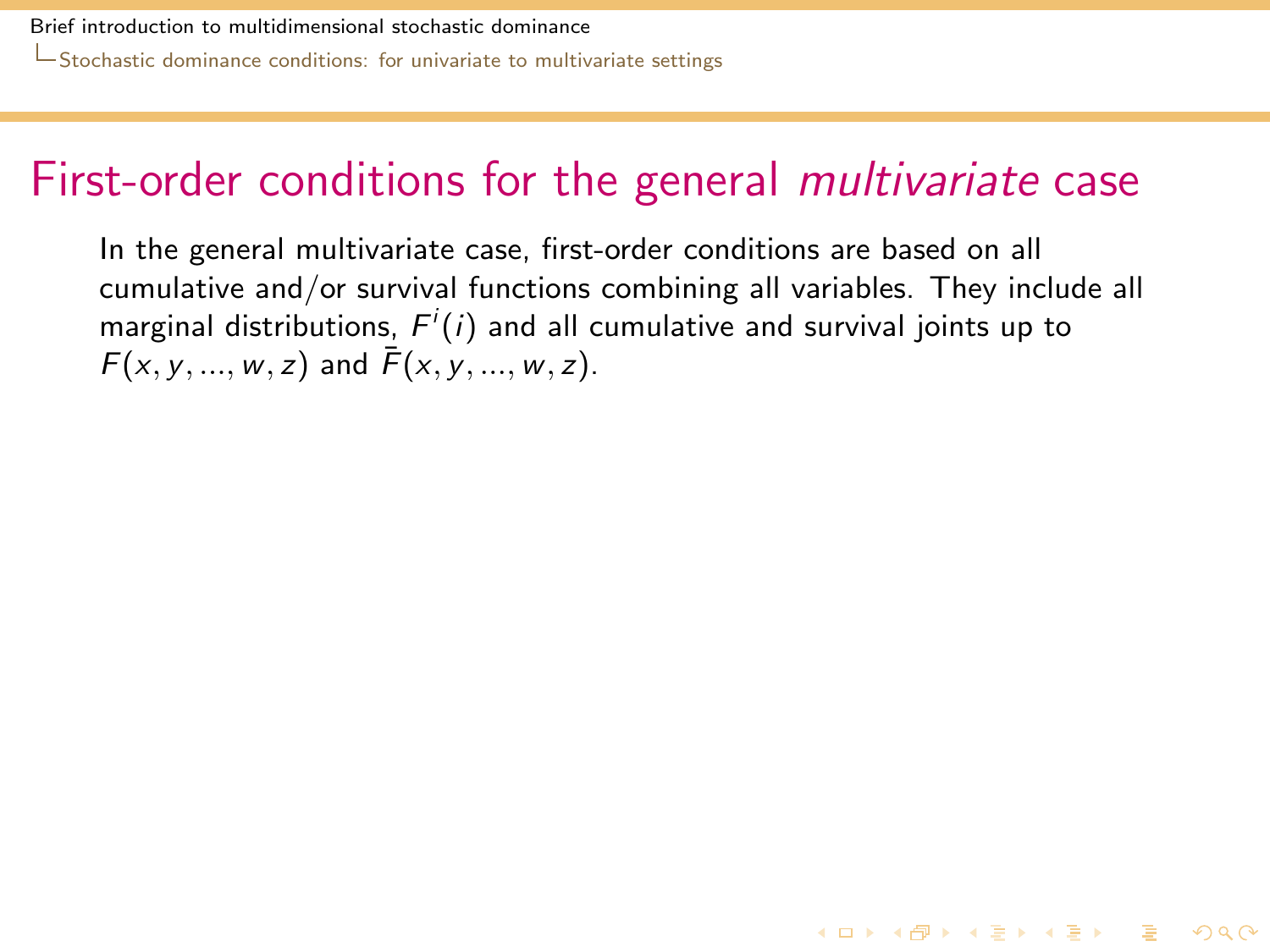### First-order conditions for the general multivariate case

In the general multivariate case, first-order conditions are based on all cumulative and/or survival functions combining all variables. They include all marginal distributions,  $F^i(i)$  and all cumulative and survival joints up to  $F(x, y, ..., w, z)$  and  $\bar{F}(x, y, ..., w, z)$ .

<span id="page-35-0"></span>In the case of cumulative distributions, the signs of the cross partial derivatives of the functions for which the conditions hold change the following way:  $U_i > 0$ ,  $U_{ii} < 0$  (ALEP substitution),  $U_{iik} > 0$  and so forth.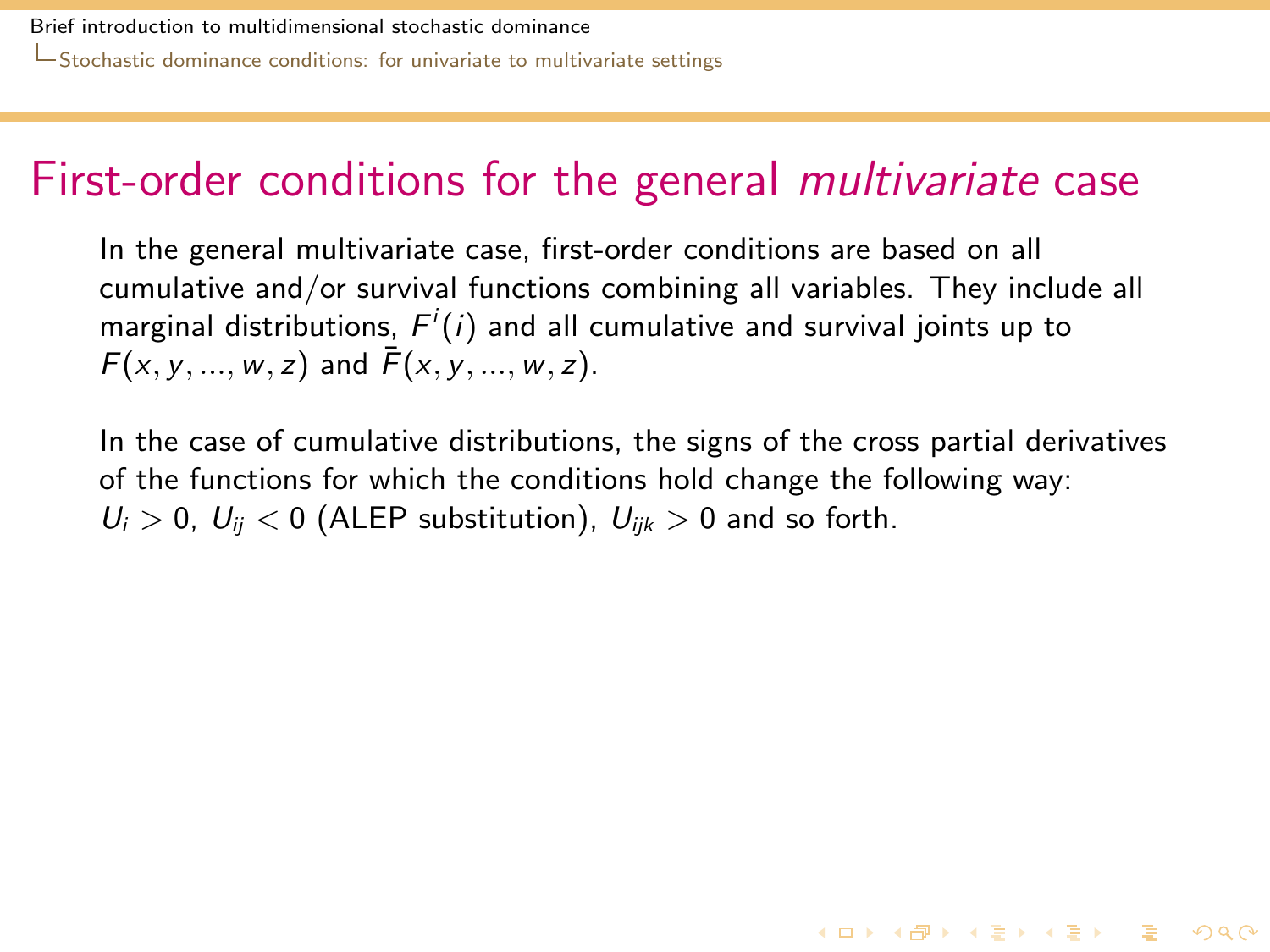### First-order conditions for the general multivariate case

In the general multivariate case, first-order conditions are based on all cumulative and/or survival functions combining all variables. They include all marginal distributions,  $F^i(i)$  and all cumulative and survival joints up to  $F(x, y, ..., w, z)$  and  $\bar{F}(x, y, ..., w, z)$ .

In the case of cumulative distributions, the signs of the cross partial derivatives of the functions for which the conditions hold change the following way:  $U_i > 0$ ,  $U_{ii} < 0$  (ALEP substitution),  $U_{iik} > 0$  and so forth.

<span id="page-36-0"></span>In the case of survival functions, all the signs of the cross partial derivatives of the functions for which the conditions hold are positive (e.g.  $U_i > 0$ ,  $U_{ii} > 0, U_{iik} > 0$ ).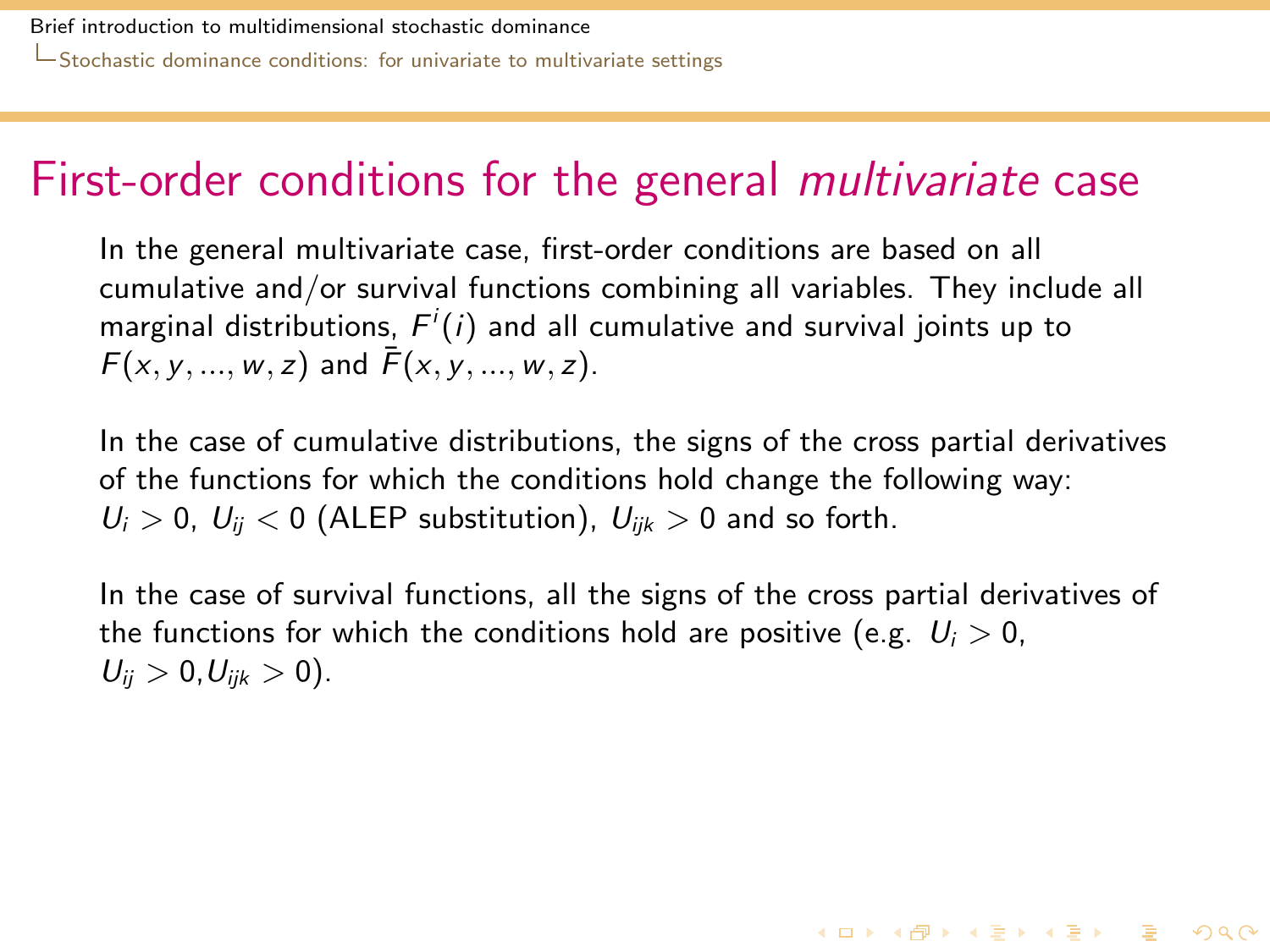### First-order conditions for the general multivariate case

In the general multivariate case, first-order conditions are based on all cumulative and/or survival functions combining all variables. They include all marginal distributions,  $F^i(i)$  and all cumulative and survival joints up to  $F(x, y, ..., w, z)$  and  $\bar{F}(x, y, ..., w, z)$ .

In the case of cumulative distributions, the signs of the cross partial derivatives of the functions for which the conditions hold change the following way:  $U_i > 0$ ,  $U_{ii} < 0$  (ALEP substitution),  $U_{iik} > 0$  and so forth.

In the case of survival functions, all the signs of the cross partial derivatives of the functions for which the conditions hold are positive (e.g.  $U_i > 0$ ,  $U_{ii} > 0, U_{iik} > 0$ ).

<span id="page-37-0"></span>Hence when conditions on both the cumulative and the survival functions are fulfilled:

$$
\forall x, y, ..., z : \Delta W \ge 0 \forall U \mid \frac{\delta U}{\delta i}, \frac{\delta^3 U}{\delta i \delta j \delta k}, ... \ge 0
$$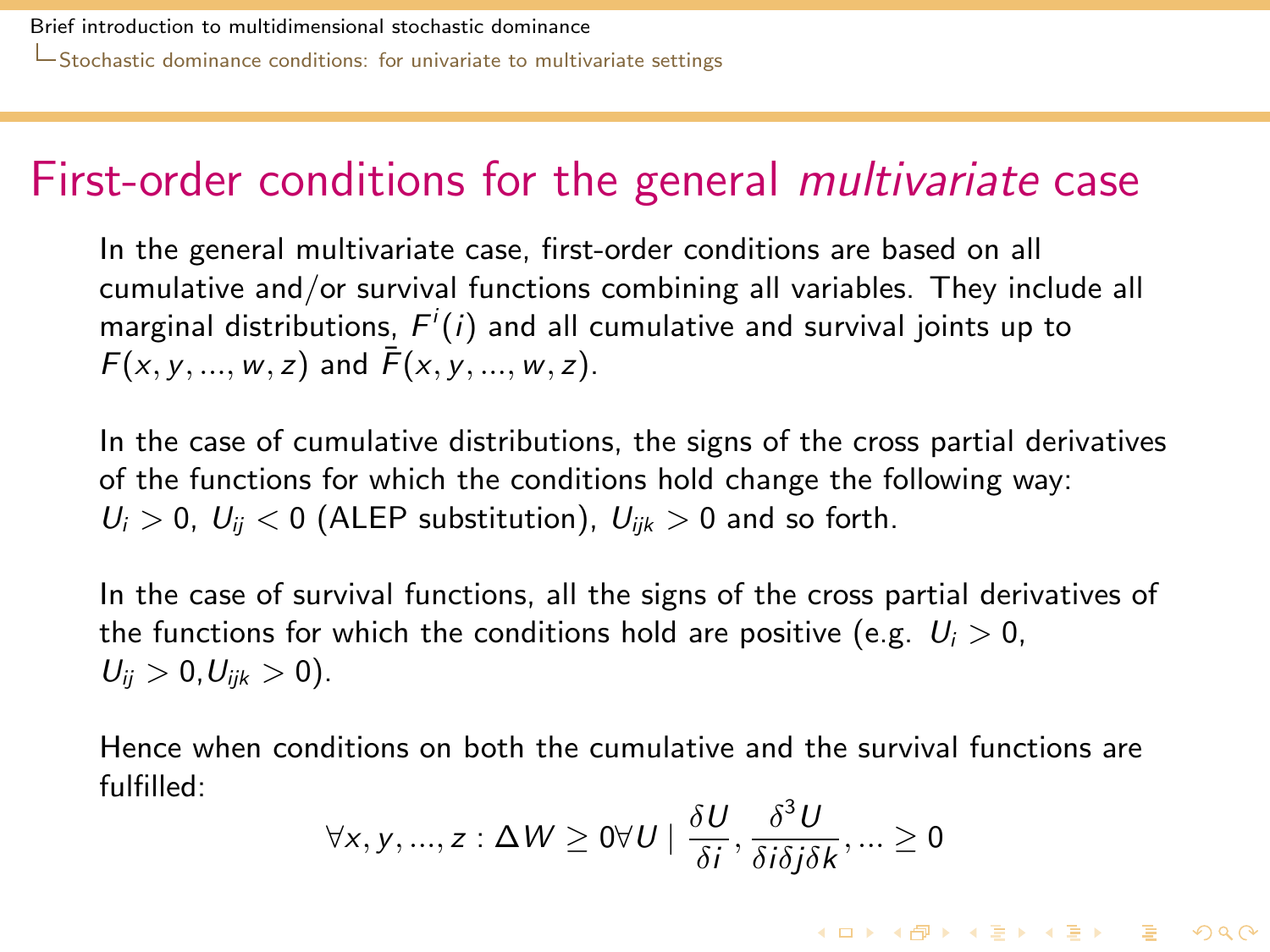[Multidimensional stochastic dominance and complementarity/substitutability](#page-38-0)

# ALEP relationships and multidimensional dominance conditions

<span id="page-38-0"></span>Why the conditions on cumulative distributions are associated with ALEP substitutability and the conditions on survival functions are associated with ALEP complementarity?

**KORKA REPARA DE VOOR**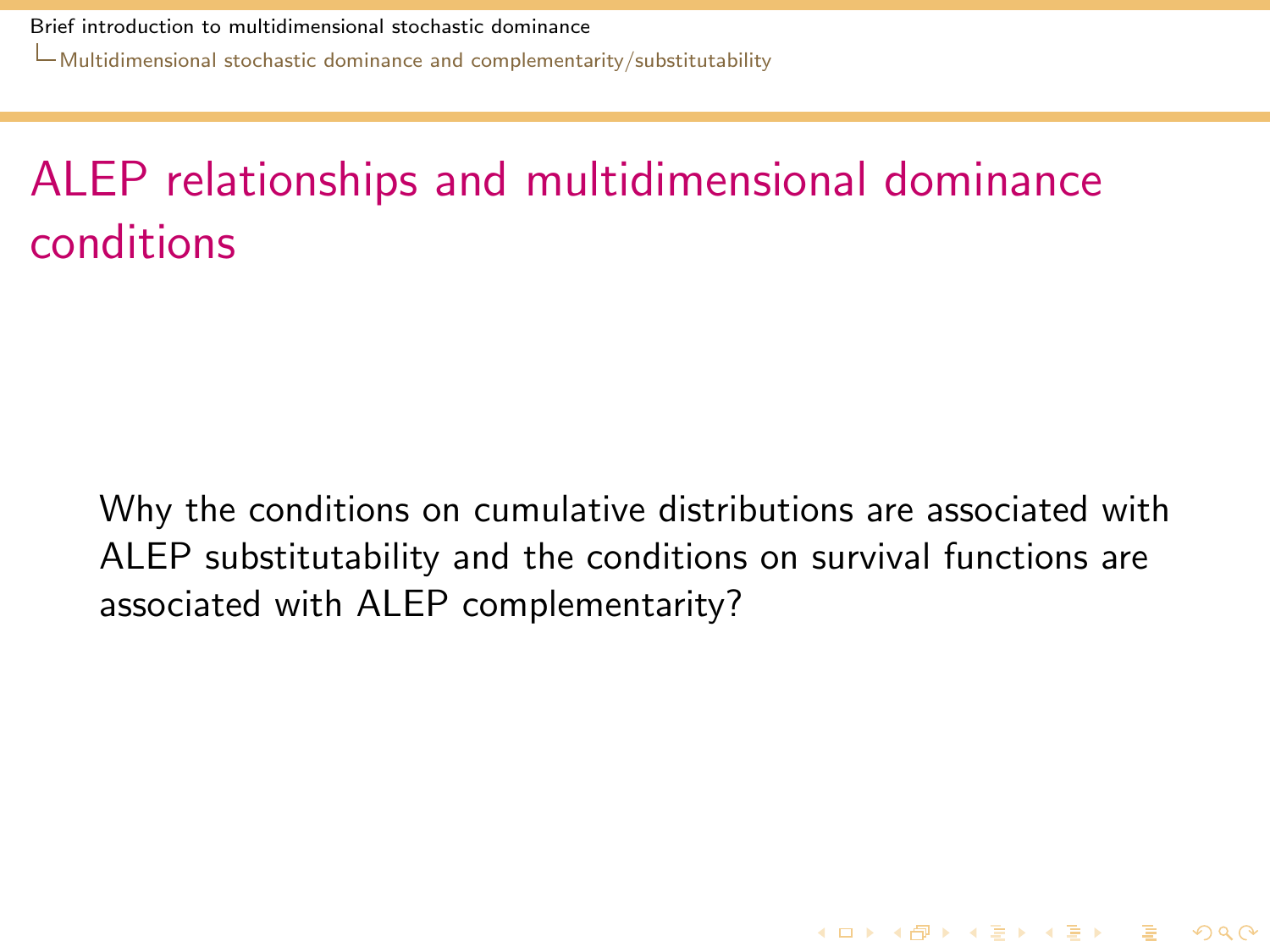[Multidimensional stochastic dominance and complementarity/substitutability](#page-39-0)

# ALEP substitution and  $\Delta F(x, y) \leq 0$

<span id="page-39-0"></span>

 $\Omega$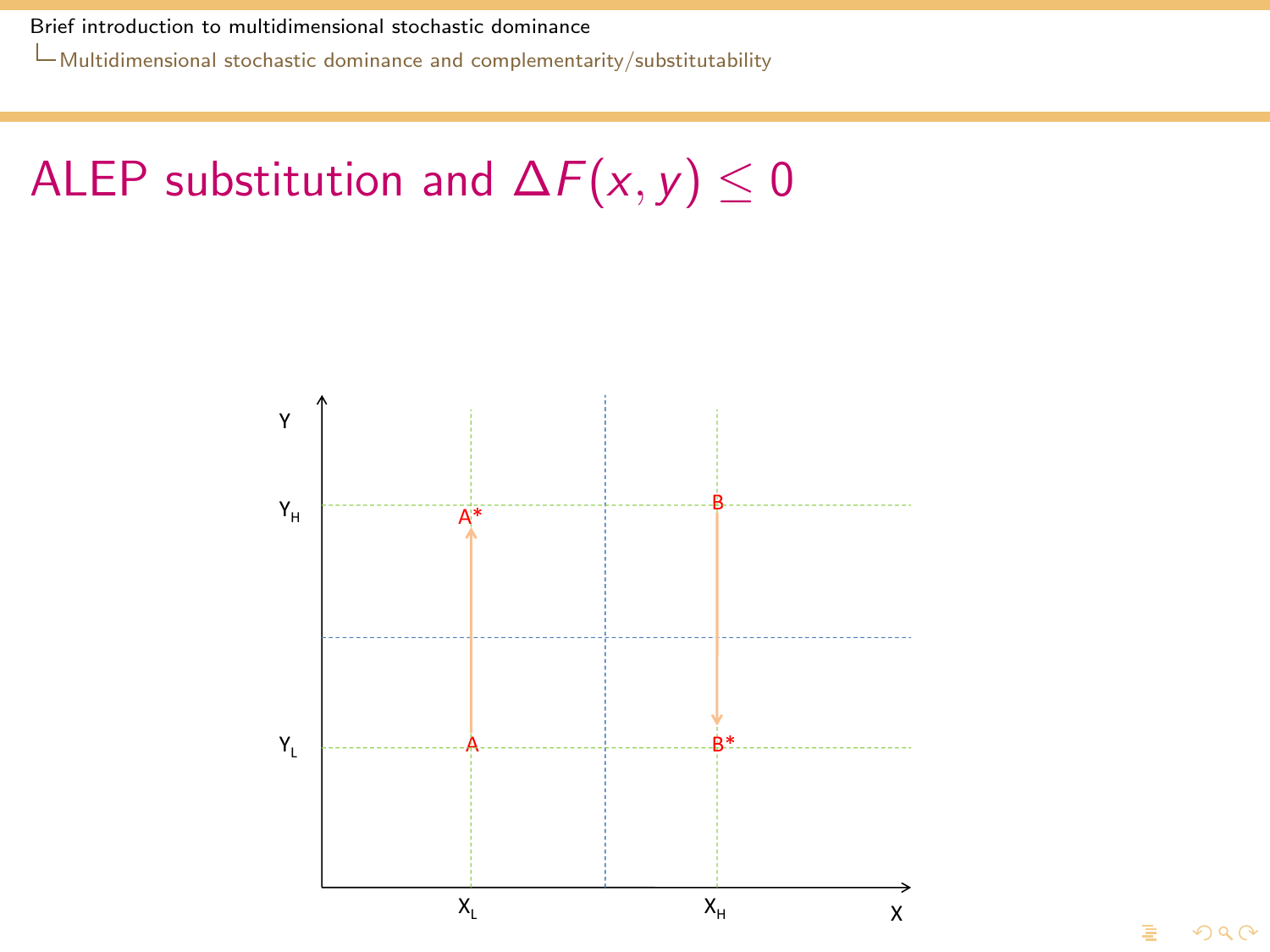[Multidimensional stochastic dominance and complementarity/substitutability](#page-40-0)

# ALEP complementarity and  $\Delta \bar{F}(x, y) \geq 0$

<span id="page-40-0"></span>

 $\Omega$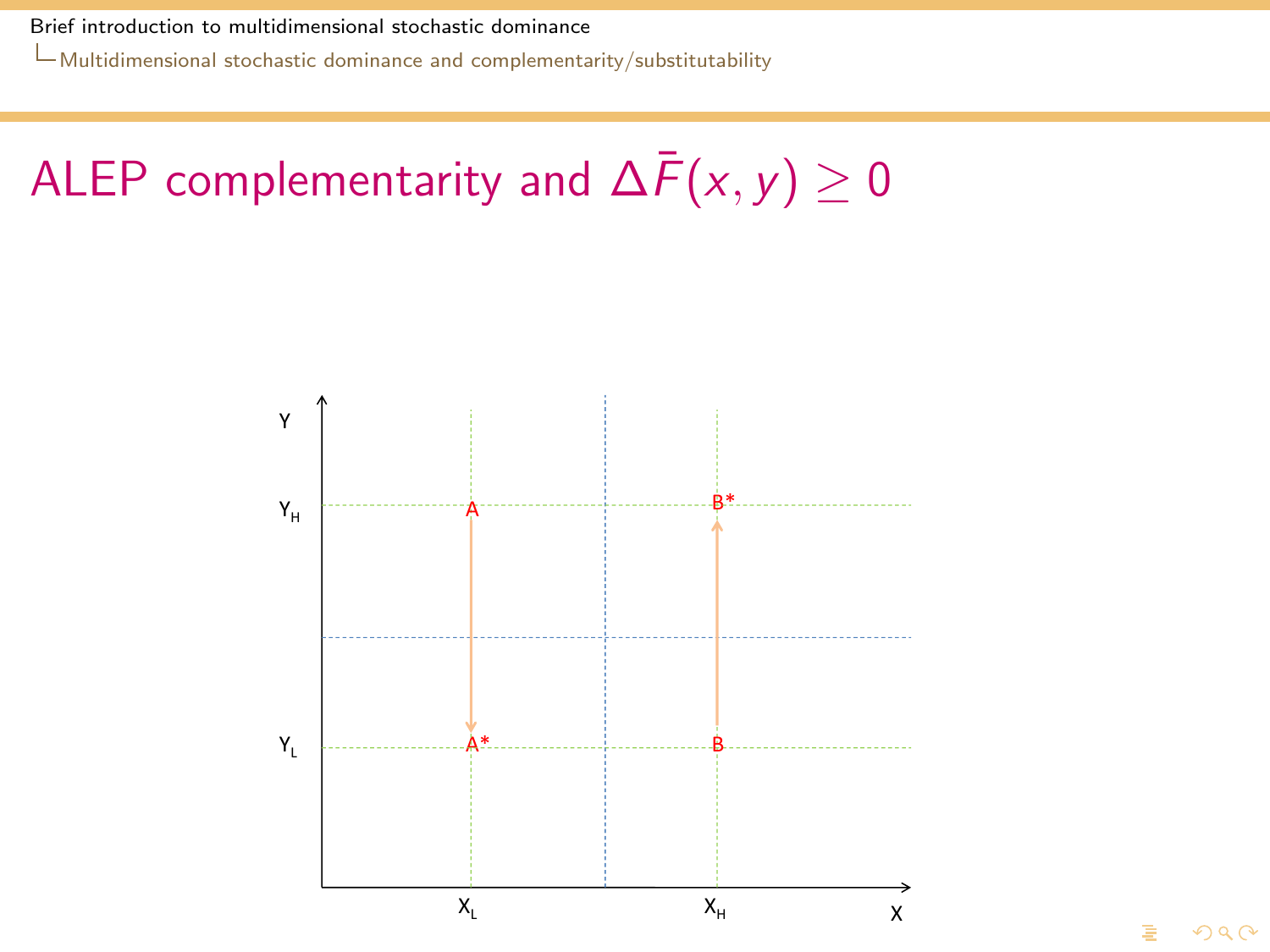[Brief introduction to multidimensional stochastic dominance](#page-0-0) [Relevance for poverty measurement](#page-41-0)

Applying dominance conditions to poverty measurement

KID K@ K K E K (E K E K 1940)

<span id="page-41-0"></span>Social poverty functions are characterized by: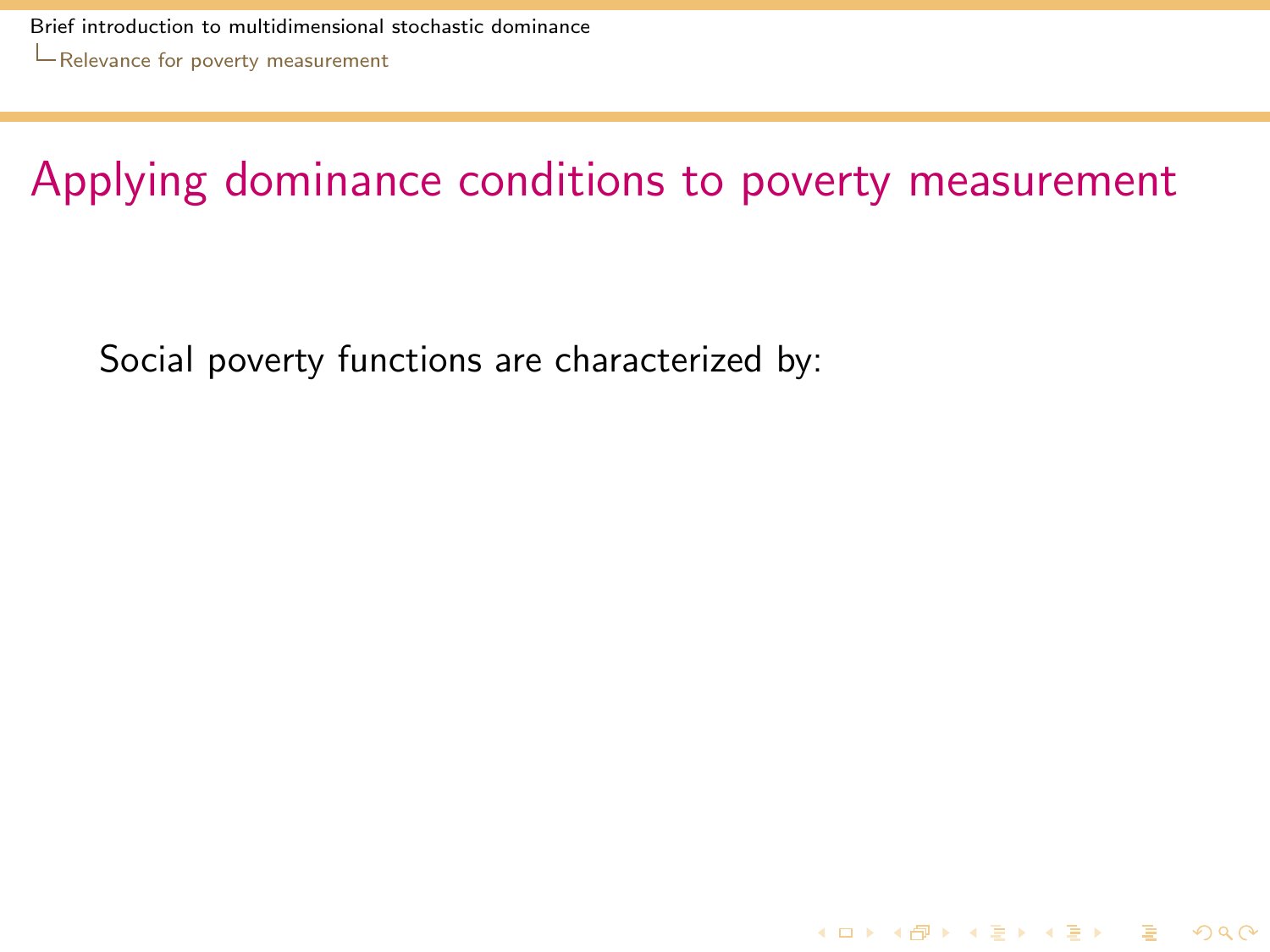4 0 > 4 4 + 4 = > 4 = > = + + 0 0 0

Social poverty functions are characterized by:

<span id="page-42-0"></span> $\triangleright$  Being additive and symmetric across individuals:  $P(X; z) = \frac{1}{N} \sum_{n=1}^{N} P_n(x; z).$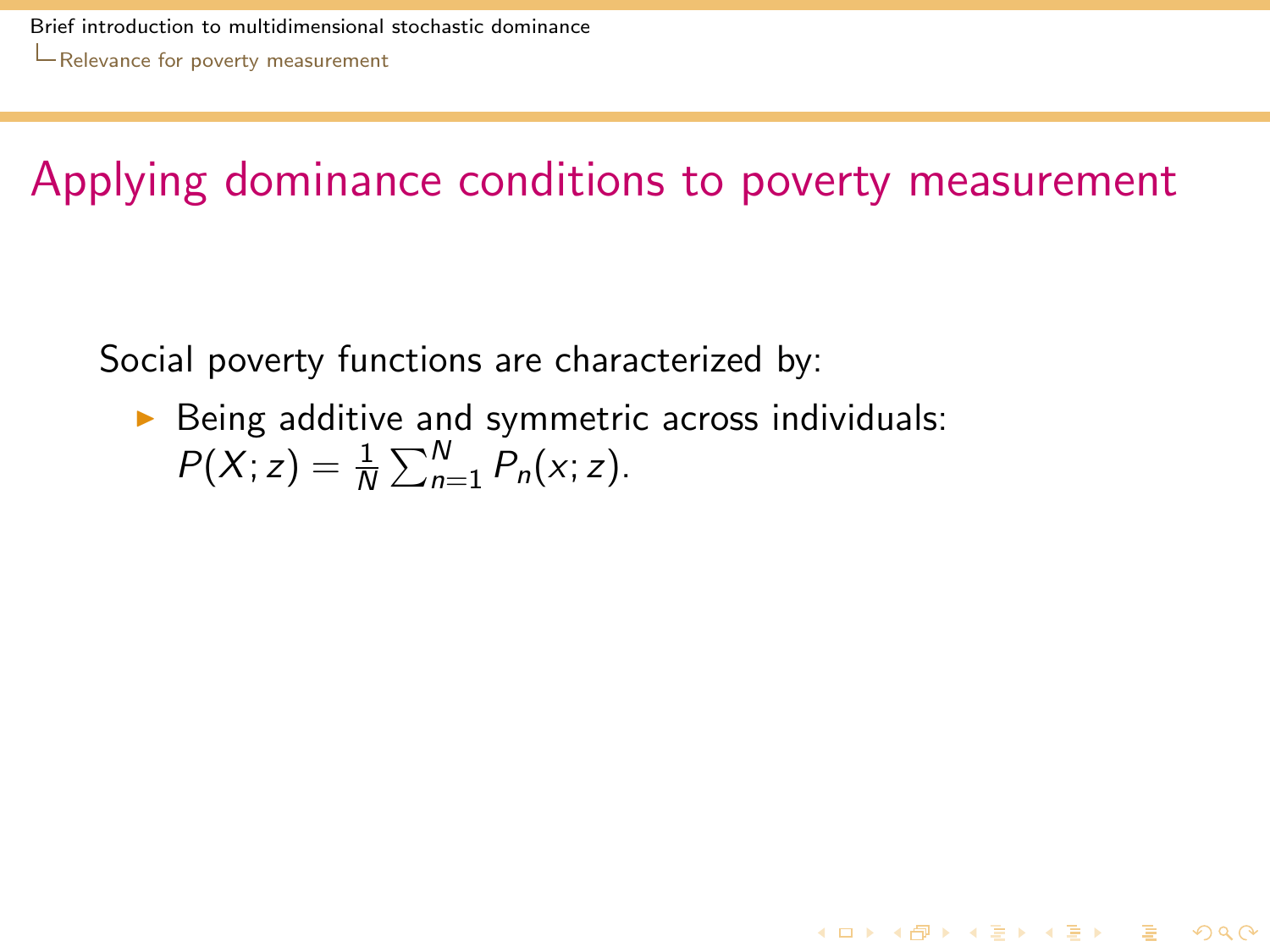4 0 > 4 4 + 4 = > 4 = > = + + 0 0 0

Social poverty functions are characterized by:

- $\triangleright$  Being additive and symmetric across individuals:  $P(X; z) = \frac{1}{N} \sum_{n=1}^{N} P_n(x; z).$
- <span id="page-43-0"></span> $\blacktriangleright$  Higher poverty is worse.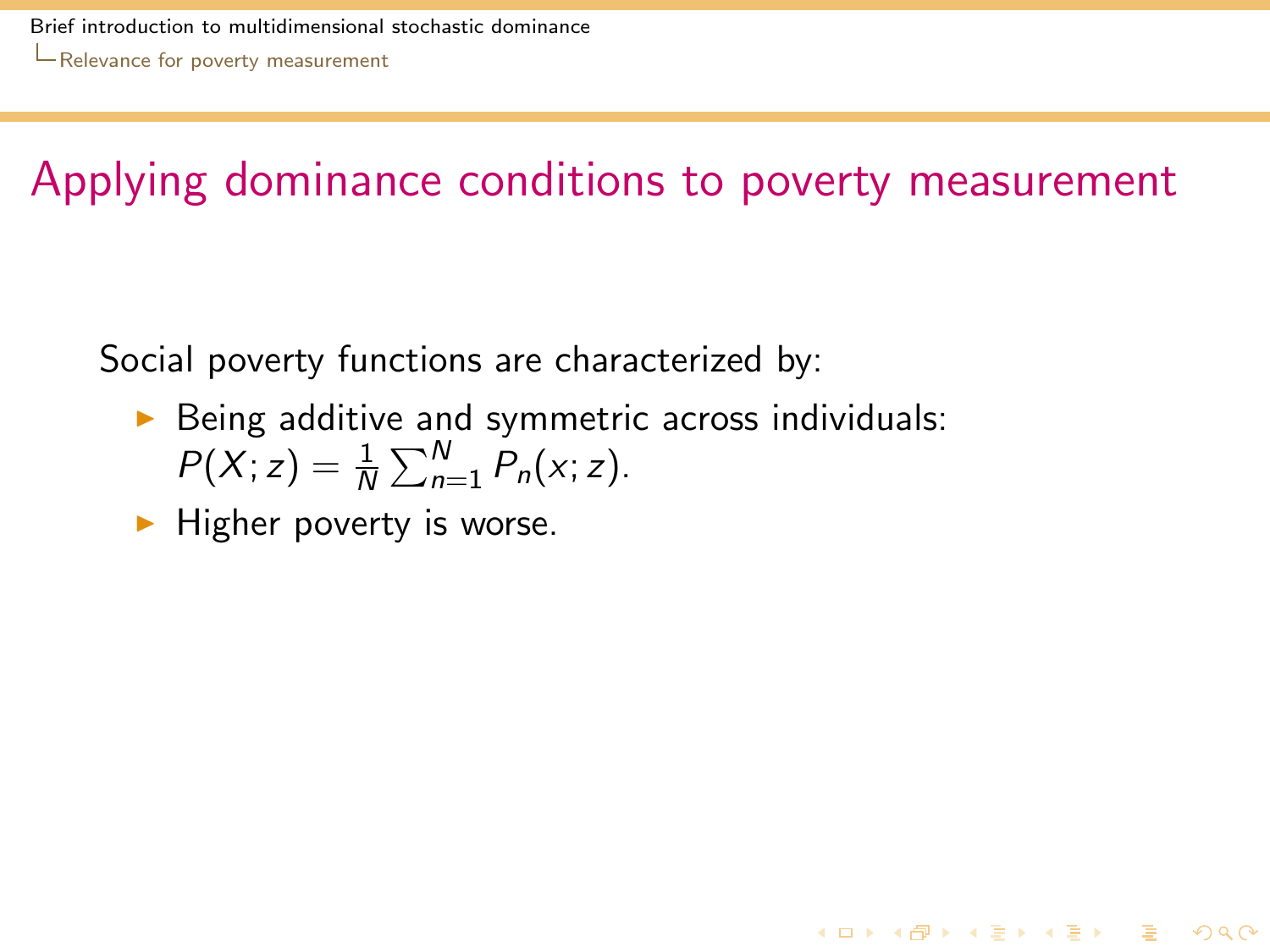Social poverty functions are characterized by:

- $\triangleright$  Being additive and symmetric across individuals:  $P(X; z) = \frac{1}{N} \sum_{n=1}^{N} P_n(x; z).$
- $\blacktriangleright$  Higher poverty is worse.
- <span id="page-44-0"></span> $\triangleright$  Monotonicity: Higher x should not increase poverty:  $\frac{\delta P_n(x;z)}{\delta x}\leq 0$

**KORKA REPARA DE VOOR**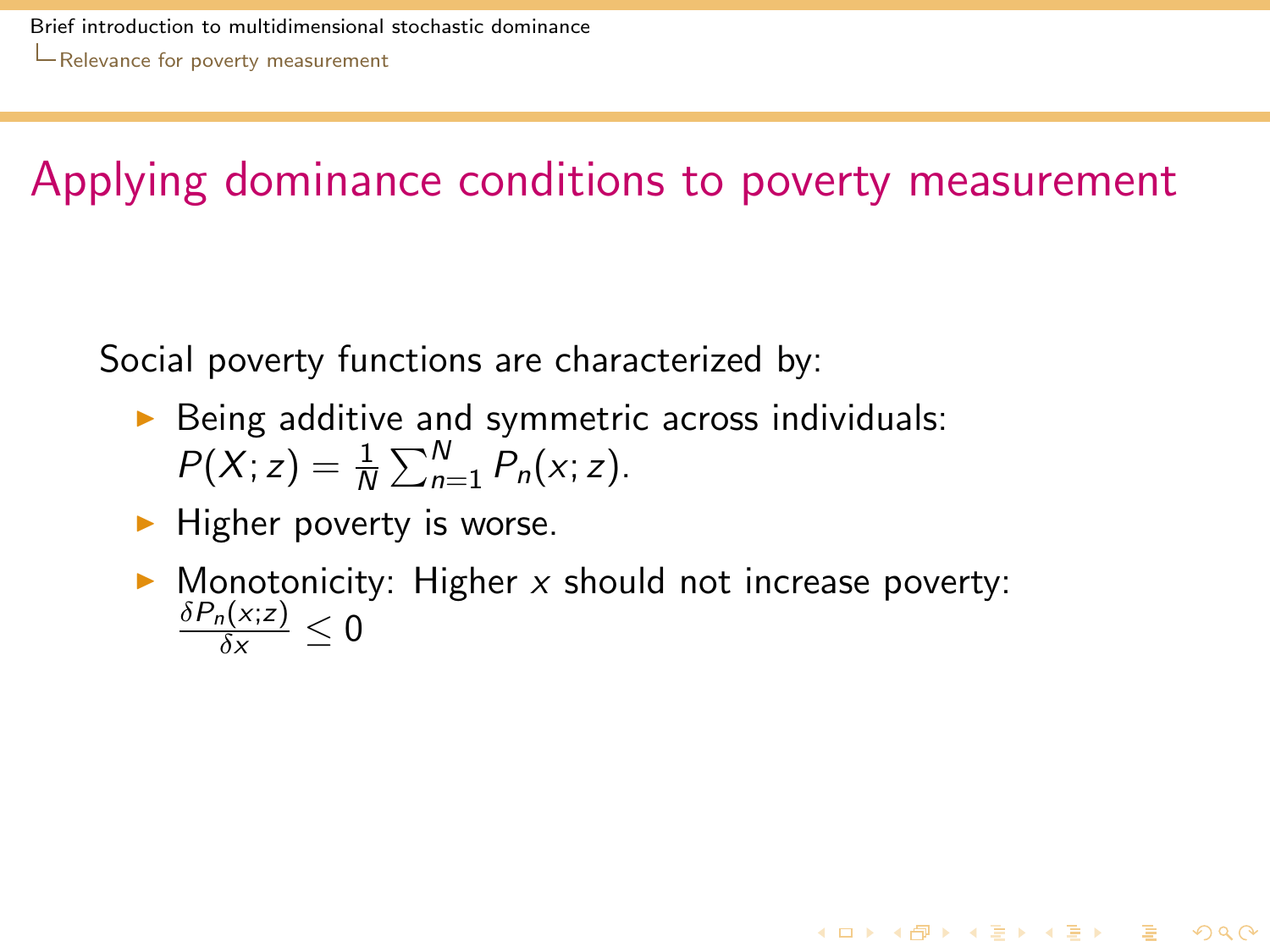Social poverty functions are characterized by:

- $\triangleright$  Being additive and symmetric across individuals:  $P(X; z) = \frac{1}{N} \sum_{n=1}^{N} P_n(x; z).$
- $\blacktriangleright$  Higher poverty is worse.
- $\triangleright$  Monotonicity: Higher x should not increase poverty:  $\frac{\delta P_n(x;z)}{\delta x}\leq 0$

<span id="page-45-0"></span>So if we define  $W(X; z) = -P(X; Z)$  then we can apply the above mentioned conditions to poverty comparisons as well!

**KORKA REPARA DE VOOR**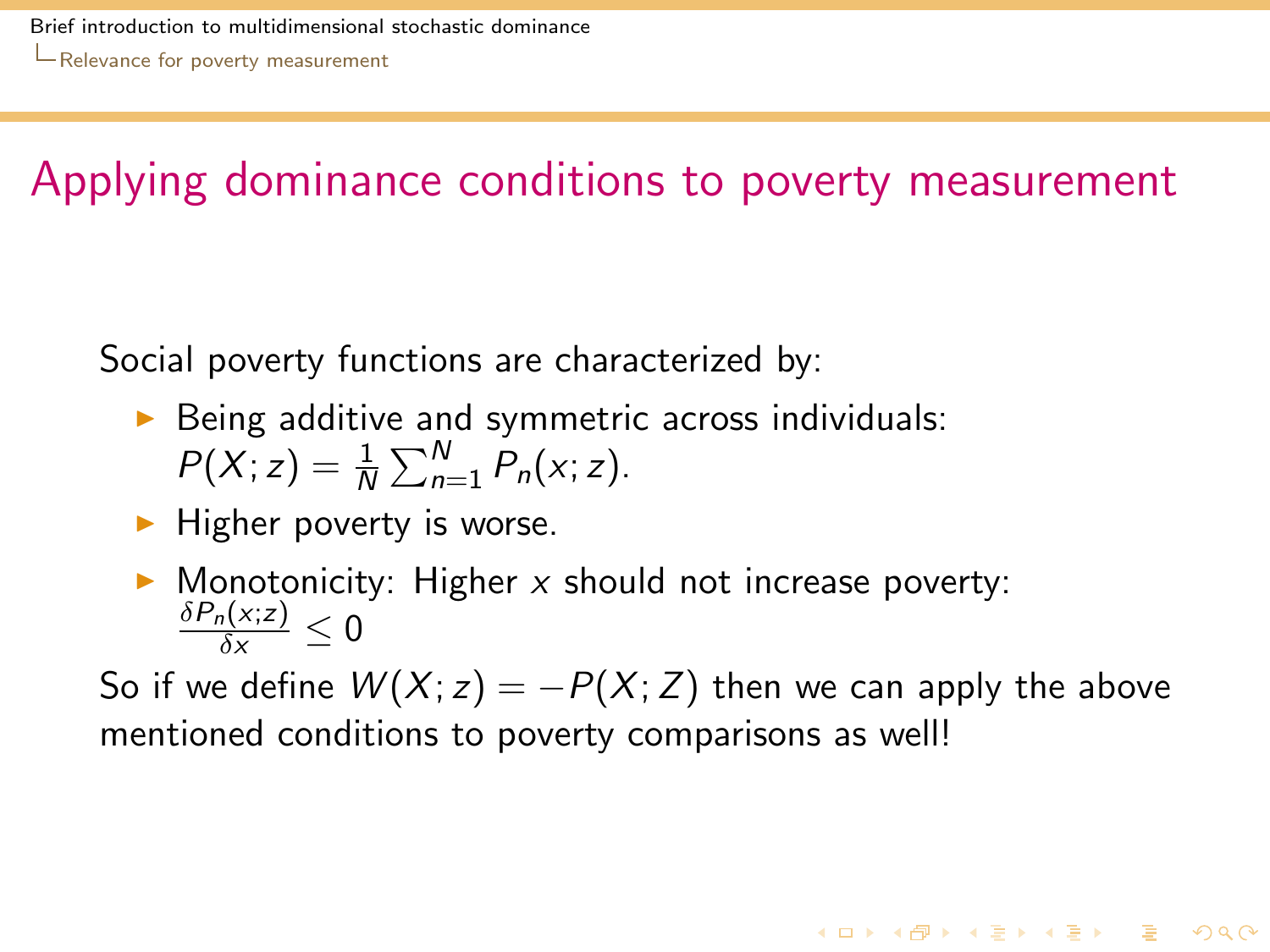[Tests for univariate and multivariate stochastic dominance](#page-46-0)

[The test of Barrett and Donald \(2003\)](#page-46-0)

# The test of Barrett and Donald (2003)

<span id="page-46-0"></span> $\triangleright$  This test is a type of Kolmogorov-Smirnov test of homogeneity of distributions.

K ロ ▶ K @ ▶ K 할 ▶ K 할 ▶ 이 할 → 9 Q Q\*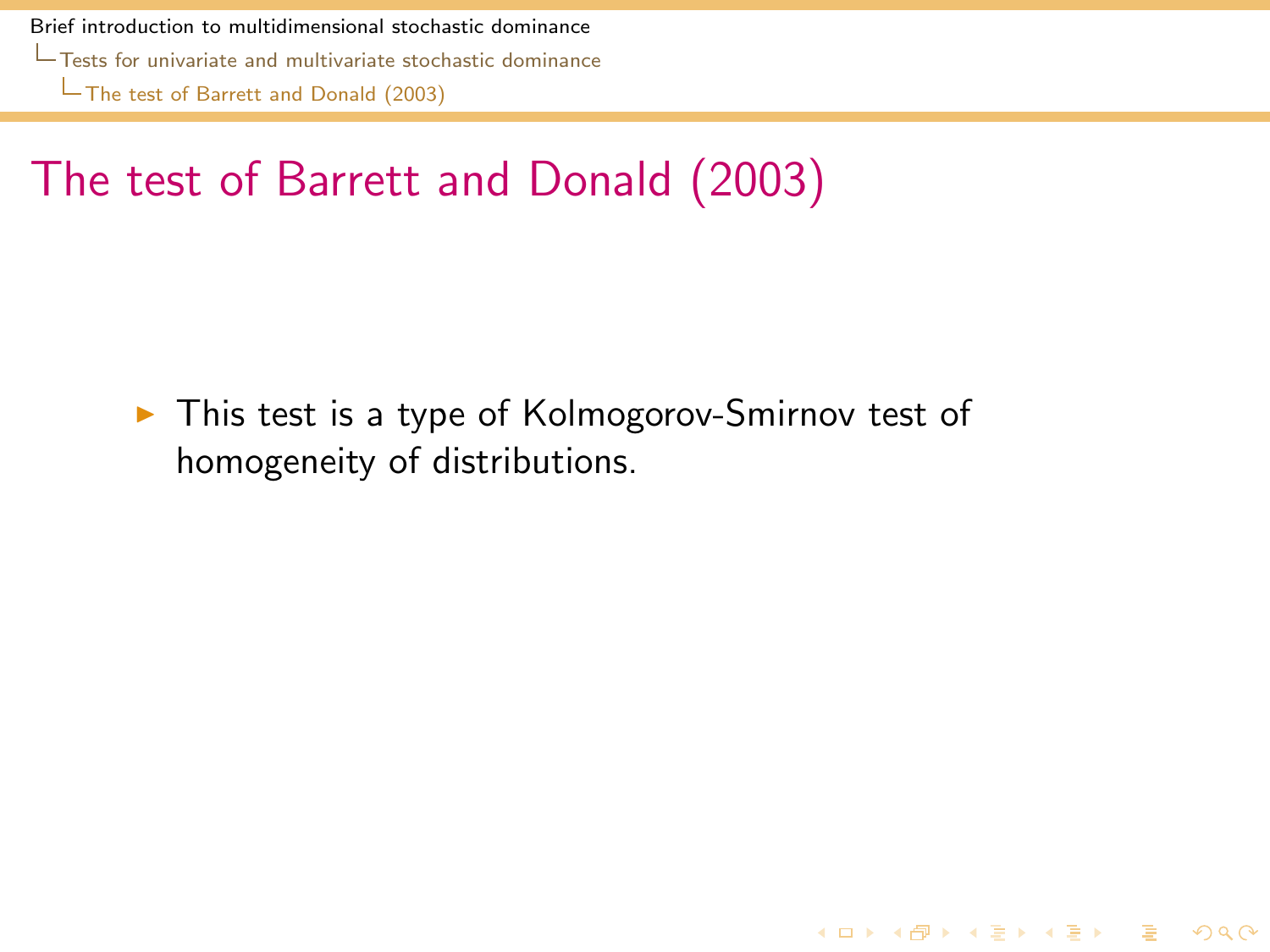[Tests for univariate and multivariate stochastic dominance](#page-47-0)

[The test of Barrett and Donald \(2003\)](#page-47-0)

# The test of Barrett and Donald (2003)

- $\triangleright$  This test is a type of Kolmogorov-Smirnov test of homogeneity of distributions.
- <span id="page-47-0"></span> $\triangleright$  The logic is very intuitive: dominance conditions are based on comparing integrals of  $F^A(z)$  with  $F^B(z)$  for a range of  $z,$ depending on the order of dominance (e.g. for first order, just compare cumulative or survival distributions).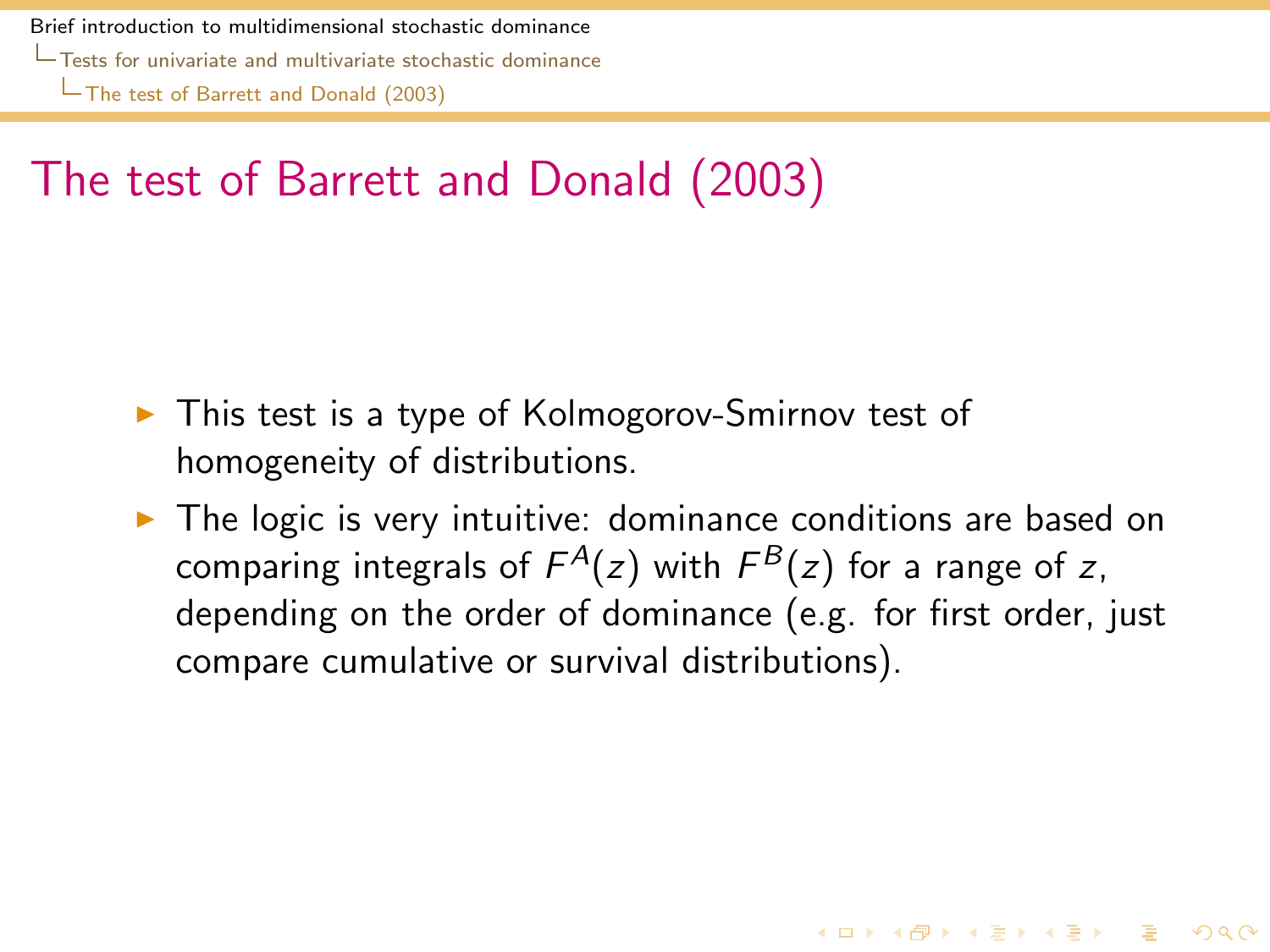# The test of Barrett and Donald (2003)

<span id="page-48-0"></span>There are four possible outcomes (illustrated with first-order): 1. A dominates B:  $F^A(z) \leq F^B(z) \forall z \wedge \exists z | F^A < F^B(z)$ 

4 ロ > 4 何 > 4 ヨ > 4 ヨ > - ヨ - 9 Q Q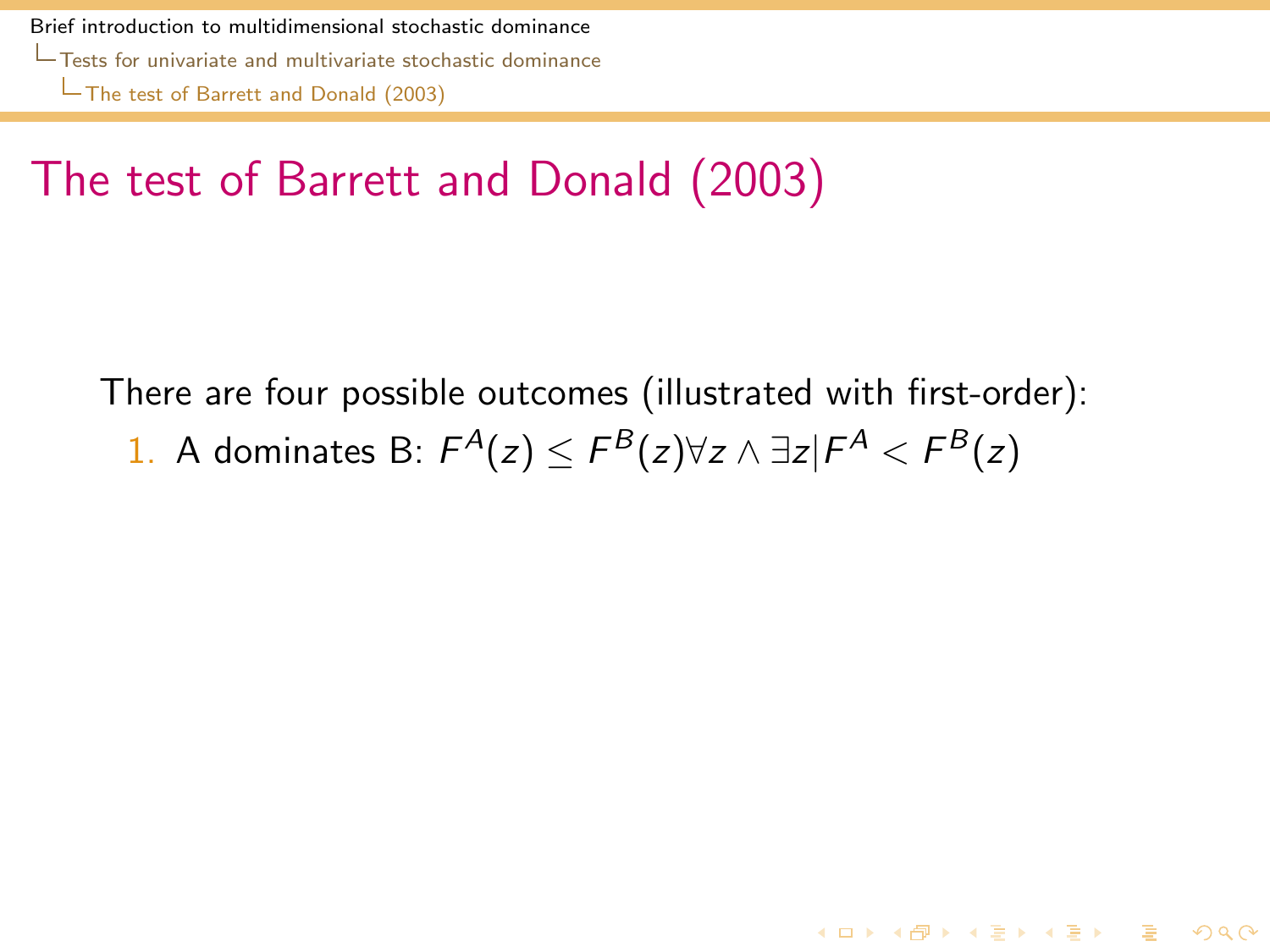## The test of Barrett and Donald (2003)

There are four possible outcomes (illustrated with first-order):

- 1. A dominates B:  $F^A(z) \leq F^B(z) \forall z \wedge \exists z | F^A < F^B(z)$
- <span id="page-49-0"></span>2. B dominates A:  $\mathsf{F}^\mathcal{B}(z) \leq \mathsf{F}^\mathcal{A}(z)$ ∀z ∧ ∃z $|\mathsf{F}^\mathcal{B}| < \mathsf{F}^\mathcal{A}(z)$

4 ロ > 4 何 > 4 ヨ > 4 ヨ > - ヨ - 9 Q Q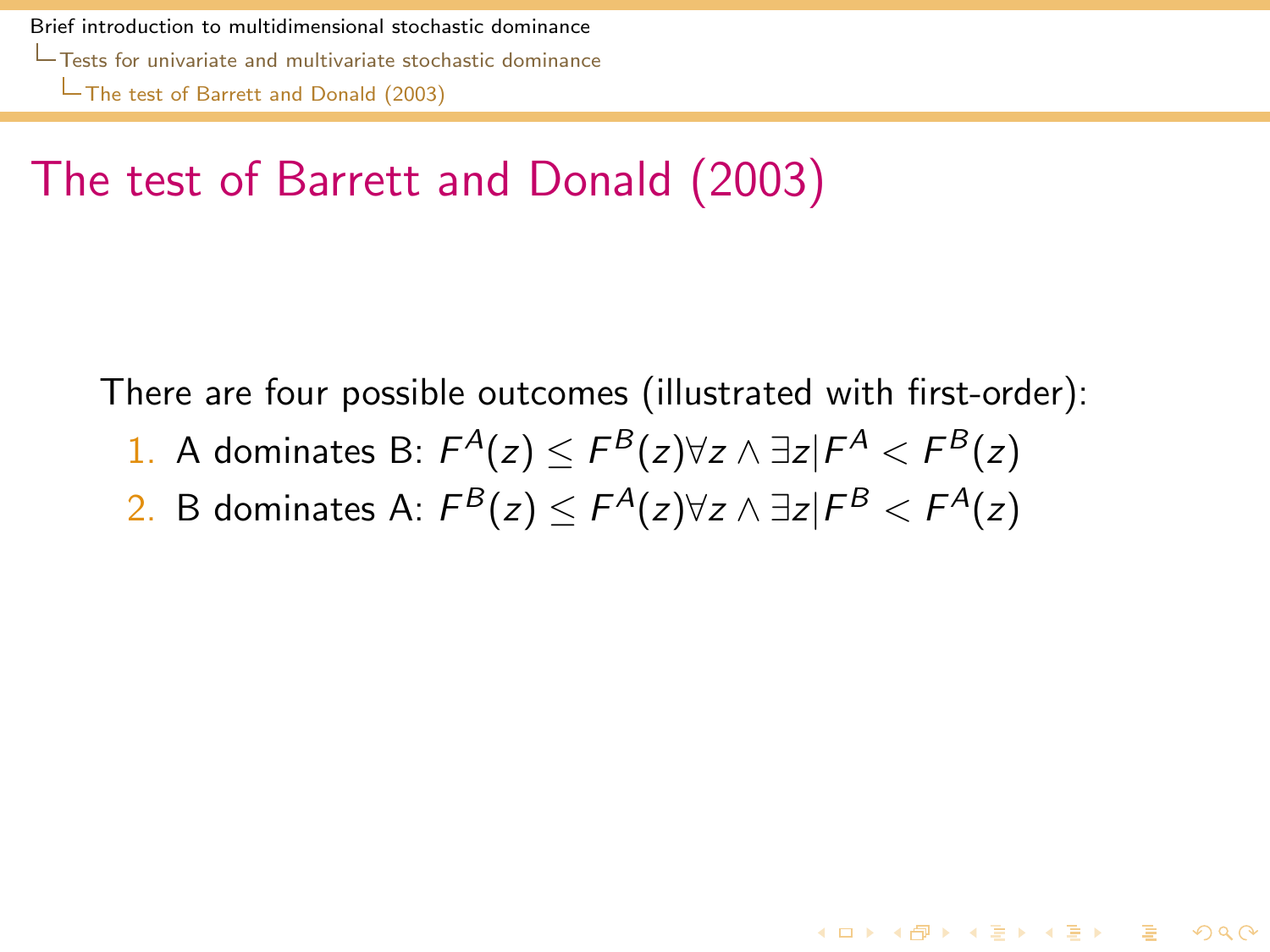## The test of Barrett and Donald (2003)

There are four possible outcomes (illustrated with first-order):

- 1. A dominates B:  $F^A(z) \leq F^B(z) \forall z \wedge \exists z | F^A < F^B(z)$
- 2. B dominates A:  $\mathsf{F}^\mathcal{B}(z) \leq \mathsf{F}^\mathcal{A}(z)$ ∀z ∧ ∃z $|\mathsf{F}^\mathcal{B}| < \mathsf{F}^\mathcal{A}(z)$

4 ロ > 4 何 > 4 ヨ > 4 ヨ > - ヨ - 9 Q Q

<span id="page-50-0"></span>3. No dominance because A=B:  $F^A(z) = F^B(z) \forall z$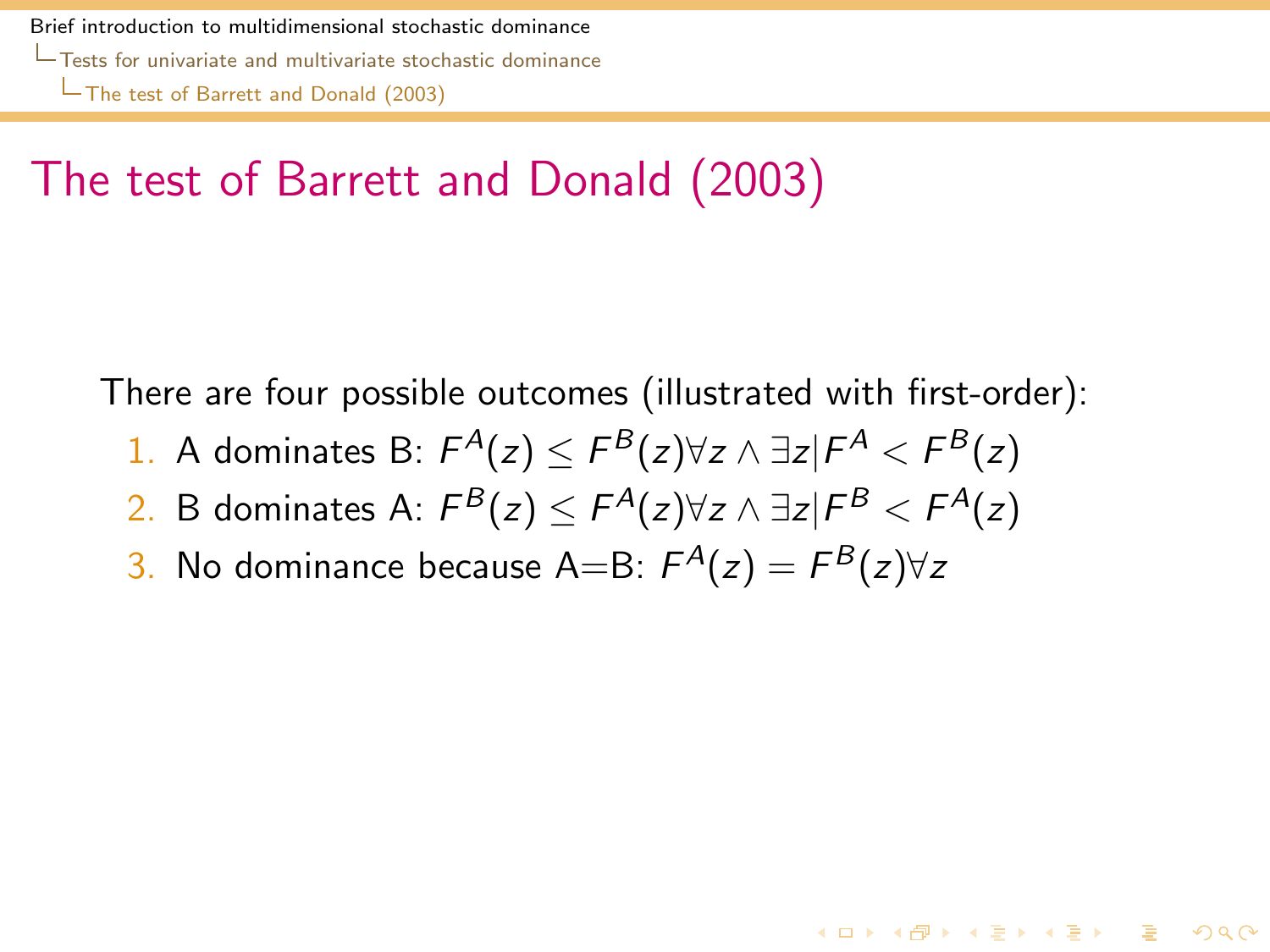## The test of Barrett and Donald (2003)

There are four possible outcomes (illustrated with first-order):

- 1. A dominates B:  $F^A(z) \leq F^B(z) \forall z \wedge \exists z | F^A < F^B(z)$
- 2. B dominates A:  $\mathsf{F}^\mathcal{B}(z) \leq \mathsf{F}^\mathcal{A}(z)$ ∀z ∧ ∃z $|\mathsf{F}^\mathcal{B}| < \mathsf{F}^\mathcal{A}(z)$

4 ロ > 4 何 > 4 ヨ > 4 ヨ > - ヨ - 9 Q Q

- 3. No dominance because A=B:  $F^A(z) = F^B(z) \forall z$
- <span id="page-51-0"></span>4. No dominance because A and B cross:  $\exists z_1 | \mathcal{F}^\mathcal{A}(z_1) < \mathcal{F}^\mathcal{B}(z_1) \land \exists z_2 | \mathcal{F}^\mathcal{B}(z_2) < \mathcal{F}^\mathcal{A}(z_2)$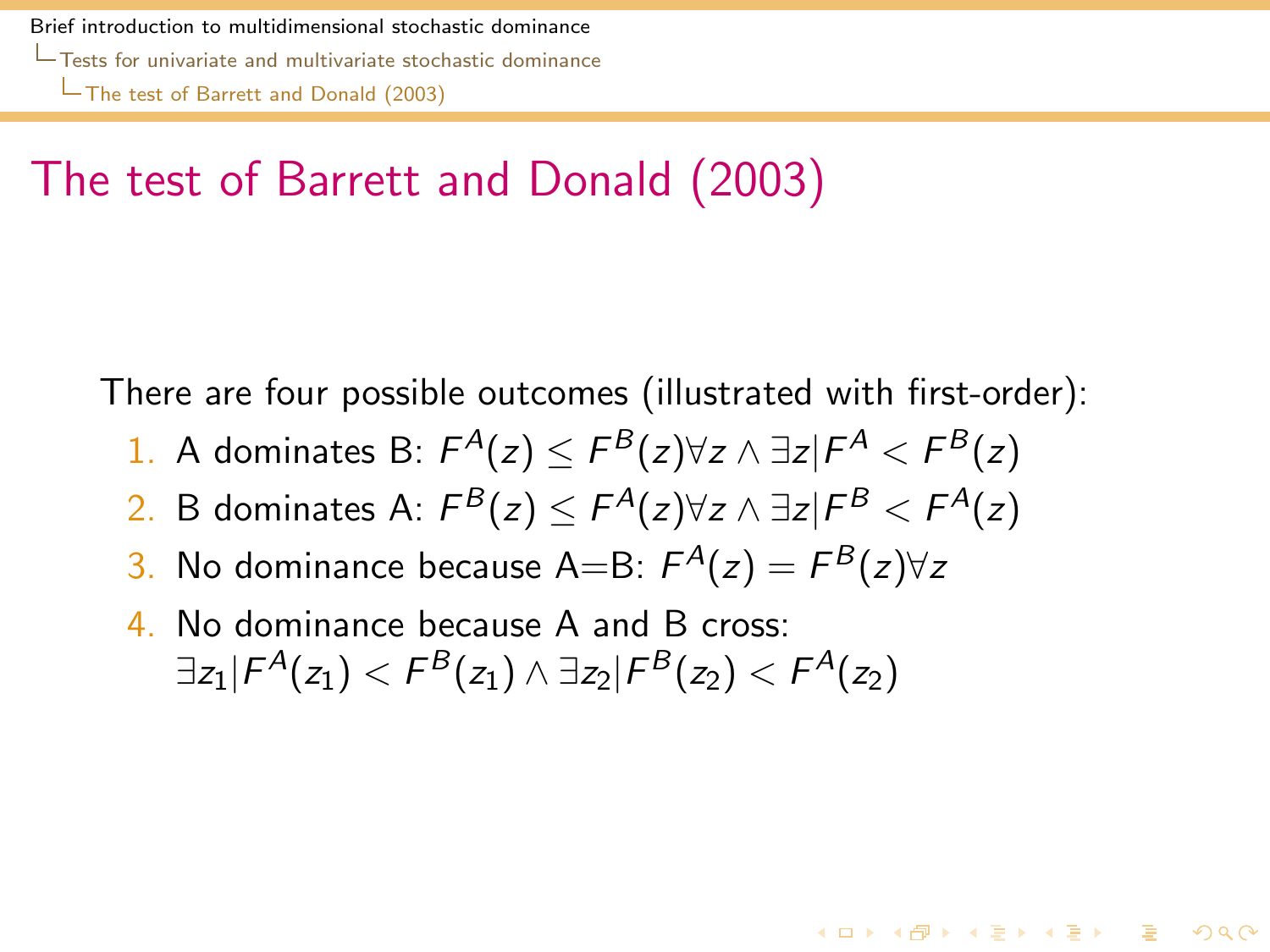## The test of Barrett and Donald (2003)

The generic hypothesis subject to test is the following (illustrated with first-order):

**K ロ ▶ K @ ▶ K 할 ▶ K 할 ▶ 이 할 → 9 Q Q ^** 

<span id="page-52-0"></span>
$$
H_0: F^A(z) \leq F^B(z) \forall z \in [z_{min}, z_{max}]
$$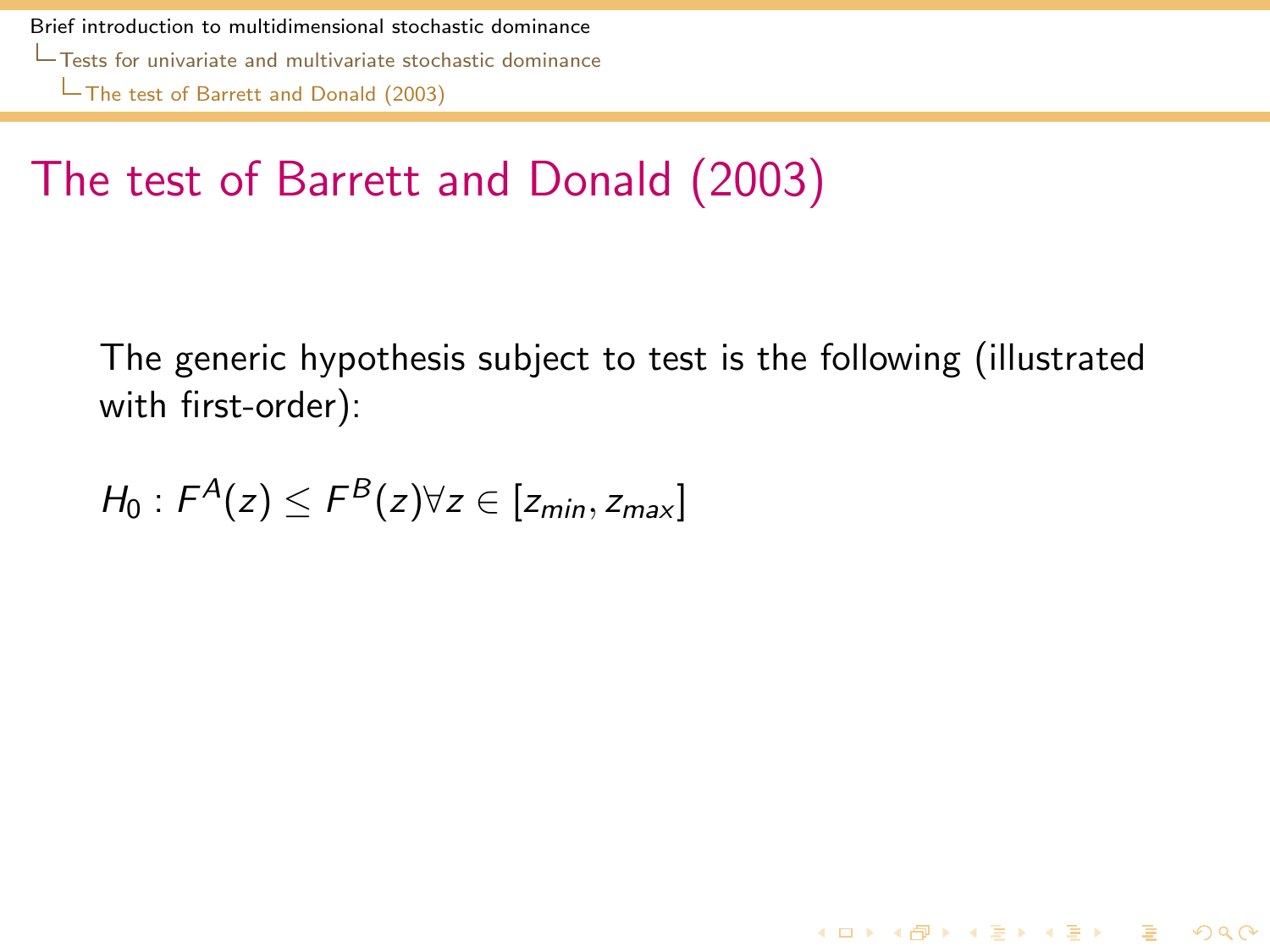## The test of Barrett and Donald (2003)

The generic hypothesis subject to test is the following (illustrated with first-order):

4 ロ > 4 何 > 4 ヨ > 4 ヨ > - ヨ - 9 Q Q

$$
H_0: F^A(z) \leq F^B(z) \forall z \in [z_{min}, z_{max}]
$$

<span id="page-53-0"></span> $H_1: \exists z \in [z,_{min}, z_{max}] | F^A(z) > F^B(z)$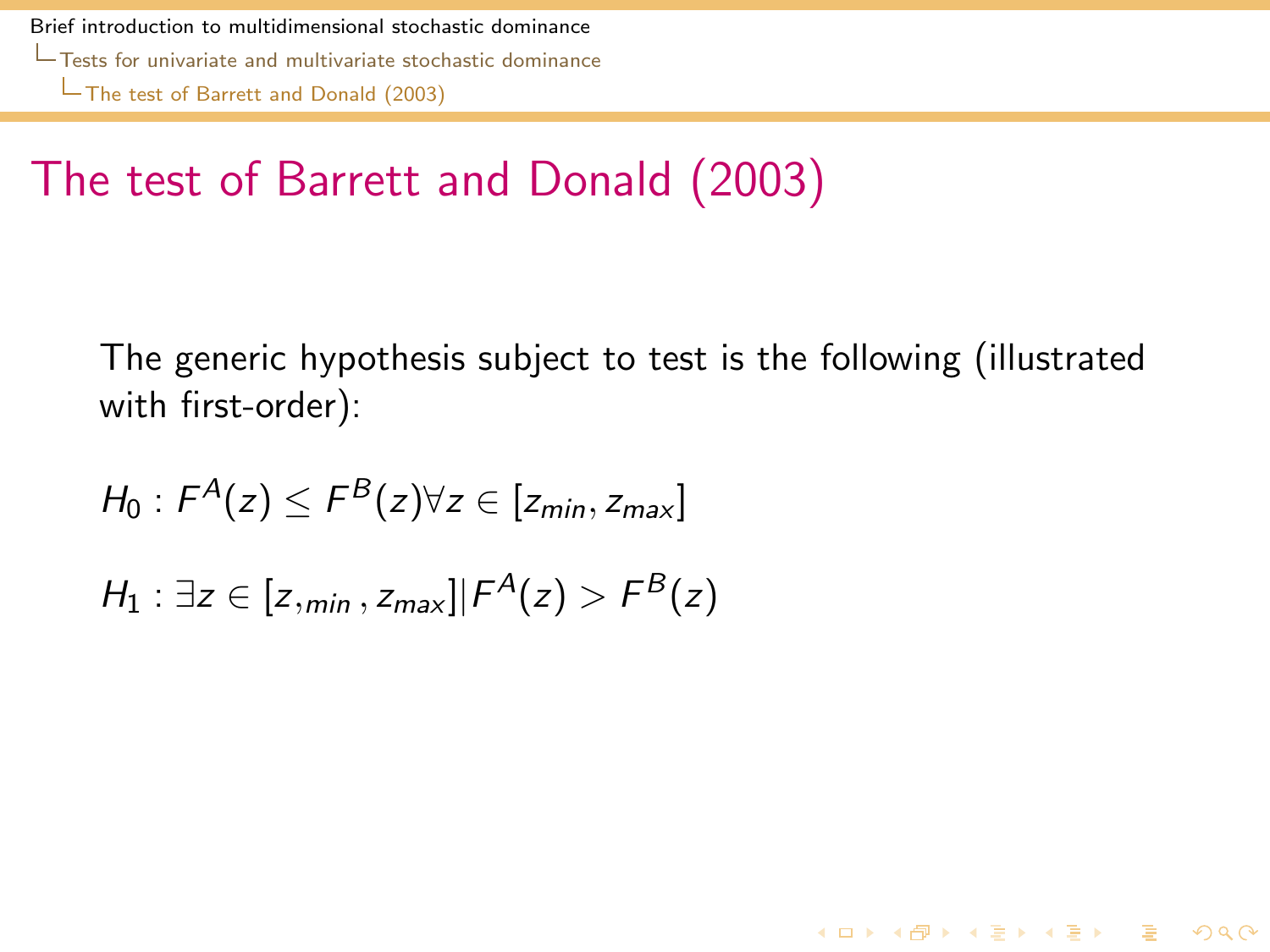# The test of Barrett and Donald (2003)

The generic hypothesis subject to test is the following (illustrated with first-order):

$$
H_0: F^A(z) \le F^B(z) \forall z \in [z_{min}, z_{max}]
$$
  

$$
H_1: \exists z \in [z_{min}, z_{max}] | F^A(z) > F^B(z)
$$

<span id="page-54-0"></span>Results of these tests require interpretation in order to ascertain any of the four possibilities.

4 ロ > 4 何 > 4 ヨ > 4 ヨ > - ヨ - 9 Q Q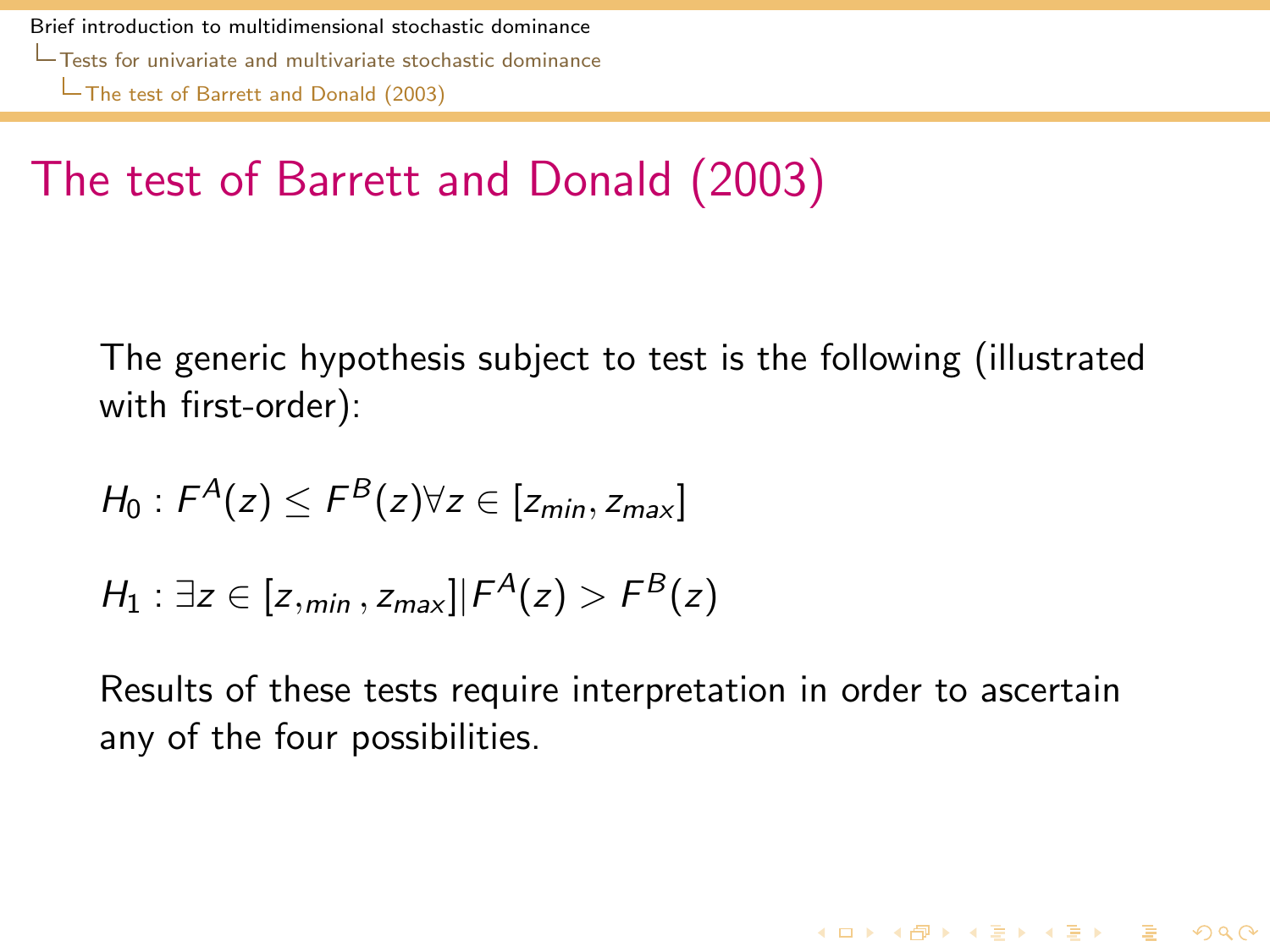[Tests for univariate and multivariate stochastic dominance](#page-55-0)

[The test of Barrett and Donald \(2003\)](#page-55-0)

## The test of Barrett and Donald (2003)

<span id="page-55-0"></span>

4 ロ > 4 何 > 4 ヨ > 4 ヨ > - ヨ - 9 Q Q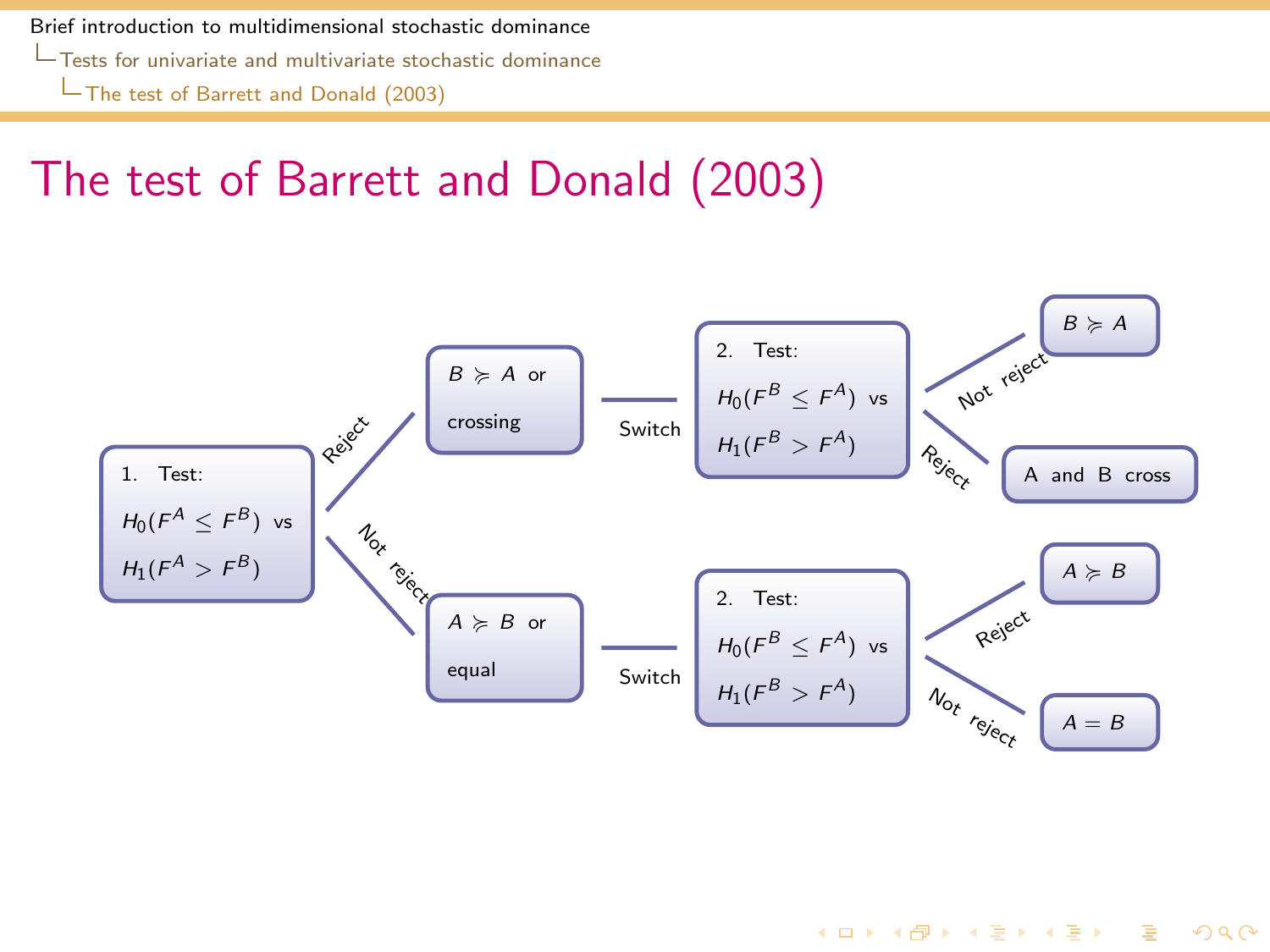# The test of Barrett and Donald (2003)

<span id="page-56-0"></span>The test proceeds as follows (illustrated with first-order):

K ロ ▶ K @ ▶ K 할 ▶ K 할 ▶ 이 할 → 9 Q Q\*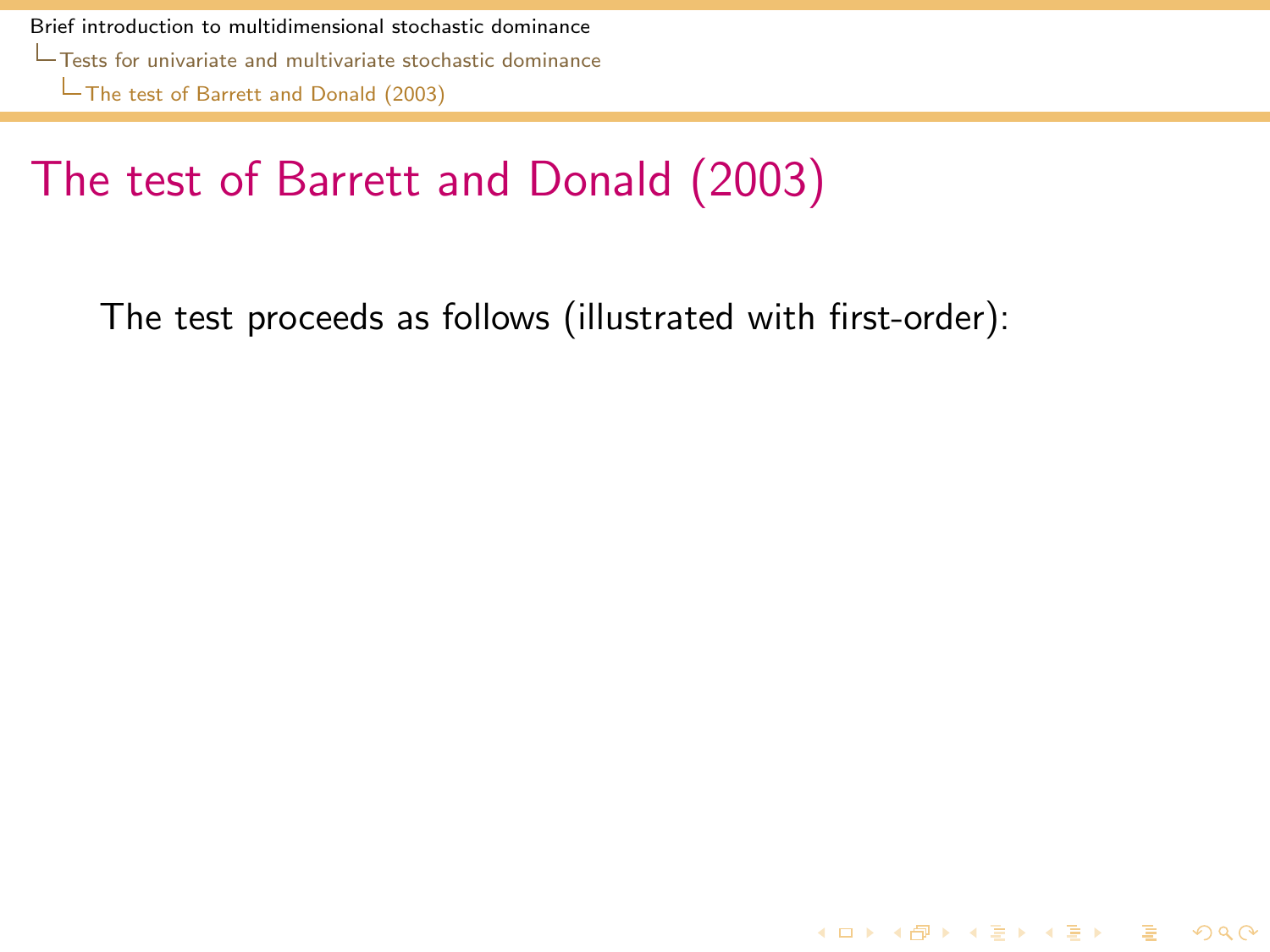# The test of Barrett and Donald (2003)

The test proceeds as follows (illustrated with first-order):

**KORKA REPARA DE VOOR** 

<span id="page-57-0"></span>► For a range of z, estimate:  $F^{A}(z) - F^{B}(z)$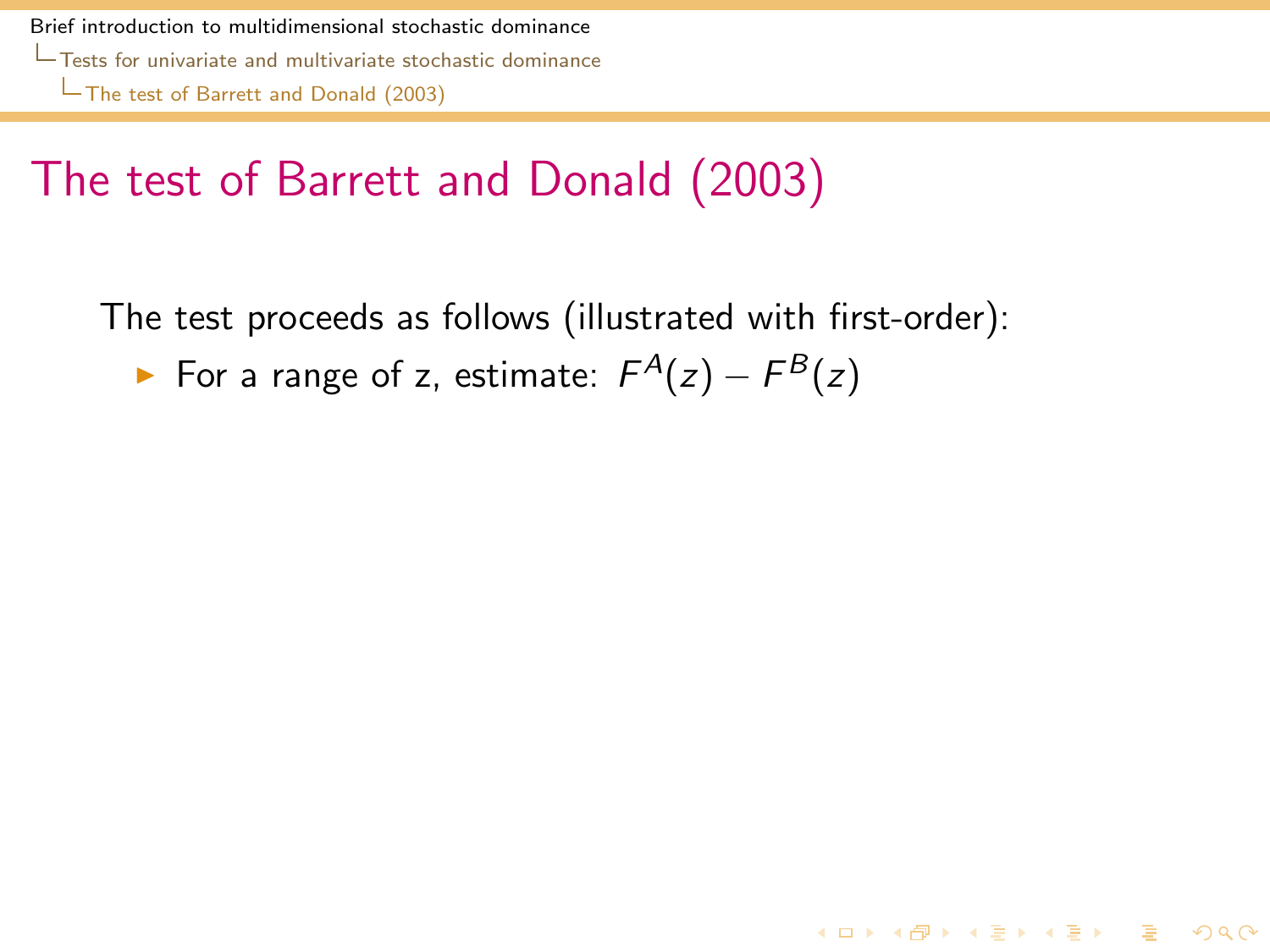## The test of Barrett and Donald (2003)

The test proceeds as follows (illustrated with first-order):

- ► For a range of z, estimate:  $F^{A}(z) F^{B}(z)$
- <span id="page-58-0"></span> $\triangleright$  Estimate the supremum and multiply by a function of the sample sizes:  $\widehat{S} = (\frac{NM}{N+M})^{1/2} sup_z[F^A(z) - F^B(z)]$

4 ロ > 4 何 > 4 ヨ > 4 ヨ > - ヨ - 9 Q Q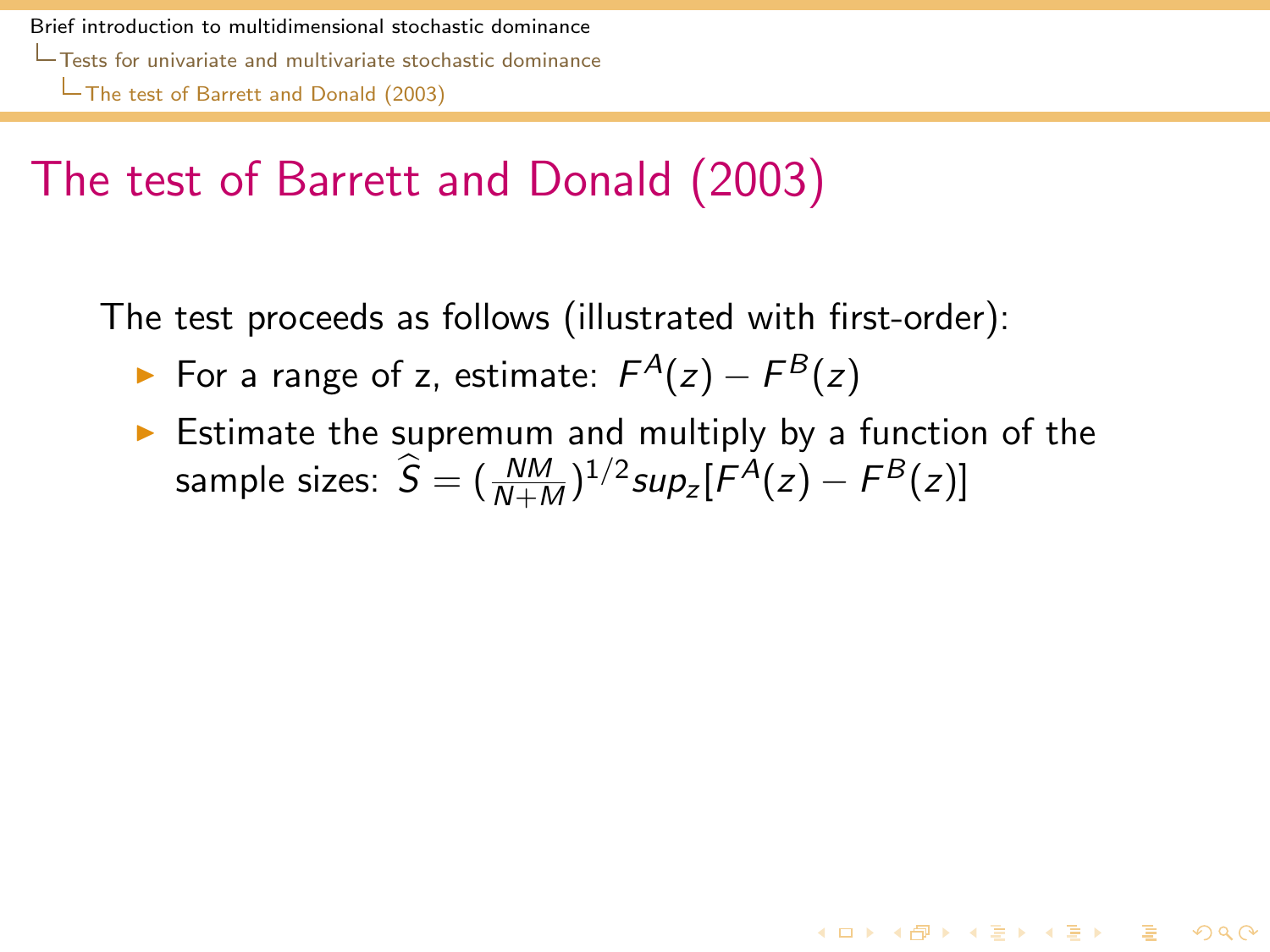## The test of Barrett and Donald (2003)

The test proceeds as follows (illustrated with first-order):

- ► For a range of z, estimate:  $F^{A}(z) F^{B}(z)$
- $\triangleright$  Estimate the supremum and multiply by a function of the sample sizes:  $\widehat{S} = (\frac{NM}{N+M})^{1/2} sup_z[F^A(z) - F^B(z)]$
- <span id="page-59-0"></span> $\triangleright$   $\widehat{S}$  is the statistic we need. We now need to know how likely it is for this value to appear under the null hypothesis.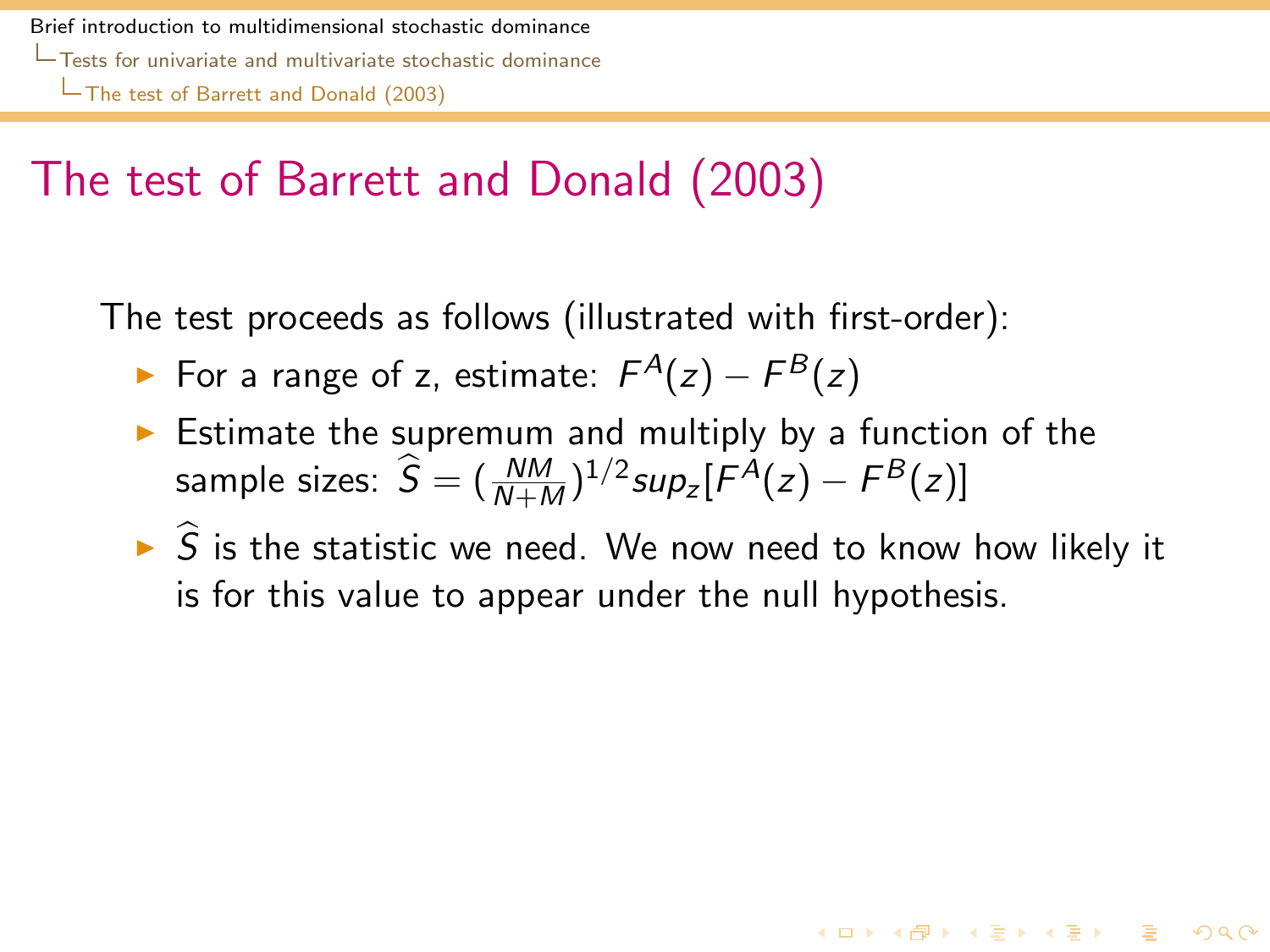## The test of Barrett and Donald (2003)

The test proceeds as follows (illustrated with first-order):

- ► For a range of z, estimate:  $F^{A}(z) F^{B}(z)$
- $\triangleright$  Estimate the supremum and multiply by a function of the sample sizes:  $\widehat{S} = (\frac{NM}{N+M})^{1/2} sup_z[F^A(z) - F^B(z)]$
- $\triangleright$   $\widehat{S}$  is the statistic we need. We now need to know how likely it is for this value to appear under the null hypothesis.
- <span id="page-60-0"></span> $\triangleright$  There are different procedures to derive the distribution under the null hypothesis. Barrett and Donald (2003) develop two types. We are going to show one of them: a bootstrap method.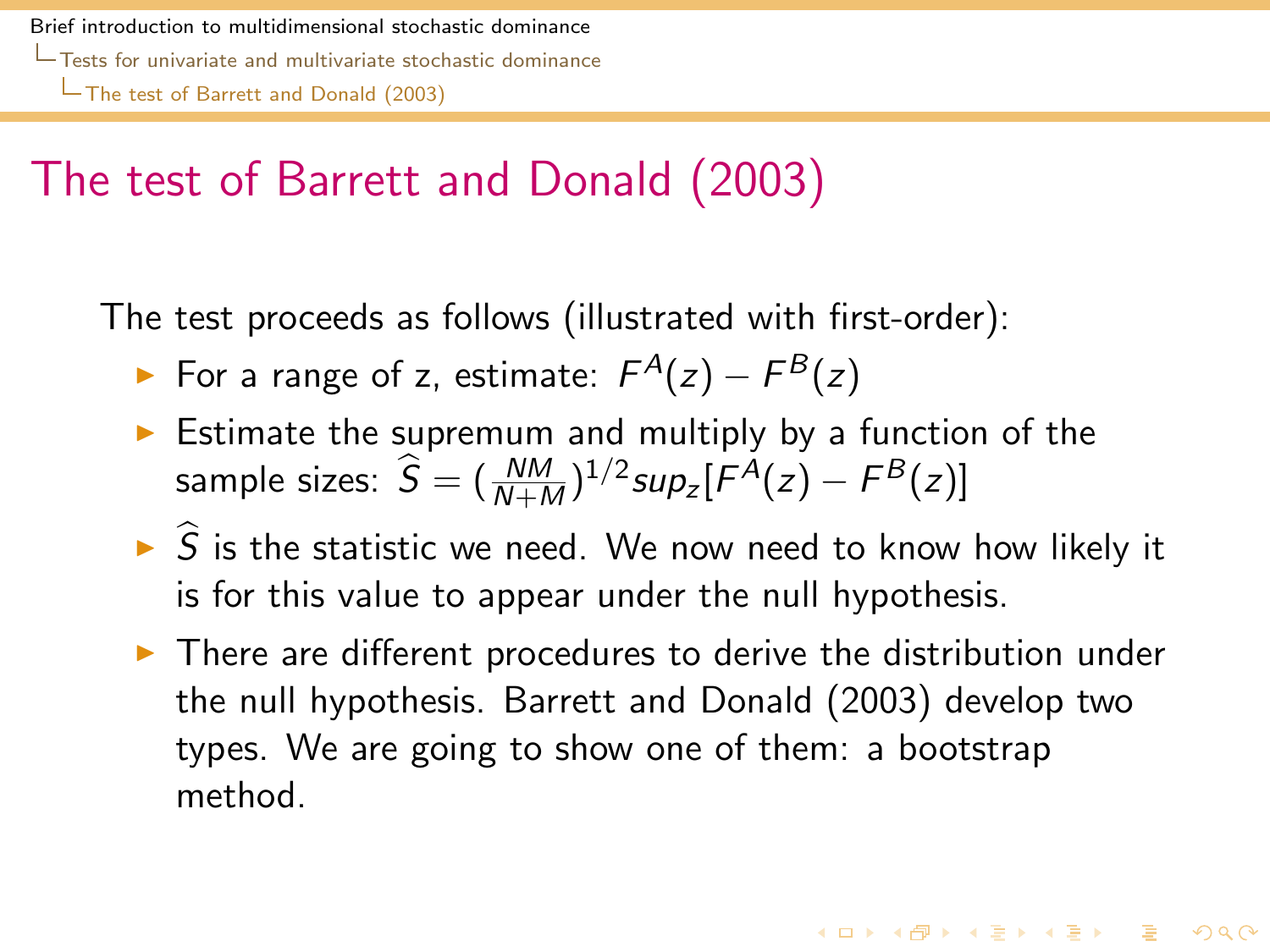# The bootstrap method in the test of Barrett and Donald (2003)

<span id="page-61-0"></span>1. We pool the two samples of A and B (a total of  $N+M$ observations) and draw several subsamples with replacement (R):

**KORKA REPARA DE VOOR**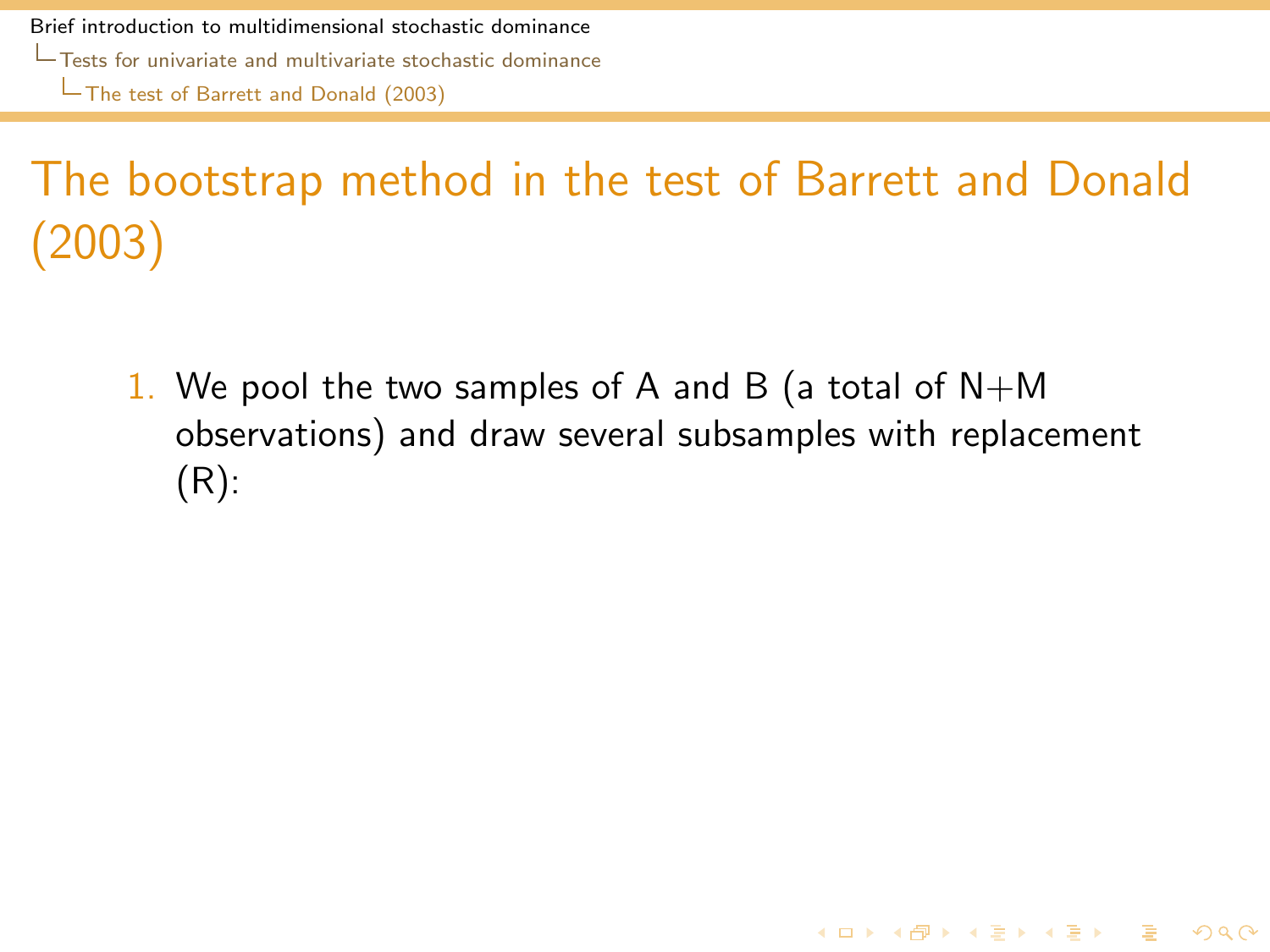# The bootstrap method in the test of Barrett and Donald (2003)

1. We pool the two samples of A and B (a total of  $N+M$ observations) and draw several subsamples with replacement (R):

4 ロ > 4 何 > 4 ヨ > 4 ヨ > - ヨ - 9 Q Q

<span id="page-62-0"></span>2. For each subsample (say 1000) we estimate:  $\overline{S_r} = (\frac{NM}{N+M})^{1/2}$ sup<sub>z</sub> $[F^A(z; r) - F^B(z; r)]$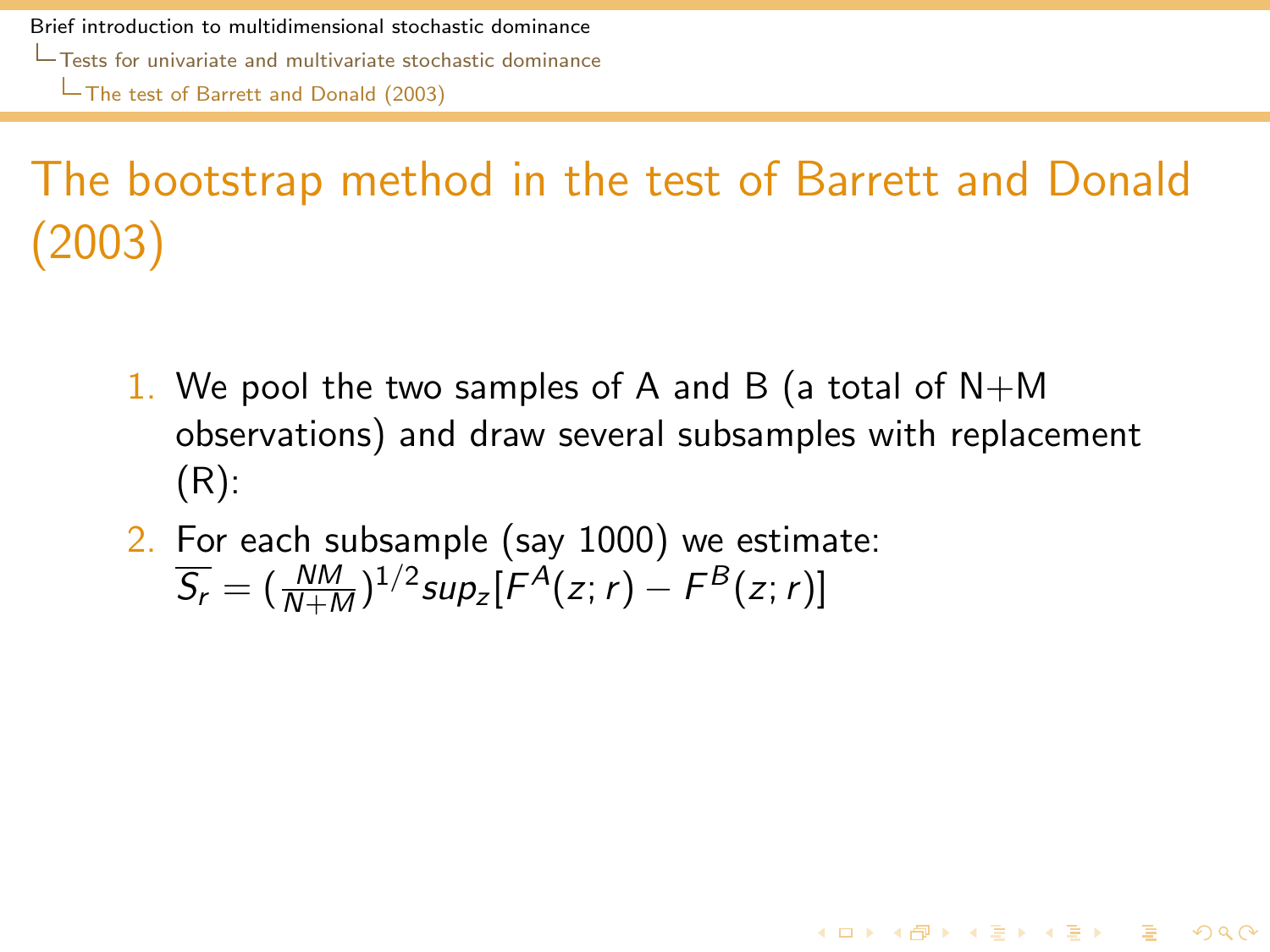# The bootstrap method in the test of Barrett and Donald (2003)

1. We pool the two samples of A and B (a total of  $N+M$ observations) and draw several subsamples with replacement (R):

4 ロ > 4 何 > 4 ヨ > 4 ヨ > - ヨ - 9 Q Q

- 2. For each subsample (say 1000) we estimate:  $\overline{S_r} = (\frac{NM}{N+M})^{1/2}$ sup<sub>z</sub> $[F^A(z; r) - F^B(z; r)]$
- <span id="page-63-0"></span>3. The p-value is then approximated by:  $\rho^{A,B}\simeq \frac{1}{R}$  $\frac{1}{R}\sum_{r=1}^{R}1(\overline{S_r}>\widehat{S})$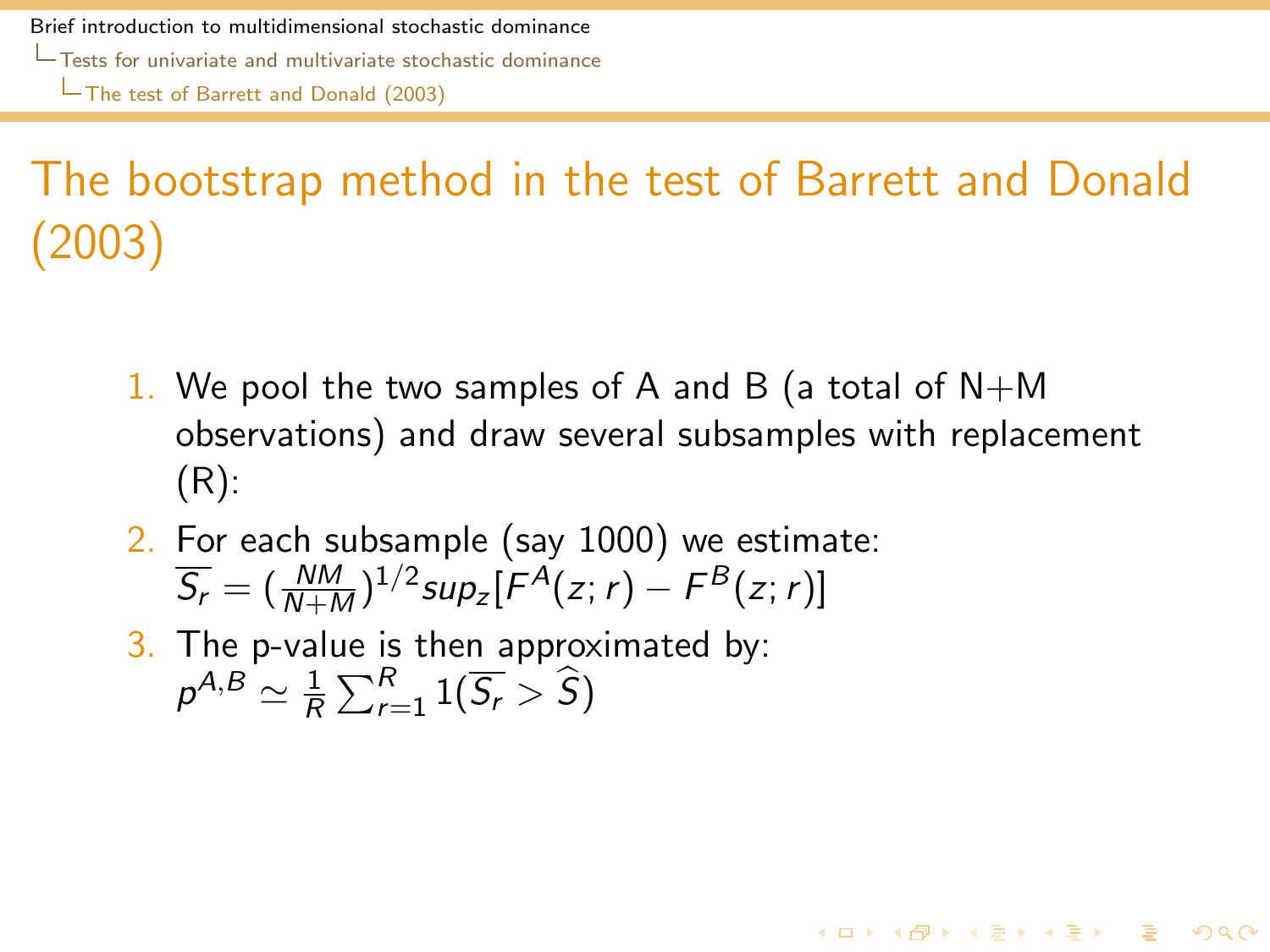# The bootstrap method in the test of Barrett and Donald (2003)

- 1. We pool the two samples of A and B (a total of  $N+M$ observations) and draw several subsamples with replacement (R):
- 2. For each subsample (say 1000) we estimate:  $\overline{S_r} = (\frac{NM}{N+M})^{1/2}$ sup<sub>z</sub> $[F^A(z; r) - F^B(z; r)]$
- 3. The p-value is then approximated by:  $\rho^{A,B}\simeq \frac{1}{R}$  $\frac{1}{R}\sum_{r=1}^R 1(\overline{S_r} > \widehat{S})$
- <span id="page-64-0"></span>4. If, say,  $\rho^{A,B} < 0.01$  we reject the null hypothesis: under the hypothesis a value like  $\hat{S}$  is very unlikely.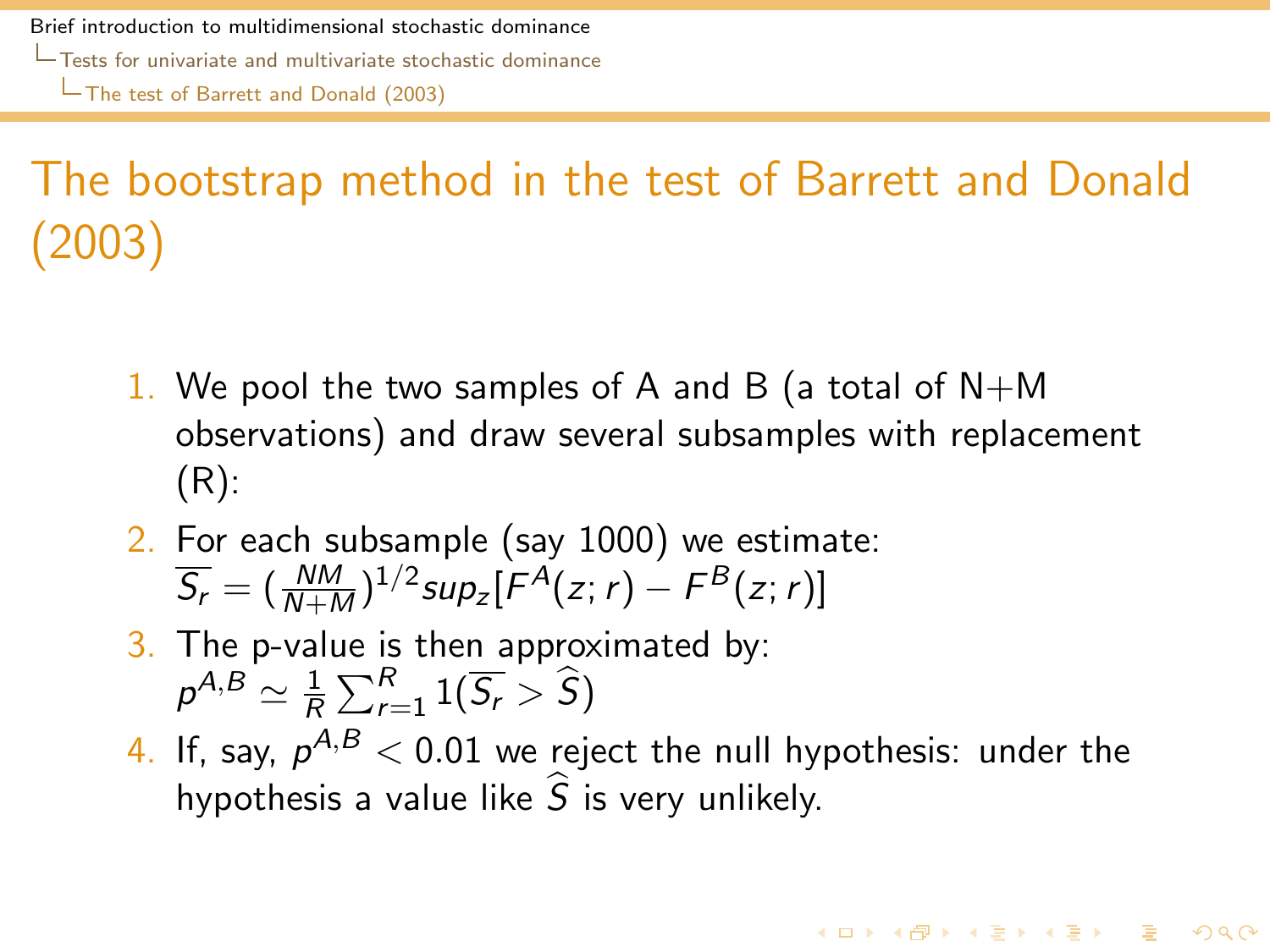### Concluding remarks

<span id="page-65-0"></span> $\triangleright$  Stochastic dominance conditions are useful to ascertain whether an ordinal comparison is robust to changes in the parameters or members of a family of evaluation functions.

K ロ ▶ K @ ▶ K 할 ▶ K 할 ▶ 이 할 → 9 Q Q\*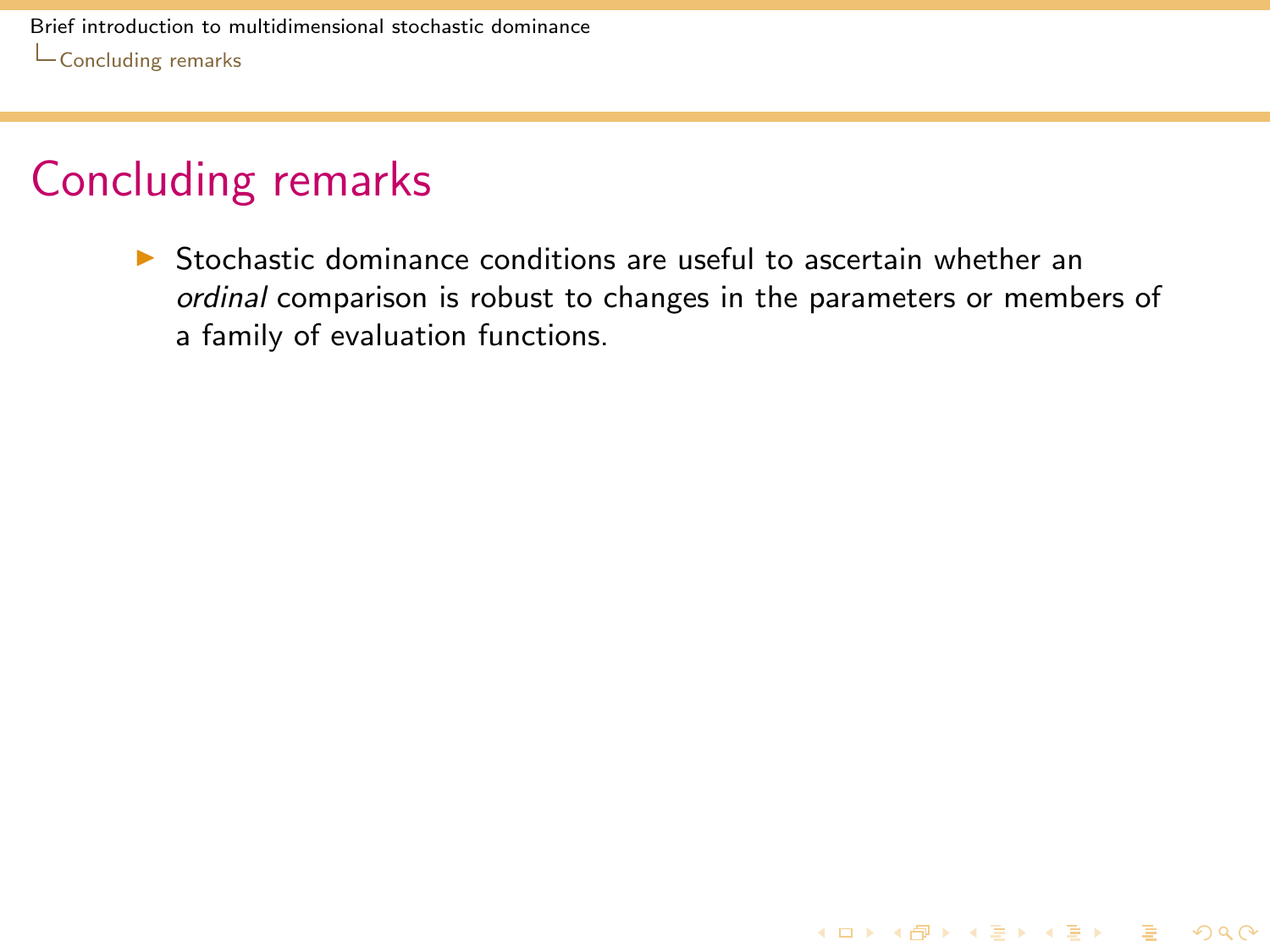### Concluding remarks

- $\triangleright$  Stochastic dominance conditions are useful to ascertain whether an ordinal comparison is robust to changes in the parameters or members of a family of evaluation functions.
- <span id="page-66-0"></span> $\triangleright$  When dominance conditions are not fulfilled then the comparison depends on the choice of parameters (e.g. poverty lines, risk/inequality aversion, etc.).

**KORKA SERKER SHORA**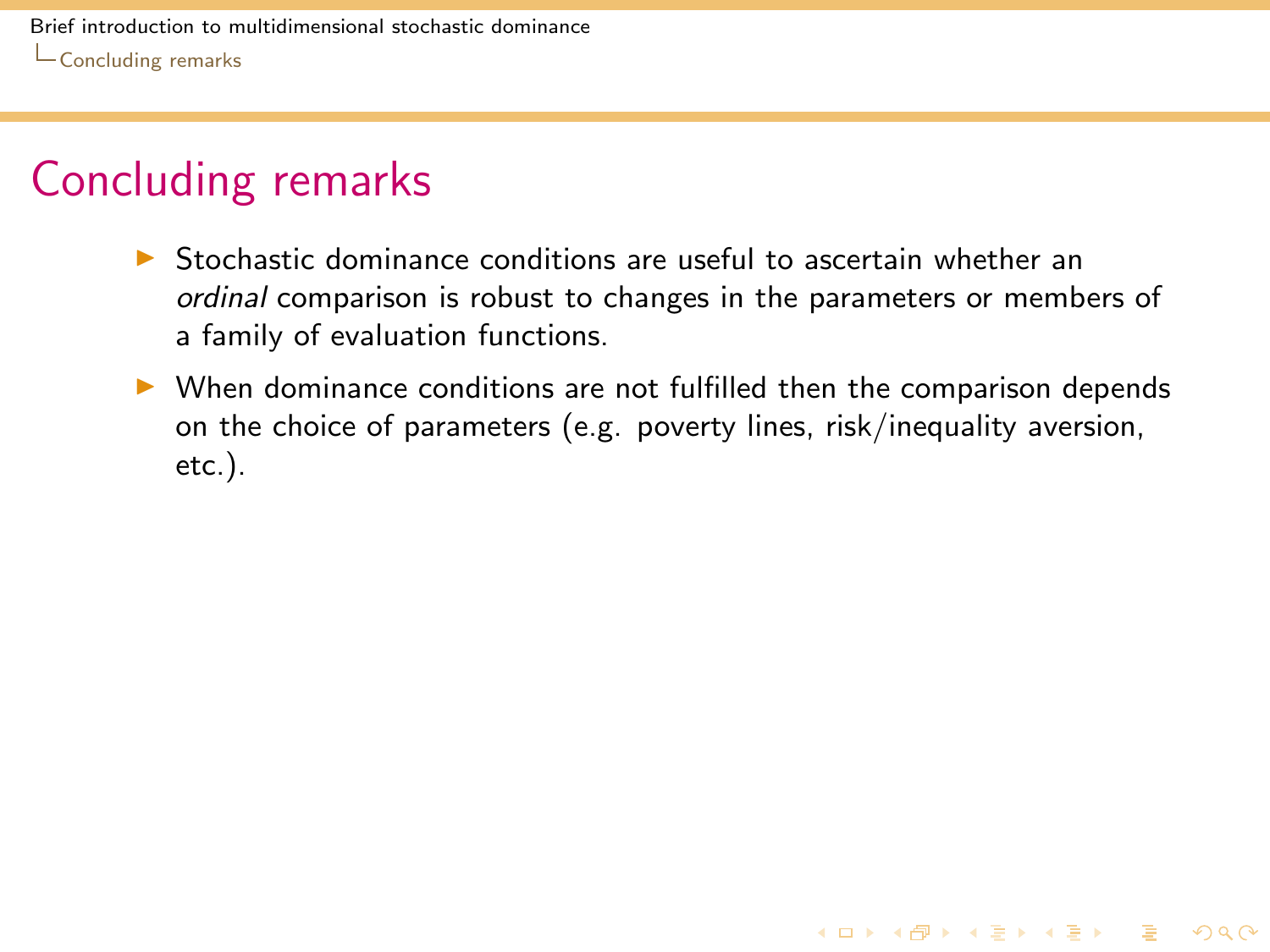### Concluding remarks

- $\triangleright$  Stochastic dominance conditions are useful to ascertain whether an ordinal comparison is robust to changes in the parameters or members of a family of evaluation functions.
- $\triangleright$  When dominance conditions are not fulfilled then the comparison depends on the choice of parameters (e.g. poverty lines, risk/inequality aversion, etc.).
- <span id="page-67-0"></span> $\triangleright$  One could restrict the dominance analysis to smaller sets of parameters (or members of families of indices), but this needs to be done carefully, lest significant parts of the domain of interest may be left out.

**KORKA REPARA DE VOOR**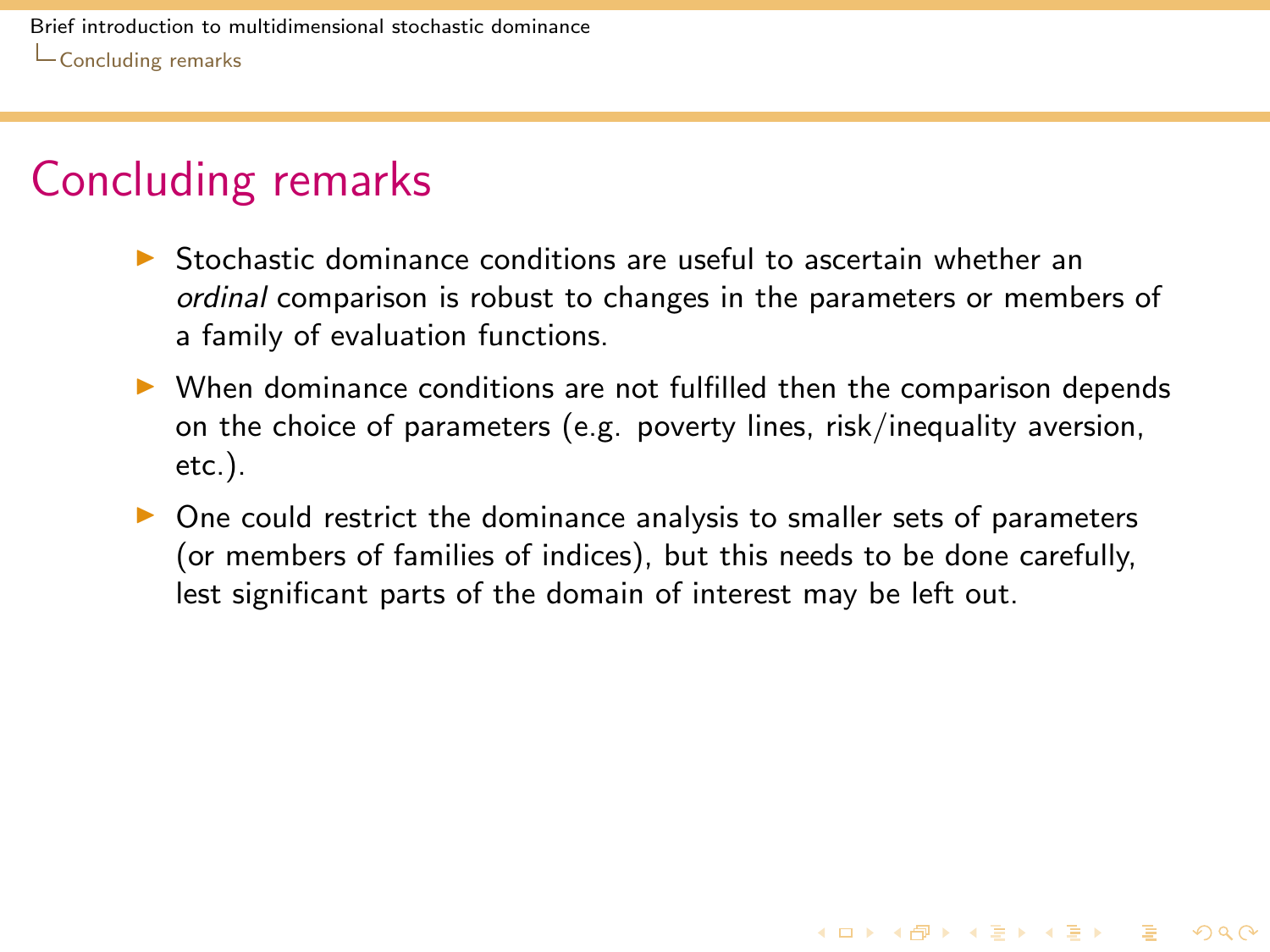### Concluding remarks

- $\triangleright$  Stochastic dominance conditions are useful to ascertain whether an ordinal comparison is robust to changes in the parameters or members of a family of evaluation functions.
- $\triangleright$  When dominance conditions are not fulfilled then the comparison depends on the choice of parameters (e.g. poverty lines, risk/inequality aversion, etc.).
- $\triangleright$  One could restrict the dominance analysis to smaller sets of parameters (or members of families of indices), but this needs to be done carefully, lest significant parts of the domain of interest may be left out.
- <span id="page-68-0"></span> $\triangleright$  When one is concerned for cardinal comparisons, e.g. between countries or across time, then dominance conditions are not that useful. Sensitivity analysis is required.

**KORKA REPARA DE VOOR**